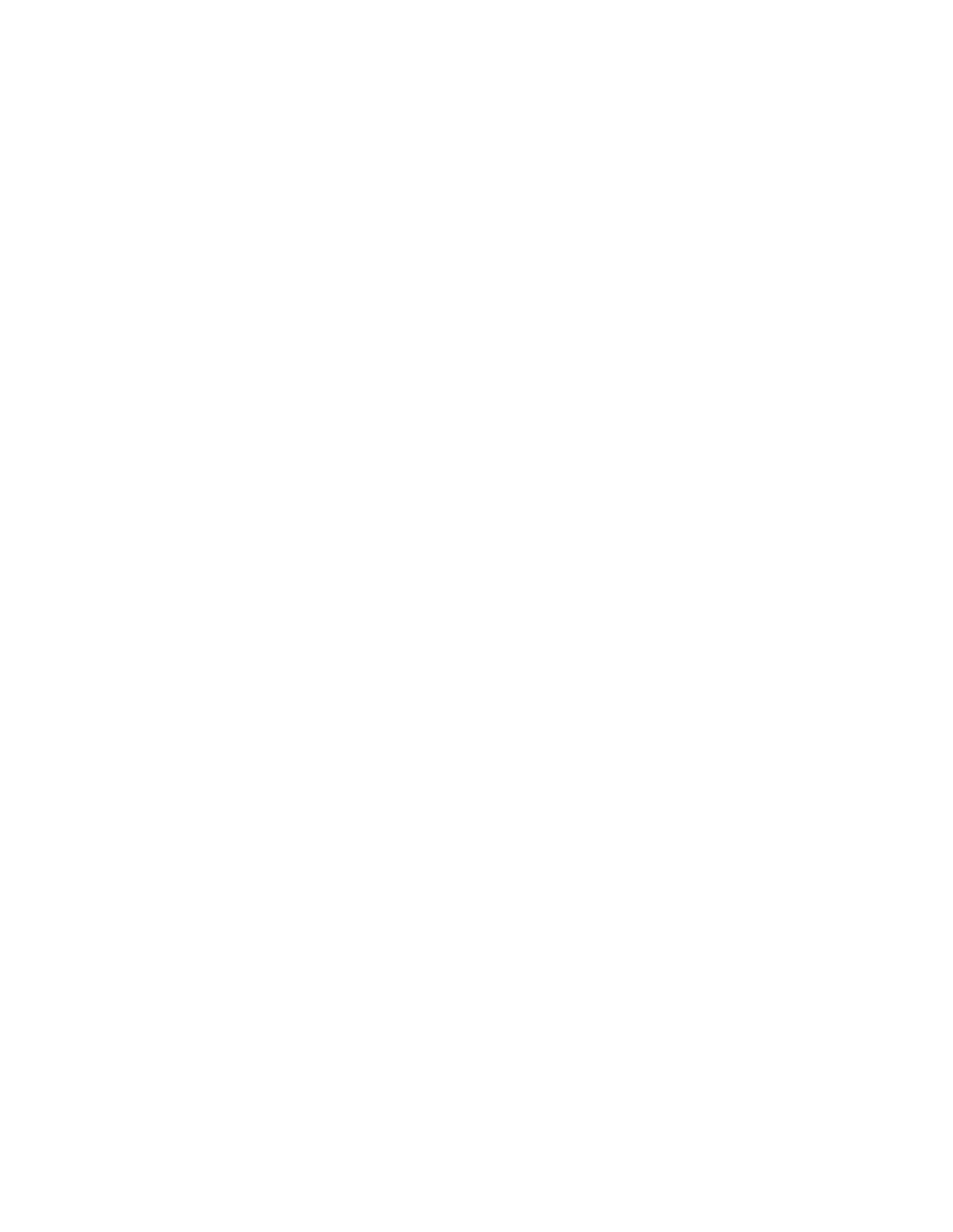## **FY 2016-2017 Performance & Productivity Report & FY 2016 Year-End Report on Performance Measures and Planned to Actual Performance STATE FINANCIAL ASSISTANCE ACTIVITY INFORMATION**

| <b>Committees used</b><br>in review process<br>for FY2016-2017 | <b>Project Activity</b><br><b>Review</b><br><b>Summary</b> | Brief narrative of FY 2016 performance measures, comparison of projected to<br>actual 2016 productivity, and FY 2017 projected productivity                                                                                                                                                                                                                                                                                                                                                                                                                                                                                                                                                                                                                                                                                                                                                                                                                                                                                                                                                                                                                                                                                                                                                                                                                                                                                                                                                                                                                                                                                                                                                                                                                                                                                                                                                                                                                                                                                                                                                                                                                                                                                                                                                                                                                                                                                                                                                                                                                                                                                                                                                                                                                                                                                                                                                                                                                                                                                                                 |
|----------------------------------------------------------------|------------------------------------------------------------|-------------------------------------------------------------------------------------------------------------------------------------------------------------------------------------------------------------------------------------------------------------------------------------------------------------------------------------------------------------------------------------------------------------------------------------------------------------------------------------------------------------------------------------------------------------------------------------------------------------------------------------------------------------------------------------------------------------------------------------------------------------------------------------------------------------------------------------------------------------------------------------------------------------------------------------------------------------------------------------------------------------------------------------------------------------------------------------------------------------------------------------------------------------------------------------------------------------------------------------------------------------------------------------------------------------------------------------------------------------------------------------------------------------------------------------------------------------------------------------------------------------------------------------------------------------------------------------------------------------------------------------------------------------------------------------------------------------------------------------------------------------------------------------------------------------------------------------------------------------------------------------------------------------------------------------------------------------------------------------------------------------------------------------------------------------------------------------------------------------------------------------------------------------------------------------------------------------------------------------------------------------------------------------------------------------------------------------------------------------------------------------------------------------------------------------------------------------------------------------------------------------------------------------------------------------------------------------------------------------------------------------------------------------------------------------------------------------------------------------------------------------------------------------------------------------------------------------------------------------------------------------------------------------------------------------------------------------------------------------------------------------------------------------------------------------|
| <b>ALAMO AREA AGENCY ON AGING</b>                              |                                                            |                                                                                                                                                                                                                                                                                                                                                                                                                                                                                                                                                                                                                                                                                                                                                                                                                                                                                                                                                                                                                                                                                                                                                                                                                                                                                                                                                                                                                                                                                                                                                                                                                                                                                                                                                                                                                                                                                                                                                                                                                                                                                                                                                                                                                                                                                                                                                                                                                                                                                                                                                                                                                                                                                                                                                                                                                                                                                                                                                                                                                                                             |
| Alamo Senior<br>Advisory<br>Committee                          |                                                            | 2016 Actual Performance Measures:<br>The AAA will be the focal point of contact and provide a locally-based<br>$\bullet$<br>system that connects older Texans with a full range of long-term as well<br>as short-term support options, programs and benefits in the Alamo region.<br>Maintain the state mandated SAMS database system that provides<br>$\bullet$<br>current and accurate tracking information for NAPIS reporting, Older<br>Americans Act targeted populations and enables the agency to track<br>needs.<br>The AAA Ombudsman program will recruit, train as well as retain<br>staff/volunteers to visit facilities in the Alamo region in an effort to reduce<br>the adverse effects of isolation, abuse, neglect and exploitation in nursing<br>homes and assisted living facilities.<br>The AAA is a partner agency of the ADRC and will support Information,<br>Referral and Assistance activity to rural residents.<br>Alamo AAA continues to provide comprehensive benefits counseling<br>program that provides legal assistance for clients aged 60 and older. This<br>allows those individuals to take advantage of the access of those benefits<br>available to them. In addition, to provide legal assistance and awareness<br>services to all Medicare recipients regardless of age.<br>Continue to provide a comprehensive array of services to support the<br>independent living goals of individuals who are 60 years and older,<br>including minor residential repair, minor health maintenance, homemaker<br>assistance, personal assistance, and income support and emergency<br>response systems.<br>Continue to provide a comprehensive array of services to support family<br>caregivers including minor residential repair, minor health maintenance,<br>income support, respite care and emergency response systems. Family<br>caregivers care for a senior who is at least 60 years of age and/or are<br>grandparents or other kin age 55 and over raising children under 18 years<br>of age who are not their own.<br>Continue to fund and provide support to a locally based system of<br>nutrition services that includes meals, consultation, counseling and<br>education, designed to reduce food insecurity, promotion of good health,<br>illness prevention and increased socialization.<br>Continue to provide health, wellness and education programs recognizing<br>the needs of caregivers, older adults and those with disabilities. Programs<br>include caregiver education, nutrition education, balance exercised,<br>chronic disease and diabetes self-management and caregiver stress<br>management.<br>With the new Regional Outreach Coordinator in place, expand volunteer<br>recruitment and training and expand community outreach and education.<br>Increase the Alamo Senior Advisory Committee membership numbers.<br>Increase the Alamo Senior Advisory Committee membership's active<br>participation/support of program projects such as the "Area Plan Focus<br>Groups" in each county. |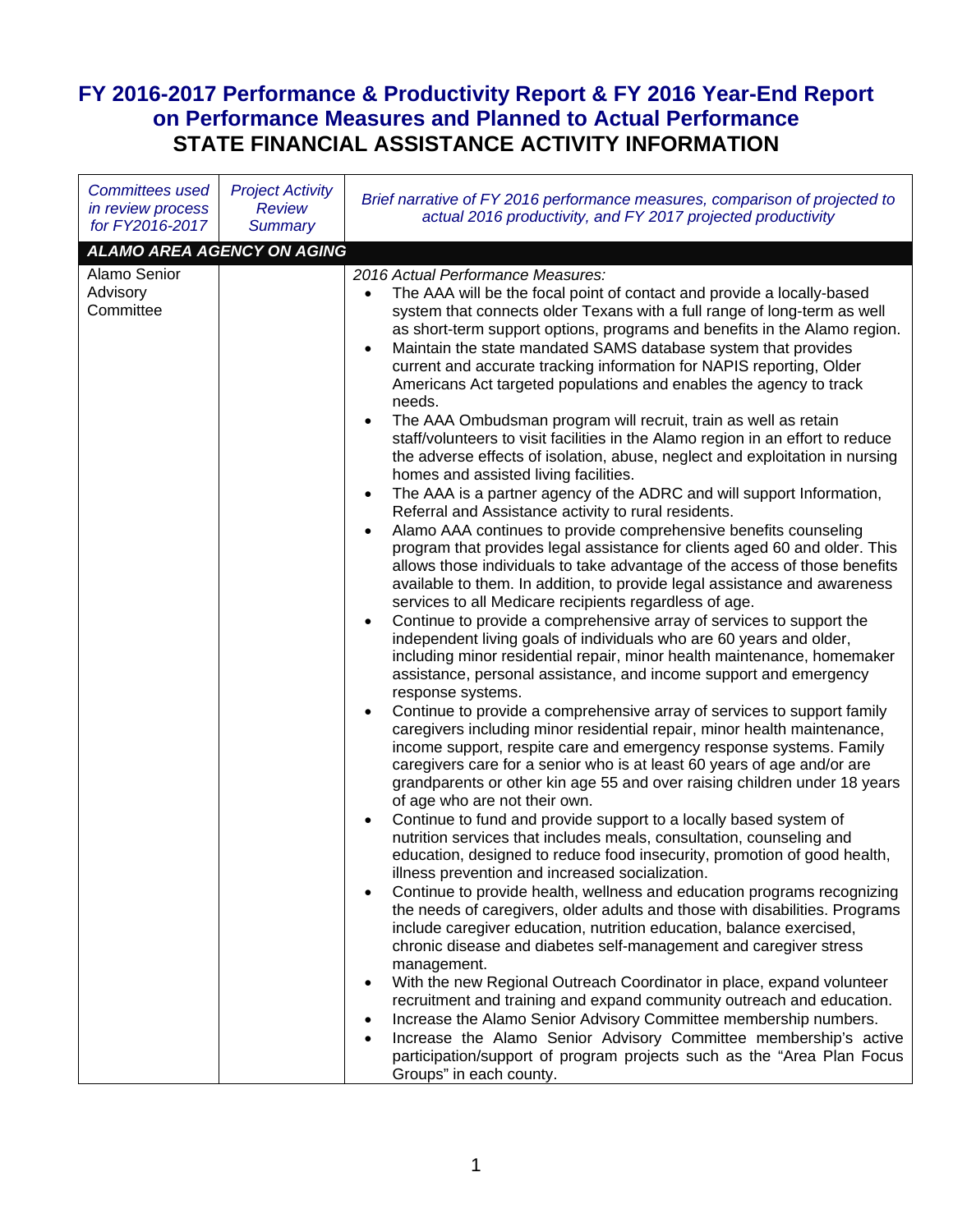| Comparison of Projected 2016 Performance Measures vs. Actual 2016<br>Performance Measures:<br>The AAA will be the focal point of contact and provide a locally based<br>$\bullet$<br>system that connects older Texans with a full range of long-term<br>support options, programs, and benefits in the Alamo region. Revised<br>Measure- The AAA is a key partner with CCSE and the MCOs in<br>connecting Texans to long-term and short-term support and services.<br>The ADRC is the focal point.<br><b>Ongoing Measure</b><br>The AAA is a partner agency of the ADRC and will support Information,<br>Referral and Assistance activity to rural residents. Revised Measure-<br>the AAA serve as the escalated response unit for rural residents who<br>have made either IR&A or long-term supports and service inquiries to<br>either the ADRC or CCSE. Accomplished<br>Provide a comprehensive benefits counseling program that provides<br>$\bullet$<br>legal awareness activities for older clients, caregiver and family<br>members that improves understanding and access to public benefits,<br>including preventive services available under Medicare. Accomplished<br>Provide a comprehensive benefits counseling program that provides<br>$\bullet$<br>legal assistance for clients aged 60 and older in order to ensure that<br>individuals are able to access benefits that are available to them. In<br>addition, to provide legal assistance services to all Medicare recipients<br>regardless of age. Accomplished<br>Continue to provide health, wellness and education programs<br>recognizing the needs of caregivers, older adults and those with<br>disabilities. Programs include caregiver education, nutrition education,<br>balance exercised, chronic disease and diabetes self-management and<br>caregiver stress management. Accomplished<br>Increase the Alamo Senior Advisory Committee membership with 24<br>$\bullet$<br>new members starting in 2016. Accomplished<br>Increase the Alamo Senior Advisory Committee membership's active<br>$\bullet$<br>participation/support of program projects such as the "Area Plan Focus<br>Groups" in each county. Wilson County participated as the first, focus<br>group. Accomplished<br>With the new Regional Outreach Coordinator in place, expand<br>volunteer recruitment and training and expand community outreach and |
|----------------------------------------------------------------------------------------------------------------------------------------------------------------------------------------------------------------------------------------------------------------------------------------------------------------------------------------------------------------------------------------------------------------------------------------------------------------------------------------------------------------------------------------------------------------------------------------------------------------------------------------------------------------------------------------------------------------------------------------------------------------------------------------------------------------------------------------------------------------------------------------------------------------------------------------------------------------------------------------------------------------------------------------------------------------------------------------------------------------------------------------------------------------------------------------------------------------------------------------------------------------------------------------------------------------------------------------------------------------------------------------------------------------------------------------------------------------------------------------------------------------------------------------------------------------------------------------------------------------------------------------------------------------------------------------------------------------------------------------------------------------------------------------------------------------------------------------------------------------------------------------------------------------------------------------------------------------------------------------------------------------------------------------------------------------------------------------------------------------------------------------------------------------------------------------------------------------------------------------------------------------------------------------------------------------------------------------------------------------------------------------------------------|
| education. Accomplished FY16 but the ROC is no longer apart of the<br>AAA program.                                                                                                                                                                                                                                                                                                                                                                                                                                                                                                                                                                                                                                                                                                                                                                                                                                                                                                                                                                                                                                                                                                                                                                                                                                                                                                                                                                                                                                                                                                                                                                                                                                                                                                                                                                                                                                                                                                                                                                                                                                                                                                                                                                                                                                                                                                                       |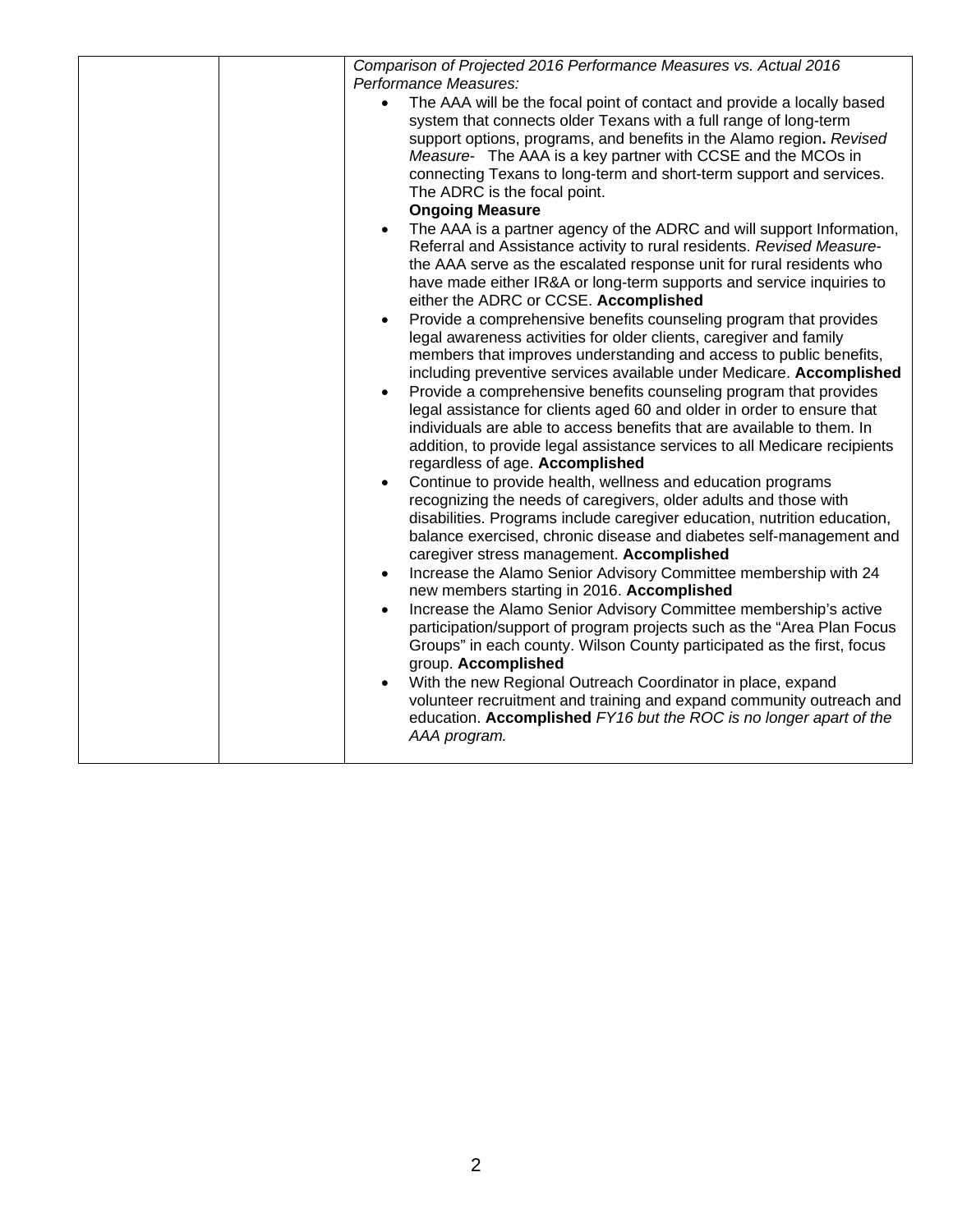| 2017 Projected Productivity/Performance Measures:                                                                  |
|--------------------------------------------------------------------------------------------------------------------|
| The Alamo AAA will network and partner in providing services with Veteran                                          |
| support agencies such as AACOG's CARV program internally and                                                       |
| externally with Veteran Service Officers (VSO) assigned to Alamo counties.                                         |
| Informal partnerships with a variety of Veteran organizations such as local                                        |
| VFWs and American Legion groups provide more resource opportunities for                                            |
| Veteran seniors and their families.                                                                                |
| Alamo AAA Care Coordination staff will continue to monitor the distribution<br>$\bullet$                           |
| of space heaters through the "Warm Hearts, Warm Home" program. The                                                 |
| heaters will continue to assist those seniors in need during the winter                                            |
| season of 2016-2017.                                                                                               |
| Alamo AAA Care Coordination will continue to work with county, state,<br>$\bullet$                                 |
| federal agencies such as the SA Food Bank, Community Council of South                                              |
| Central Texas, APS, CPS, and DADS to allow coordinated services that                                               |
| support independent living goals of seniors in rural areas with limited                                            |
| resources. In addition, Alamo AAA will seek new agencies to assist in the<br>efforts of services to those seniors. |
| The Alamo AAAA will continue to provide a comprehensive benefits                                                   |
| $\bullet$<br>counseling program that provides legal awareness activities for older clients,                        |
| caregiver and family members that improves understanding and access to                                             |
| public benefits, including preventive services available under Medicare.                                           |
| The Alamo AAA will continue to provide a comprehensive benefits<br>$\bullet$                                       |
| counseling program that provides legal assistance for clients aged 60 and                                          |
| older in order to ensure that individuals are able to access benefits that are                                     |
| available to them. In addition, to provide legal assistance services to all                                        |
| Medicare recipients regardless of age.                                                                             |
| The Alamo AAA will be a key partner with the ADRC, the focal point of<br>$\bullet$                                 |
| contact that provides a locally based system that connects older Texans                                            |
| with a full range of long-term support options, programs, and benefits in the                                      |
| Alamo region. As a key partner, the AAA will escalate Information Referral                                         |
| and Assistance inquiries in collaboration with Community Care Service                                              |
| Eligibility (formerly DADS), Managed Care Organizations, and a host of                                             |
| Community Based Organizations to assure that the most vulnerable older                                             |
| Texans are afforded access to a comprehensive array of services to support                                         |
| their independent living goals.                                                                                    |
| The Alamo AAA will work proactively as an HHSC Community Partner in                                                |
| using www.yourtexasbenefits.com as the main Medicaid benefit enrollment                                            |
| portal for dual eligible (Medicare and Medicaid) older Texans.                                                     |
| The Alamo AAA will utilize the Long Term Service Screening (LTSS) Tool<br>$\bullet$                                |
| for the receipt of referrals and for connecting clients to long term care                                          |
| services and supports.                                                                                             |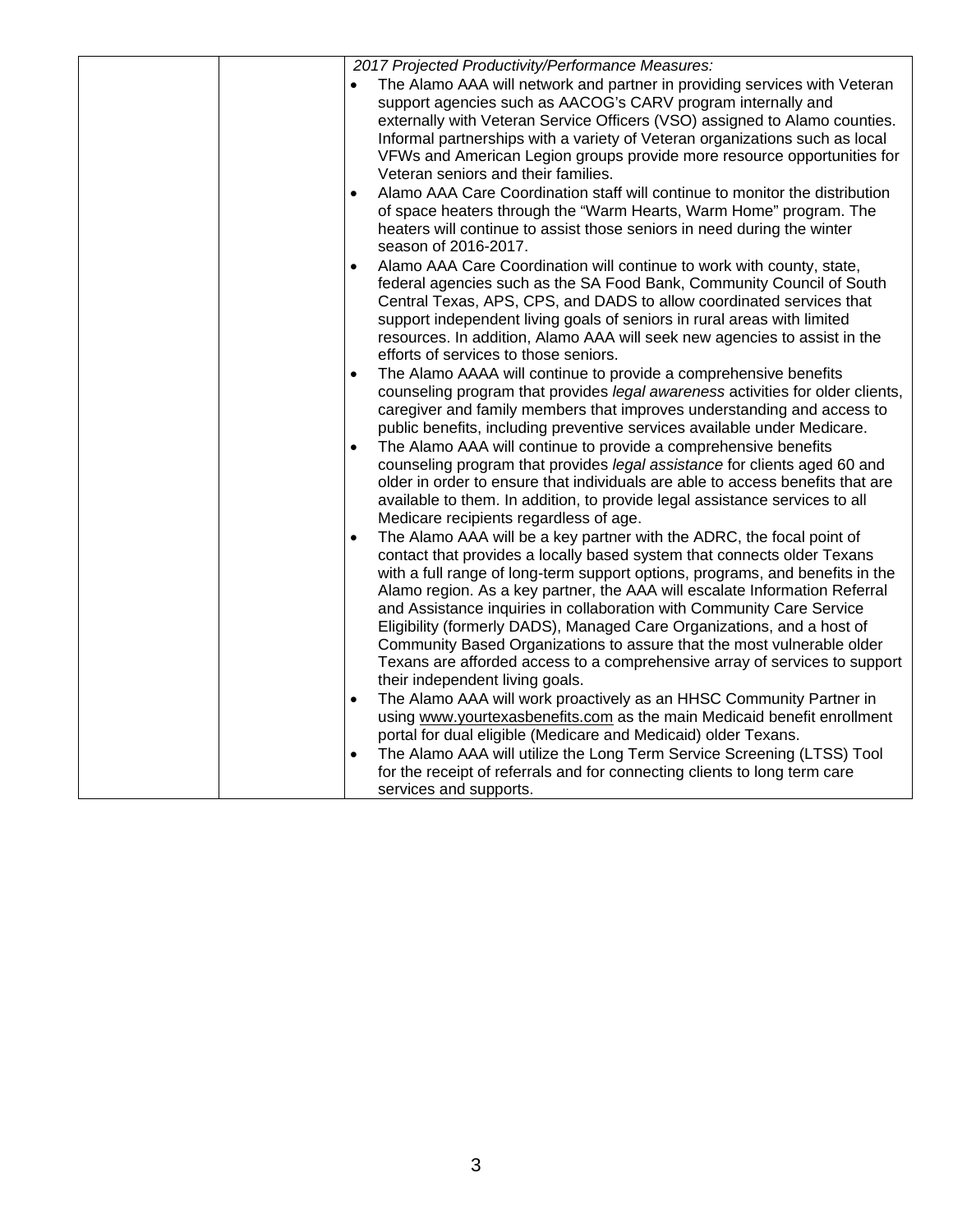| Committees used<br>in review process<br>for FY2016-2017 | <b>Project Activity</b><br>Review<br><b>Summary</b> | Brief narrative of FY 2016 performance measures, comparison of projected to<br>actual 2016 productivity, and FY 2017 projected productivity                                                                                                                                                                                                                                                                                                                                                                                                                                                                                                                                                                                                                                                                                                                                                                                                                                                                                                                                                                                                                                                                             |
|---------------------------------------------------------|-----------------------------------------------------|-------------------------------------------------------------------------------------------------------------------------------------------------------------------------------------------------------------------------------------------------------------------------------------------------------------------------------------------------------------------------------------------------------------------------------------------------------------------------------------------------------------------------------------------------------------------------------------------------------------------------------------------------------------------------------------------------------------------------------------------------------------------------------------------------------------------------------------------------------------------------------------------------------------------------------------------------------------------------------------------------------------------------------------------------------------------------------------------------------------------------------------------------------------------------------------------------------------------------|
| ALAMO LOCAL AUTHORITY                                   |                                                     |                                                                                                                                                                                                                                                                                                                                                                                                                                                                                                                                                                                                                                                                                                                                                                                                                                                                                                                                                                                                                                                                                                                                                                                                                         |
| Not Applicable                                          | N/A                                                 | 2016 Actual Performance Measures:<br>Successfully met Health<br>Human<br>Services<br>Commission<br>and<br>$\bullet$<br>(HHSC)/Department of Aging and Disability Services (DADS) Performance<br>targets in the areas of Service Coordination, Permanency Plans, Home<br>and Community Based Services (HCS) Enrollments, Community Living<br>Options Information Process (CLOIP) and Community Placements from<br>State Supported Living Centers (SSLCs).<br>Successfully completed 415 Determination of Intellectual Disability (DID)<br>$\bullet$<br>services and 3,371 new screening services.<br>Successfully completed 1,124 Consumer Benefit activities.<br>$\bullet$<br>Processed 115 HCS enrollments.<br>$\bullet$<br>Successfully completed 29 Texas Home Living (TxHmL) enrollments from<br>$\bullet$<br>the statewide interest list.<br>Completed 268 Preadmission Screening and Resident Reviews (PASRR)<br>$\bullet$<br>for residents seeking admission to Medicaid certified nursing facilities and<br>provided Service Coordination to 298 individuals residing in nursing<br>facilities.<br>Continued to participate in various workgroups that address concerns for<br>$\bullet$<br>individuals served. |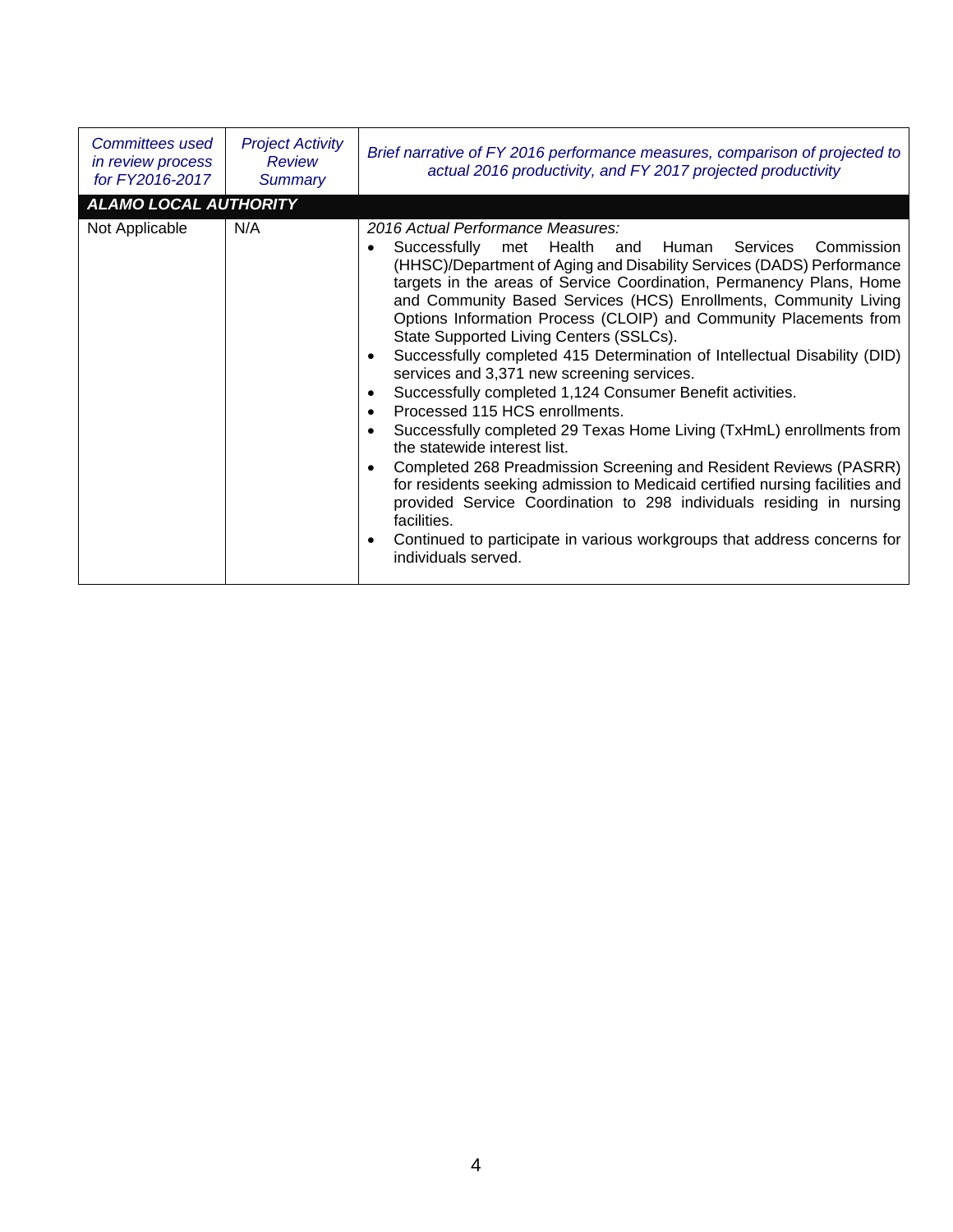| Comparison of Projected 2016 Performance Measures vs. Actual 2016<br>Performance Measures:                                                                                                                                                                        |
|-------------------------------------------------------------------------------------------------------------------------------------------------------------------------------------------------------------------------------------------------------------------|
| Projection: Continue to meet DADS Performance targets in the areas of<br>$\bullet$<br>Service Coordination, Permanency Plans, HCS and TxHmL Enrollments,<br>CLOIP and Community Placements from SSLC's and Preadmission<br>Screening and Resident Review (PASRR). |
| Actual: The ALA successfully met DADS Performance targets for all the<br>$\bullet$<br>identified areas for FY 2016.                                                                                                                                               |
| Projection: Continue to provide Service Coordination, specifically to reduce<br>$\bullet$<br>the ALA interest list services.                                                                                                                                      |
| Actual: Service Coordination was offered and provided to all eligible<br>individuals who requested SC during the intake and eligibility process.                                                                                                                  |
| Projection: Assure ALA readiness for DADS on-site Quality Assurance<br>$\bullet$<br>(QA) reviews.                                                                                                                                                                 |
| Actual: Assurance efforts included maintaining Compliance Reviewer<br>staffing levels, increased Service Coordination staffing to decrease<br>caseload size and continued development of a shared database to track<br>standardized audit protocols.              |
| Projection: Continue collaboration with DARS on referral and assistance<br>for services to consumers.                                                                                                                                                             |
| Actual: Referral relationship with DARS continues.                                                                                                                                                                                                                |
| Projection: Continue to increase communication efforts with HCS/TxHmL<br>providers.                                                                                                                                                                               |
| Actual: Continue to maintain process for communicating concerns,<br>grievances and compliments.                                                                                                                                                                   |
| Projection: Continue to participate in the Community Resource<br>$\bullet$<br>Coordination Groups (CRCG).                                                                                                                                                         |
| Actual: ALA staff continues to be a part of CRCG.<br>$\bullet$                                                                                                                                                                                                    |
| Projection: Continue to participate in the Alamo Service Connection Aging<br>$\bullet$<br>and Disability Resource Center (ADRC).                                                                                                                                  |
| Actual: Referral relationship continues.<br>$\bullet$                                                                                                                                                                                                             |
| Projection: Continue to provide screenings and eligibility intakes for<br>$\bullet$<br>consumers interested in accessing services.                                                                                                                                |
| Actual: Provided intake and eligibility services to interested individuals.<br>$\bullet$                                                                                                                                                                          |
| Projection: Continue to provide Determination of Intellectual Disability<br>Assessments to consumers in order to access a variety of needed IDD<br>services.                                                                                                      |
| Actual: Provided Determination of Intellectual Disability Assessments.                                                                                                                                                                                            |
| Projection: Continue to participate in community outreach events with local<br>$\bullet$                                                                                                                                                                          |
| school districts, Region 20 and other community programs.                                                                                                                                                                                                         |
| Actual: Participated in over 50 outreach events.<br>$\bullet$                                                                                                                                                                                                     |
| Projection: Maintain electronic medical records systems.<br>Actual: Maintained utilization and continued development of local                                                                                                                                     |
| electronic documentation system with upgrades to the Care Plan to reflect<br>changes to DADS forms.                                                                                                                                                               |
|                                                                                                                                                                                                                                                                   |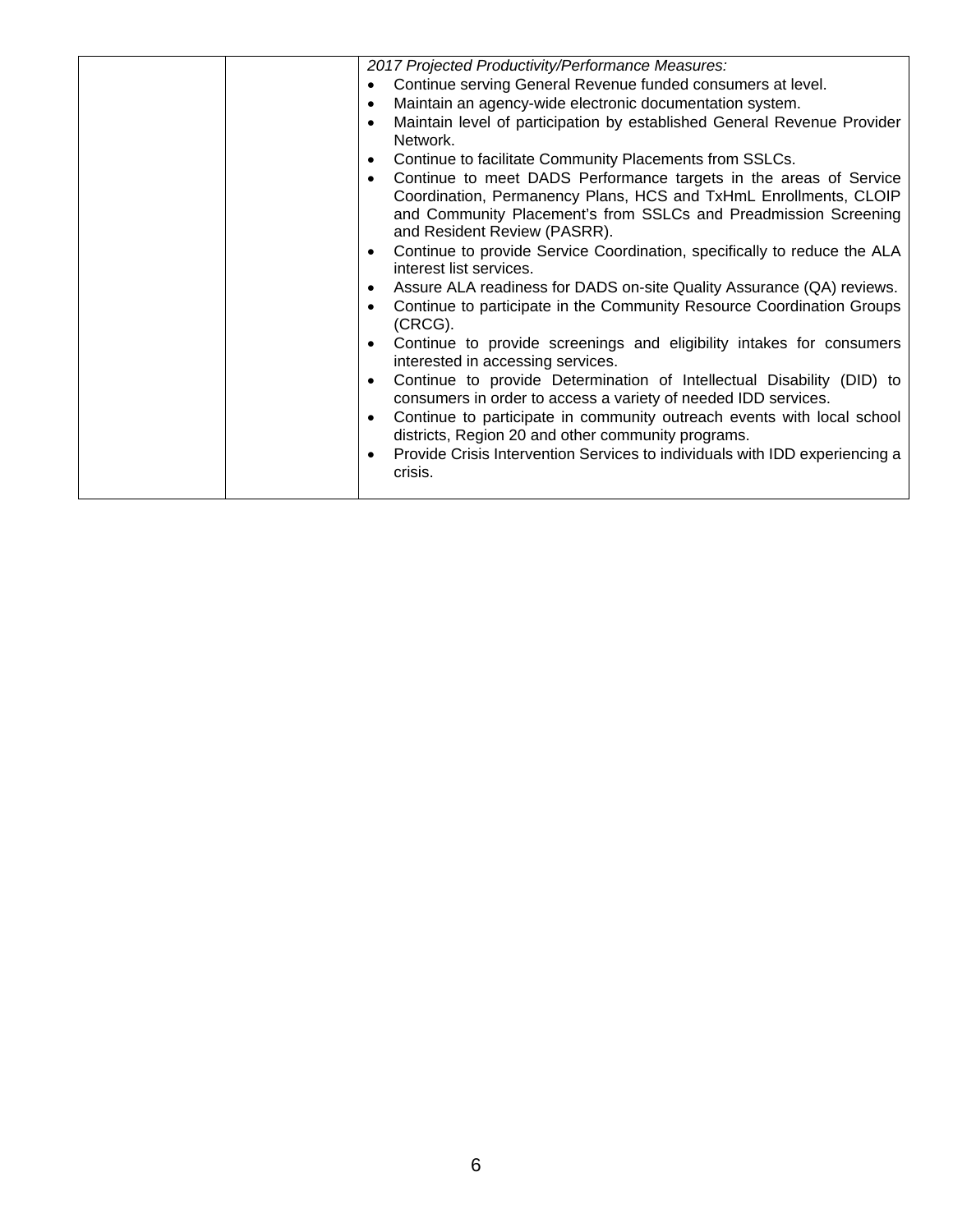| <b>Committees used</b><br>in review process<br>for FY2016-2017         | Project<br><b>Activity</b><br><b>Review</b><br><b>Summary</b> | Brief narrative of FY 2016 performance measures, comparison of projected to<br>actual 2016 productivity, and FY 2017 projected productivity                                                                                                                                                                                                                                                                                                                                                                                                                                                                                                                                                                                                                                                                                                                                                                                                                                                                                                                                                                                                                                                                                                                                                                                                                                                                                                                                                                                                                                                                                                                                                                                                                                                                                                                                                                                                                                                                                                                                                                                                                                                                                                                                                                                                                               |
|------------------------------------------------------------------------|---------------------------------------------------------------|---------------------------------------------------------------------------------------------------------------------------------------------------------------------------------------------------------------------------------------------------------------------------------------------------------------------------------------------------------------------------------------------------------------------------------------------------------------------------------------------------------------------------------------------------------------------------------------------------------------------------------------------------------------------------------------------------------------------------------------------------------------------------------------------------------------------------------------------------------------------------------------------------------------------------------------------------------------------------------------------------------------------------------------------------------------------------------------------------------------------------------------------------------------------------------------------------------------------------------------------------------------------------------------------------------------------------------------------------------------------------------------------------------------------------------------------------------------------------------------------------------------------------------------------------------------------------------------------------------------------------------------------------------------------------------------------------------------------------------------------------------------------------------------------------------------------------------------------------------------------------------------------------------------------------------------------------------------------------------------------------------------------------------------------------------------------------------------------------------------------------------------------------------------------------------------------------------------------------------------------------------------------------------------------------------------------------------------------------------------------------|
|                                                                        |                                                               |                                                                                                                                                                                                                                                                                                                                                                                                                                                                                                                                                                                                                                                                                                                                                                                                                                                                                                                                                                                                                                                                                                                                                                                                                                                                                                                                                                                                                                                                                                                                                                                                                                                                                                                                                                                                                                                                                                                                                                                                                                                                                                                                                                                                                                                                                                                                                                           |
| <b>ALAMO REGIONAL TRANSIT</b><br>Regional<br>Coordination<br>Committee | Not Applicable                                                | <b>Service Delivery</b><br>• Programmatic operational decisions resulted in reduction in services by more<br>than 20,000 direct rides when compared to FY 2015. FY 2016 produced<br>89,037 direct rides.<br>• "Connect Seguin": Renewed contract for a fourth year and collaborated with<br>the City of Seguin to revise the fixed-route to better meet resident demands.<br>• VIA/Urbanized Area (UZA): Funding increased by approximately \$110,000,<br>and continuing with relationship with 5 entities: New Braunfels, Schertz,<br>Cibolo, Marion and Guadalupe County.<br>• Funding for the purchase of 18 new buses was approved through the award<br>of a TIGER grant for FY 2017.<br><b>Operating Effectiveness and Efficiencies</b><br>• After completing internal diagnostic, which focused on improving (maximizing)<br>transportation route service, results identified several areas for adjustment that<br>resulted in the following:<br>• Reduced vehicle revenue miles by approximately 30%.<br>• Reduce deadhead miles by approximately 6%.<br>• Reduce fuel expenses by approximately 35%.<br>• Reduce maintenance costs by approximately 30%.<br>• Began the process to reduce the fleet by auctioning 7 vehicles identified as<br>exceeding useful lifespan.<br>• Received a commendable rating on the Annual TxDOT compliance review and<br>successfully completed annual TxDOT vehicle inventory.<br>• Solicited and received \$10,000 donations from Kendall and Frio Counties; and<br>\$4,600 from Bandera County.<br>• Modified Medicaid billings from bi-weekly to weekly, increasing funding turn-<br>around and improving tracking.<br>• Implemented a new office supply request and delivery system that is handled<br>through the Area Supervisors resulting in average of 30% savings.<br><b>Planning and Coordination</b><br>• Conducted one Regional Coordination Steering Committee meeting to inform<br>regional stakeholders of the 5-Year Regional Comprehensive Transportation<br>Plan process.<br>• The 5-Year Regional Comprehensive Transportation Plan required the hiring<br>of a consultant/firm to conduct a desk audit of transportation agencies in the<br>region.<br><b>Training and Development</b><br>• Provided training to 4 external agencies.<br>• Provided over 1,680 hours of internal training to ART personnel. |
|                                                                        |                                                               |                                                                                                                                                                                                                                                                                                                                                                                                                                                                                                                                                                                                                                                                                                                                                                                                                                                                                                                                                                                                                                                                                                                                                                                                                                                                                                                                                                                                                                                                                                                                                                                                                                                                                                                                                                                                                                                                                                                                                                                                                                                                                                                                                                                                                                                                                                                                                                           |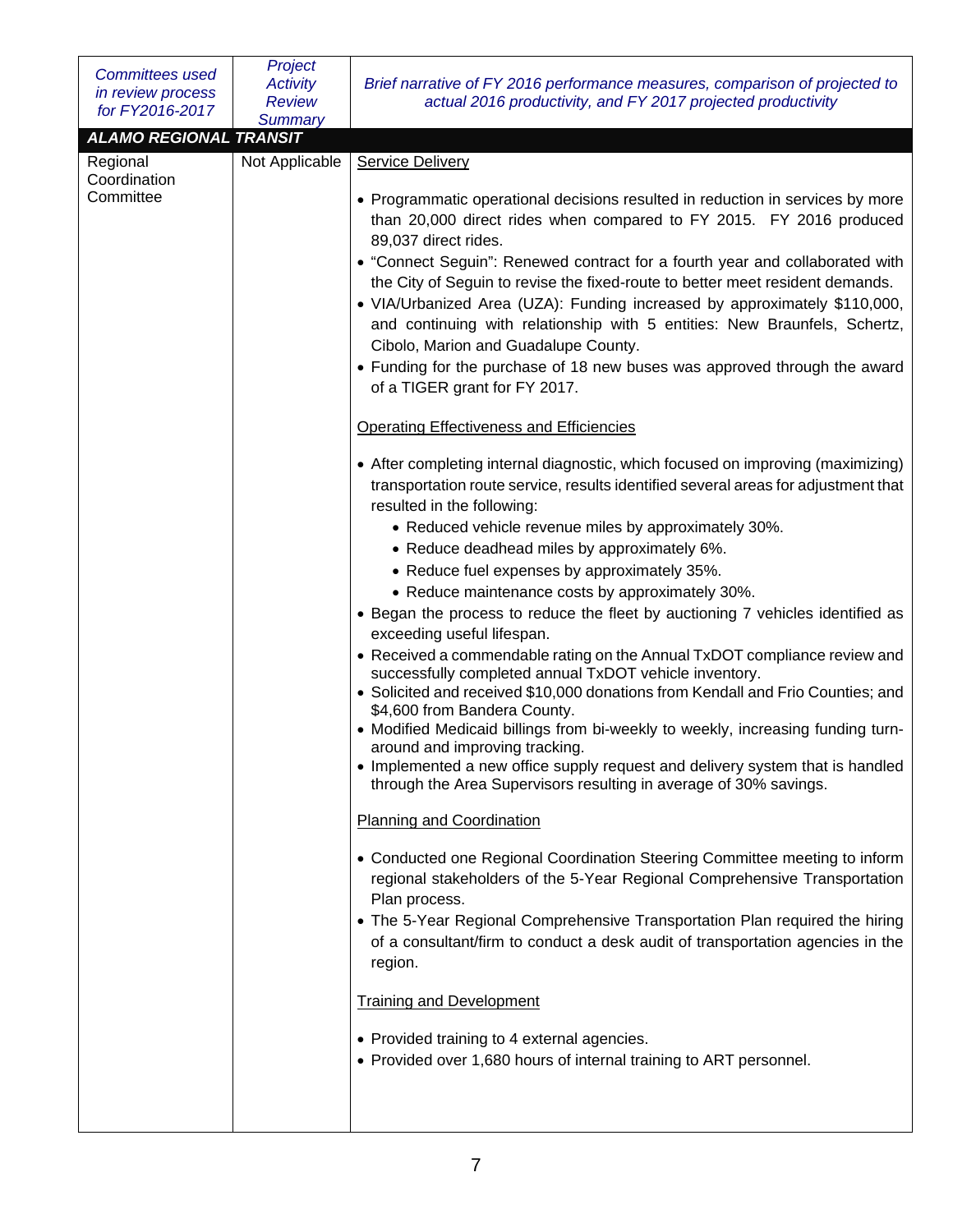| <b>Public Outreach and Marketing</b>                                                                                                                    |
|---------------------------------------------------------------------------------------------------------------------------------------------------------|
| • Conducted presentations to the City of Selma, City of Seguin, City of New<br>Braunfels, City of Marion, and Kendall County.                           |
| • Participated in all of the AACOG Road Shows throughout the region.                                                                                    |
| • AACOG POC for the Alamo Rural Regional Planning Organization.                                                                                         |
| • Participated in the Texas Transit Association bus Rodeo, placing 14th, 28th                                                                           |
| and 29 <sup>th</sup> place in the state.                                                                                                                |
| Comparison of Projected to Actual 2016 Productivity:                                                                                                    |
| • Overtime costs reduced by 45% resulting from new scheduling techniques and<br>improved efficiencies.                                                  |
| • Maintenance costs were reduced by approximately 30% through enhanced                                                                                  |
| cost-saving techniques and removal of vehicles that reached end of useful life.                                                                         |
| • Medicaid revenue remained flat. Efforts are being made to improve relations<br>with Medicaid Contractor and increase opportunity for trip acceptance. |
| • Restructuring of ART personnel remains a work in progress; with objective to                                                                          |
| improve efficiencies, reduce personnel expenses, and reduce redundancies.                                                                               |
| • Improving efficiencies specific to routing scheduled trips is an ongoing process                                                                      |
| that began demonstrating increase in ridership during last quarter of 2016.                                                                             |
| With the implementation of Route Optimization software to dispatch system in<br>early 2017, program should experience improved performance and          |
| productivity.                                                                                                                                           |
| • Improving contract deliverable and suspense has been continued by improving                                                                           |
| the tracking system, using the AACOG Contract Database, to track                                                                                        |
| deliverables.                                                                                                                                           |
| 2017 Projected Productivity/Performance Measures:                                                                                                       |
| • Reduce maintenance costs by removing aging vehicles from the fleet and                                                                                |
| utilizing the new vehicles that will be purchased in FY 2017, as well as                                                                                |
| securing training for current maintenance staff to utilize cost saving                                                                                  |
| techniques.                                                                                                                                             |
| • Acquire additional maintenance vendors within each of the rural counties                                                                              |
| [rather than centrally located in San Antonio] to continue to reduce<br>maintenance, fuel, and personnel costs vis-à-vis transporting fleet to San      |
| Antonio for maintenance.                                                                                                                                |
| • Increase ridership through marketing and developing/strengthening external                                                                            |
| relations.                                                                                                                                              |
| • Increase Medicaid revenue through improved relations with the provider and                                                                            |
| developing routes that will increase the availability to accept more trips and<br>continue local service.                                               |
| • Restructure ART to minimize personnel expenses and improve efficiency.                                                                                |
| • Improve trip scheduling by acquiring new software to track vehicle movement                                                                           |
| and upgrade current software to schedule more efficiently; thereby increasing                                                                           |
| trip availability and decreasing mileage, resulting in an increasing in funding                                                                         |
| and decrease in operational expenses.                                                                                                                   |
|                                                                                                                                                         |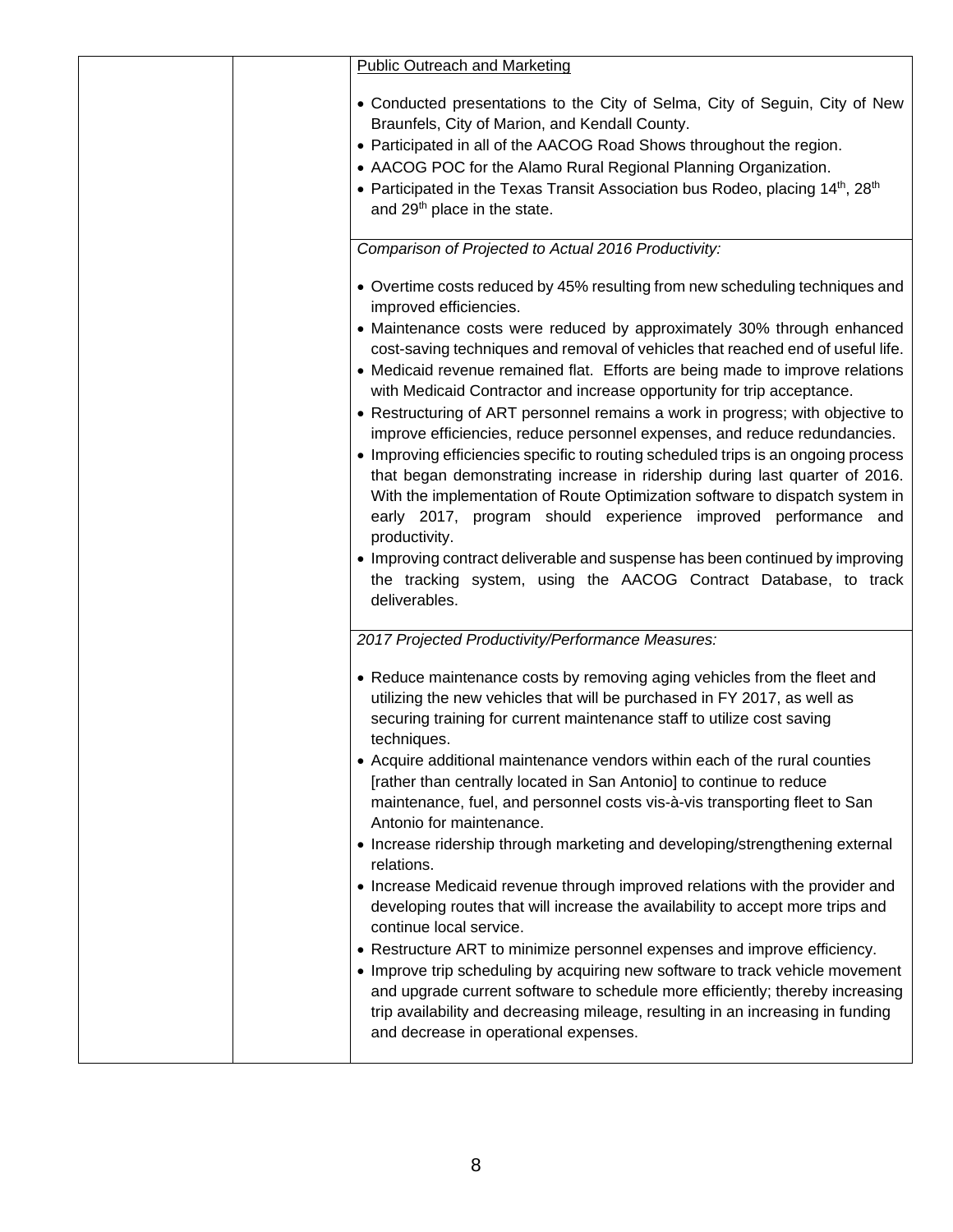| <b>Committees</b>                  | Project                          |                                                                                                                                                                                                                                                                                                                                                                                                                                                                        |
|------------------------------------|----------------------------------|------------------------------------------------------------------------------------------------------------------------------------------------------------------------------------------------------------------------------------------------------------------------------------------------------------------------------------------------------------------------------------------------------------------------------------------------------------------------|
| used in review<br>process for      | <b>Activity</b><br><b>Review</b> | Brief narrative of FY 2016 performance measures, comparison of projected to actual<br>2016 productivity, and FY 2017 projected productivity                                                                                                                                                                                                                                                                                                                            |
| FY2016-2017                        | <b>Summary</b>                   |                                                                                                                                                                                                                                                                                                                                                                                                                                                                        |
| <b>BEXAR AREA AGENCY ON AGING:</b> |                                  |                                                                                                                                                                                                                                                                                                                                                                                                                                                                        |
| <b>Bexar Senior</b>                |                                  | 2016 Actual Performance Measures:                                                                                                                                                                                                                                                                                                                                                                                                                                      |
| Advisory<br>Committee              |                                  | Managed a \$10.9M budget from the Older Americans Act to provide direct services<br>and contracted services to residents of Bexar County and met performance metrics<br>submitted to Texas Department of Aging and Disability Services.<br>Implemented recommendations provided during the 2015 DADS on-site monitoring.<br>Hosted the 2016 Aging in Texas Conference in San Antonio for the Texas Association<br>$\bullet$<br>of Area Agencies on Aging (t4a).        |
|                                    |                                  | Developed a strategy for contracting with Managed Care Organizations.<br>$\bullet$                                                                                                                                                                                                                                                                                                                                                                                     |
|                                    |                                  | Completed BAAA reorganization and staff relocation to optimize productivity and<br>$\bullet$<br>process improvements.                                                                                                                                                                                                                                                                                                                                                  |
|                                    |                                  | Benefits counseling provided assistance to seniors 60 years of age and older and<br>beneficiaries of any age concerning their public benefits entitlements.<br>Benefits counseling reached an unduplicated count of 2,252 during the 2016 year with<br>$\bullet$                                                                                                                                                                                                       |
|                                    |                                  | an originally projected count of 1,957.                                                                                                                                                                                                                                                                                                                                                                                                                                |
|                                    |                                  | Benefits counselors consulted on topics including Medicare, Medicaid, supplemental<br>$\bullet$<br>security income, senior fraud, advance directives, long term care, etc.                                                                                                                                                                                                                                                                                             |
|                                    |                                  | Senior Medicare Patrols continue to conduct outreach and education, engage<br>$\bullet$<br>volunteers and receive beneficiary complaints to include 66 presentations and 32<br>booths and community events.                                                                                                                                                                                                                                                            |
|                                    |                                  | Medicare Improvements for Patients and Providers Act (MIPPA) received 91 Low<br>$\bullet$<br>Income Subsidy applications, 103 Medicare Savings Program applications and 27 of<br>these applications were both processed simultaneously with a total of 118 Low Income<br>Subsidy and 130 Medicare Savings Program applications.                                                                                                                                        |
|                                    |                                  | 67 Medicare events were accomplished by staff members which were compensated<br>$\bullet$<br>by the MIPPA grant.                                                                                                                                                                                                                                                                                                                                                       |
|                                    |                                  | The Caregiver Program completed six classes of the Powerful Tools for Caregivers<br>classes and one Hands on Care class. The Caregiver program also provided one<br>Stressbusters class to the community. Additionally, one new staff person became<br>certified to co-lead the Powerful Tools for Caregiver Class as well as a Master Trainer<br>for the Stressbusters class.                                                                                         |
|                                    |                                  | The ACE wings website for Caregivers is updated, www.acewings.org.<br>The Caregiver Grandparent program assisted 353 Children (185 Grand families) with<br>a \$90.00 voucher for school supplies, school clothing and uniforms. This is in<br>conjunction with partners such as, the Village of Incarnate Word, who provided<br>backpacks to all of the children this year and have pledged to provide assistance in<br>2017, the San Antonio Food Bank and Boys Town. |
|                                    |                                  | Staff presented at the National Respite Conference in Denver, Colorado on the<br>$\bullet$<br>Veteran's Directed Home and Community-Based Services Program.                                                                                                                                                                                                                                                                                                            |
|                                    |                                  | The Caregiver Program partnered with the WellMed Charitable Foundation to provide<br>$\bullet$<br>a Caregiver Summit which was free to the community.                                                                                                                                                                                                                                                                                                                  |
|                                    |                                  | Alamo Service Connection is in the third year of its Aging and Disability Resource<br>$\bullet$<br>Center (ADRC) contract from HHSC. The amount awarded for FY 17 is \$413,336.00.<br>The ADRC has assisted 19,424 callers through November, 2016.                                                                                                                                                                                                                     |
|                                    |                                  | Key Performance measures reported to HHSC are 3,125 Veterans served with a unit<br>$\bullet$<br>cost of \$34.08 and call received through the ADRC Toll free line 3,218.                                                                                                                                                                                                                                                                                               |
|                                    |                                  | The Veterans Directed Home and Community Based Service (VDHCBS) Program<br>$\bullet$<br>entered into a new contract with the South Texas Veterans Healthcare System in<br>October, 2016 to expand the veterans served in our region. 10 veterans are receiving<br><b>VDHCBS</b> services.                                                                                                                                                                              |
|                                    |                                  | Warm Heart Warm Homes program received a \$5,000 donation from Superior Health<br>Care to purchase 110 heaters that will be given to seniors without reliable heating.                                                                                                                                                                                                                                                                                                 |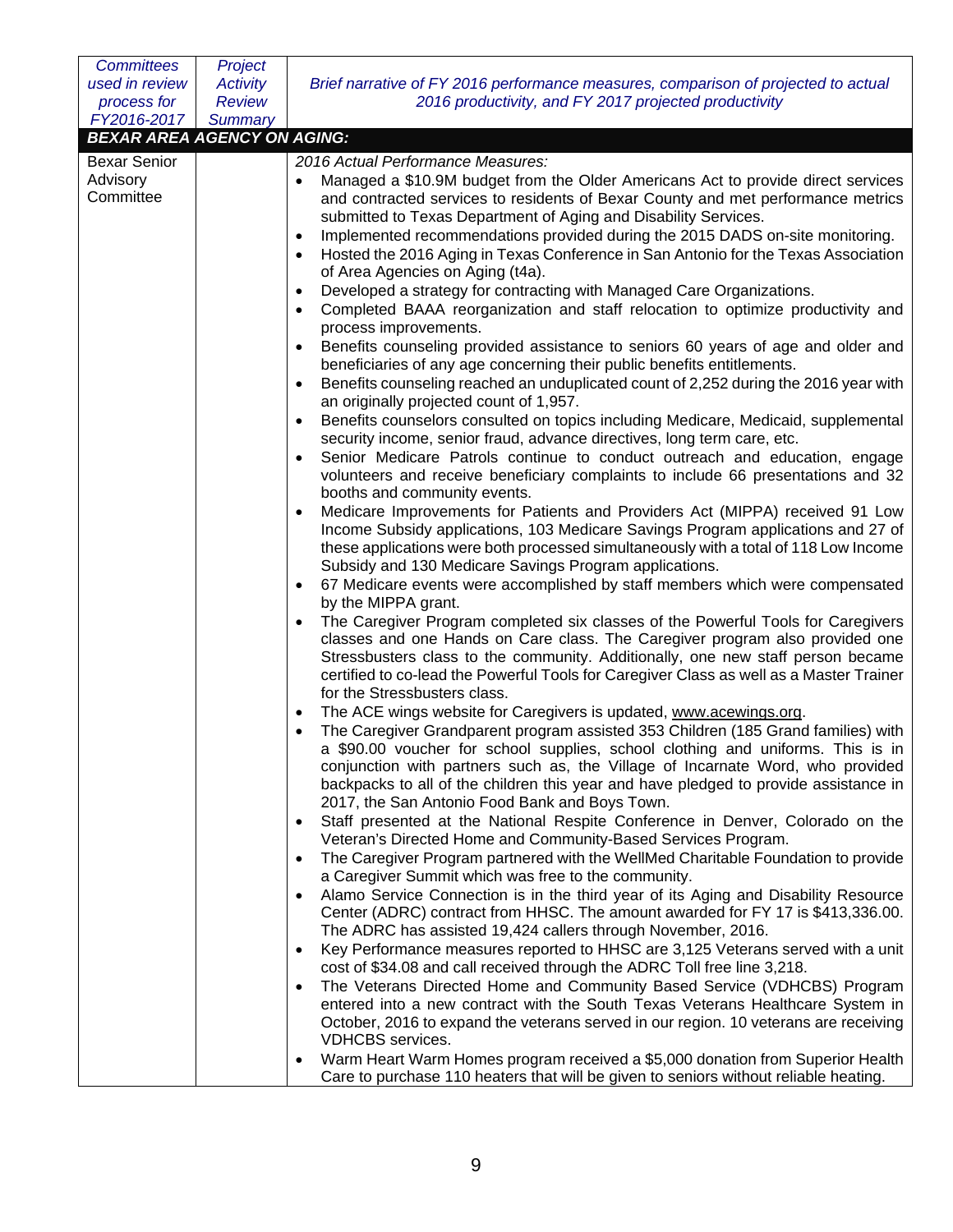| ٠                      | Comparison of Projected to Actual 2016 Productivity:<br>Managed a \$10.9M budget from the Older Americans Act to provide direct services<br>and contracted services to residents of Bexar County and met performance metrics<br>submitted to Texas Department of Aging and Disability Services. Accomplished<br>Completed BAAA reorganization and relocation to optimize productivity.<br><b>Accomplished</b>                                                   |
|------------------------|-----------------------------------------------------------------------------------------------------------------------------------------------------------------------------------------------------------------------------------------------------------------------------------------------------------------------------------------------------------------------------------------------------------------------------------------------------------------|
| ٠<br>$\bullet$         | Implemented recommendations provided during the 2015 DADS on-site monitoring.<br><b>Accomplished</b><br>Host the 2016 Aging in Texas Conference in San Antonio for the Texas Association                                                                                                                                                                                                                                                                        |
|                        | of Area Agencies on Aging (t4a). Accomplished                                                                                                                                                                                                                                                                                                                                                                                                                   |
| ٠<br>$\bullet$         | Develop a strategy for contracting with Managed Care Organizations. Accomplished<br>Continue with BAAA reorganization and staff relocation to optimize productivity and<br>process improvements. Accomplished                                                                                                                                                                                                                                                   |
| $\bullet$              | Work to increase affordable and accessible housing for seniors and individuals with<br>disabilities through the Money Follow the Person Housing Navigator grant.<br><b>Accomplished</b>                                                                                                                                                                                                                                                                         |
| $\bullet$              | Work to increase affordable and accessible housing for seniors and individuals with<br>disabilities through the Money Follow the Person Housing Navigator grant.<br>Completed Inventory of Affordable accessible housing units.                                                                                                                                                                                                                                 |
| $\bullet$              | Sponsor the Silver Solutions 2016 resource fair in partnership with Texas Public Radio<br>and the UT Health Science Center Medical Arts & Research Center (MARC).<br><b>Accomplished</b>                                                                                                                                                                                                                                                                        |
|                        | 2017 Projected Productivity/Performance Measures:                                                                                                                                                                                                                                                                                                                                                                                                               |
|                        | Benefits counseling will provide assistance to seniors 60 years of age and older and<br>beneficiaries of any age concerning their public benefits entitlements.                                                                                                                                                                                                                                                                                                 |
| $\bullet$              | Benefits counselors will consult on topics including Medicare, Medicaid, supplemental                                                                                                                                                                                                                                                                                                                                                                           |
| $\bullet$              | security income, senior fraud, advance directives, long term care, etc.<br>Senior Medicare Patrols will conduct outreach and education, engage volunteers and<br>receive beneficiary complaints to include 66 presentations and 32 booths and<br>community events.                                                                                                                                                                                              |
| $\bullet$              | Medicare events will be accomplished by staff members which will be compensated<br>by the MIPPA grant.                                                                                                                                                                                                                                                                                                                                                          |
| $\bullet$              | The Caregiver Program is planning to provide three classes in English and one in<br>Spanish of the Powerful Tools for Caregivers classes and one Stressbusters class in<br>Spanish and one in English.                                                                                                                                                                                                                                                          |
| $\bullet$              | The Caregiver/Older Relative Caregiver (ORC) program is projecting to provide<br>assistance to 200 children with a \$90.00 voucher for school supplies, school clothing<br>and uniforms. This projection will hopefully increase with an increase in dollars to the<br>Caregiver budget. This is in conjunction with partners such as, the Village of Incarnate<br>Word, who provided backpacks to all of the children in 2016, the Food Bank and Boys<br>Town. |
| $\bullet$              | The Caregiver/ORC program is planning on ORC Symposium in September of 2017                                                                                                                                                                                                                                                                                                                                                                                     |
| $\bullet$              | to provide resources to the grandparents/kin in the community of Bexar County.<br>The Caregiver program is planning to partner with the WellMed Charitable Foundation                                                                                                                                                                                                                                                                                           |
|                        | to provide a Caregiver Summit which is free to the community.                                                                                                                                                                                                                                                                                                                                                                                                   |
| $\bullet$              | ASC will partner with both Alamo and Bexar Area Agency on Aging to provide<br>Information and referrals services and screen initiate intake to clients needing AAA<br>services.                                                                                                                                                                                                                                                                                 |
| $\bullet$              | ASC, as a key to no wrong door partner, will utilize the Long Term Service Screening<br>(LTSS) Tool to connect clients to long term care services and supports.                                                                                                                                                                                                                                                                                                 |
| $\bullet$              | Expand VDHCBS to serve 24 clients and hire full time staff to case manage program.                                                                                                                                                                                                                                                                                                                                                                              |
| $\bullet$<br>$\bullet$ | Fund the Warm Hearts Warm Home program to purchase 100 heaters.<br>Sponsor outreach events such Silver Solutions and Access and Ability Fest to inform<br>and educate the community on supportive services for seniors, veterans, individuals<br>with disabilities and caregivers.                                                                                                                                                                              |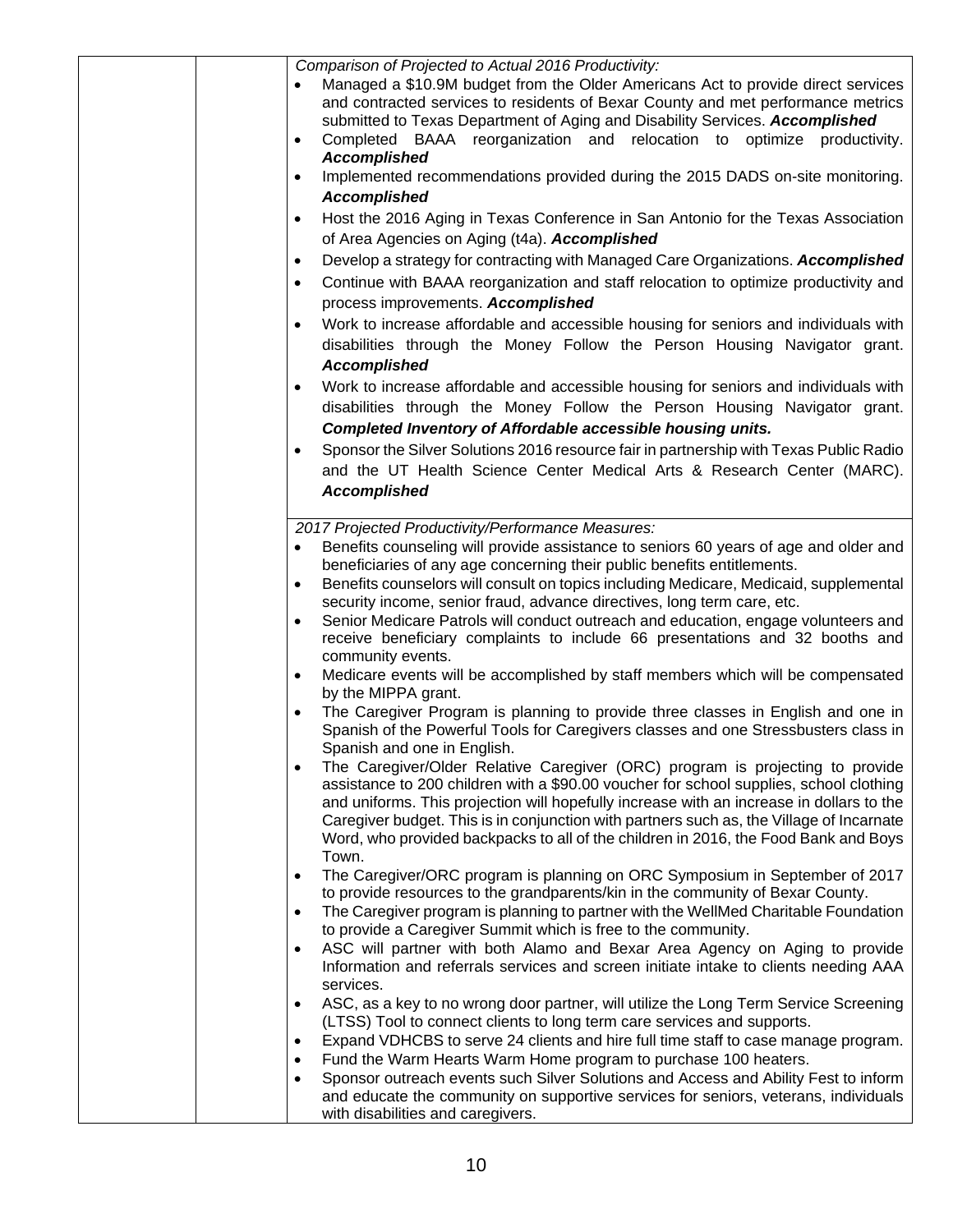| <b>Committees used</b><br>in review process<br>for FY2016-2017                               | <b>Project Activity</b><br><b>Review</b><br><b>Summary</b>                                                                                                                                                                                                                                                                                                                                                                                                                                                                                                                                                                           | Brief narrative of FY 2016 performance measures, comparison of projected to<br>actual 2016 productivity, and FY 2017 projected productivity                                                                                                                                                                                                                                                                                                                                                                                                                                                                                                                                                                                                                                                                                                                                                                                                                                                                                                                                                                                                                                                                                                                                                                                                                                                                                                                                                                                                                                                                                                                                                                                                                                                                                                                                                                                                                                                                                                                                                                                                                                                                                                                                                                                                                                                                                                                                                                                                                                                                                                                                                                                                                                                                                                                                                                              |
|----------------------------------------------------------------------------------------------|--------------------------------------------------------------------------------------------------------------------------------------------------------------------------------------------------------------------------------------------------------------------------------------------------------------------------------------------------------------------------------------------------------------------------------------------------------------------------------------------------------------------------------------------------------------------------------------------------------------------------------------|--------------------------------------------------------------------------------------------------------------------------------------------------------------------------------------------------------------------------------------------------------------------------------------------------------------------------------------------------------------------------------------------------------------------------------------------------------------------------------------------------------------------------------------------------------------------------------------------------------------------------------------------------------------------------------------------------------------------------------------------------------------------------------------------------------------------------------------------------------------------------------------------------------------------------------------------------------------------------------------------------------------------------------------------------------------------------------------------------------------------------------------------------------------------------------------------------------------------------------------------------------------------------------------------------------------------------------------------------------------------------------------------------------------------------------------------------------------------------------------------------------------------------------------------------------------------------------------------------------------------------------------------------------------------------------------------------------------------------------------------------------------------------------------------------------------------------------------------------------------------------------------------------------------------------------------------------------------------------------------------------------------------------------------------------------------------------------------------------------------------------------------------------------------------------------------------------------------------------------------------------------------------------------------------------------------------------------------------------------------------------------------------------------------------------------------------------------------------------------------------------------------------------------------------------------------------------------------------------------------------------------------------------------------------------------------------------------------------------------------------------------------------------------------------------------------------------------------------------------------------------------------------------------------------------|
|                                                                                              |                                                                                                                                                                                                                                                                                                                                                                                                                                                                                                                                                                                                                                      |                                                                                                                                                                                                                                                                                                                                                                                                                                                                                                                                                                                                                                                                                                                                                                                                                                                                                                                                                                                                                                                                                                                                                                                                                                                                                                                                                                                                                                                                                                                                                                                                                                                                                                                                                                                                                                                                                                                                                                                                                                                                                                                                                                                                                                                                                                                                                                                                                                                                                                                                                                                                                                                                                                                                                                                                                                                                                                                          |
| CRIMINAL JUSTICE/LAW ENFORCEMENT ACADEMY<br><b>Criminal Justice</b><br>Advisory<br>Committee | <b>Total Number</b><br>of Projects<br>Reviewed for<br><b>Fiscal Year</b><br>2016: 49<br><b>Total Number</b><br>of Projected<br>Projects<br>Reviews for<br><b>Fiscal Year</b><br>2017:48<br><b>Total Dollar</b><br>Value of<br>Projects<br>Reviewed in<br><b>Fiscal 2016:</b><br>\$5,746,979.70<br><b>Total Dollar</b><br>Value of<br>Projected<br>Project<br>Reviews for<br><b>Fiscal Year</b><br>2017:<br>\$7,529,283.72<br>Review<br>Timeline<br>(Average<br>Number of<br>Days): 30<br>Number of<br>State and<br>Regional Plans/<br>Environmental<br>Impact<br><b>Statements</b><br>Reviewed for<br><b>Fiscal Year</b><br>2016: 13 | 2016 Actual Performance Measures/Productivity:<br>Conducted over 152,500 contact hours of training for over 8,300 criminal<br>justice professionals from 128 counties in Texas.<br>Received the Interagency Agreement FY 2016-2017 from the Governor's<br>Office; increased funding to assist in monitoring site visits.<br>Successfully updated the planning grant workshops materials, revised the<br>(Criminal Justice Advisory Committee) CJAC policies and procedures to<br>include community plan incentives.<br>Successfully implemented the Office of the Governor - CJD changes funding<br>and solicitation of grant applications.<br>Completed Grant Workshops throughout the AACOG region, including<br>$\bullet$<br>hosting a Grant Writing USA course for 70 attendees.<br>Completed the continuation of the VAWA grant - Investigative Topics for<br>$\bullet$<br>Victims of Violence Against Women project.<br>Trained over 680 peace officers from over 115 agencies in various classes<br>$\bullet$<br>supported by the VAWA training grant.<br>Successful completion of three full-time Basic Peace Officer Course (BPOC)<br>$\bullet$<br>training programs.<br>Expanded the number of locations for regularly scheduled academy in-<br>$\bullet$<br>service trainings from four to six.<br>Facilitated three career and education fairs for BPOC cadets; average of 30<br>$\bullet$<br>recruiters present per event.<br>Successful completion of eight Basic Jailer courses, six of which were held<br>$\bullet$<br>throughout the region.<br>Current first-time pass rate on the BPOC state exam is 100% (state minimum<br>$\bullet$<br>standard is 80%).<br>Current first-time pass rate on the Basic County Corrections Course (BCCC)<br>$\bullet$<br>state exam is 91% (state minimum standard is 80%).<br>Continued to diversify training by contracting adjunct instructors with subject<br>$\bullet$<br>matter expertise to enhance the BPOC/BCOC and In-Service training<br>programs.<br>Hosted or co-sponsored multiple trainings, including conferences from the<br>FBI and the School District Police Chiefs Association.<br>Continue to provide timely training in law enforcement, corrections, and<br>telecommunications to professionals within and outside the AACOG region;<br>including expansion of course offerings to licensed telecommunication<br>dispatchers.<br>Provided active shooter response training for local corporate security firm.<br>$\bullet$<br>Launched a Police Use of Force training course that incorporated the<br>Academy's computer simulator and role player scenarios. A total of eight<br>classes were taught.<br>Successful incorporation of various AACOG departments and other Public<br>$\bullet$<br>Safety agencies into the 12 Community Priority Plans.<br>For FY 2016, the Academy was the only provider in Texas for the School<br>$\bullet$ |
|                                                                                              |                                                                                                                                                                                                                                                                                                                                                                                                                                                                                                                                                                                                                                      | Marshal Licensing Course.                                                                                                                                                                                                                                                                                                                                                                                                                                                                                                                                                                                                                                                                                                                                                                                                                                                                                                                                                                                                                                                                                                                                                                                                                                                                                                                                                                                                                                                                                                                                                                                                                                                                                                                                                                                                                                                                                                                                                                                                                                                                                                                                                                                                                                                                                                                                                                                                                                                                                                                                                                                                                                                                                                                                                                                                                                                                                                |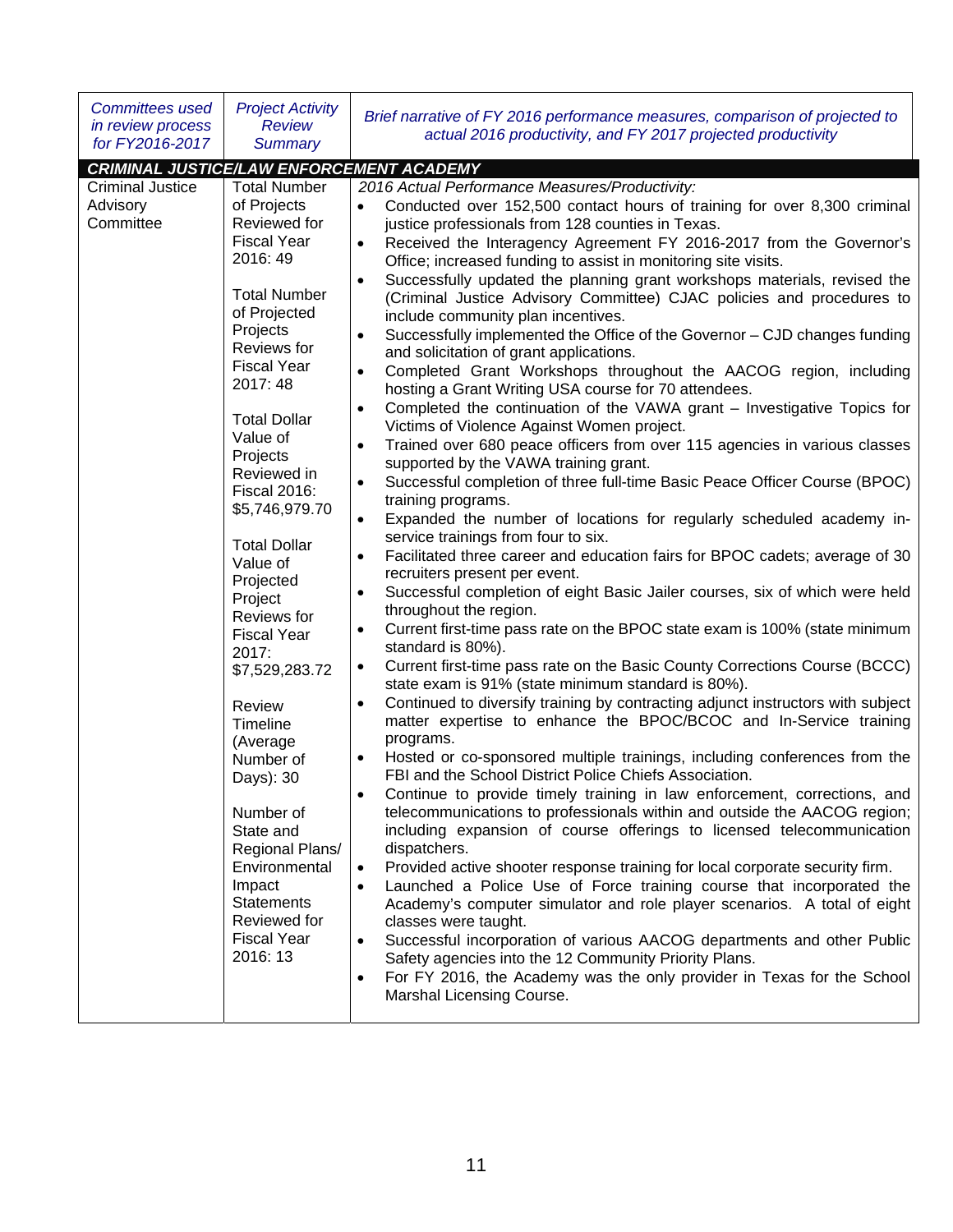|           | Continued to attend and provide academy reports for the monthly Alamo Area<br>Chiefs and Sheriffs Association meetings.                                                                                          |
|-----------|------------------------------------------------------------------------------------------------------------------------------------------------------------------------------------------------------------------|
|           | Continued the Criminal Investigators Certification Program through in-service<br>training.                                                                                                                       |
|           | Continued to expand the number of in-service course offerings to agencies                                                                                                                                        |
|           | throughout the Alamo Area Region.                                                                                                                                                                                |
| $\bullet$ | Offered advanced and specialized courses for academy staff and adjunct<br>instructor development.                                                                                                                |
| $\bullet$ | Continued to operate the Alamo Area Regional Information and Intelligence<br>Sharing Network in partnership with STRAC.                                                                                          |
|           | Comparison of Projected to Actual 2016 Productivity:                                                                                                                                                             |
|           | All projected accomplishments were completed.                                                                                                                                                                    |
|           | 2017 Projected Productivity/Performance Measures:                                                                                                                                                                |
|           | Maintain the Alamo Area Regional Information and Intelligence Sharing<br>Network.                                                                                                                                |
|           | Expand training offered to include state-of-the-art training technology.                                                                                                                                         |
|           | • Continue to look for opportunities to improve training for both licensing and<br>in-service training.                                                                                                          |
|           | • Continue to participate in major community initiatives such as the Bexar<br>County DWI Taskforce, National Police Week and multi-agency DWI roll call<br>events.                                               |
|           | • Continue to attend and provide academy reports for the monthly Alamo Area<br>Chiefs and Sheriffs Association meetings.                                                                                         |
| $\bullet$ | Continue to offer expanded free training for Impaired Training Investigation to<br>officers throughout the state, such as Texas FRIDAY, SFST Refresher and<br>Effective Investigation of Impaired Driving Cases. |
|           | Continue the Criminal Investigators Certification Program through In-Service<br>training.                                                                                                                        |
|           | Complete training requirements for completion of School Marshal training<br>grant.                                                                                                                               |
|           | • Continue to host training for out of region trainers to increase the level of skill<br>of peace officers.                                                                                                      |
|           | • Hire an additional instructor to teach additional specialized classes and to<br>assist with other in-service training.                                                                                         |
|           | • Continue the VAWA grant - Investigative Topics for Victims of Violence<br>Against Women project.                                                                                                               |
|           | Apply for a grant to provide specialized training to peace officers to assist in<br>the protection of Texas children.                                                                                            |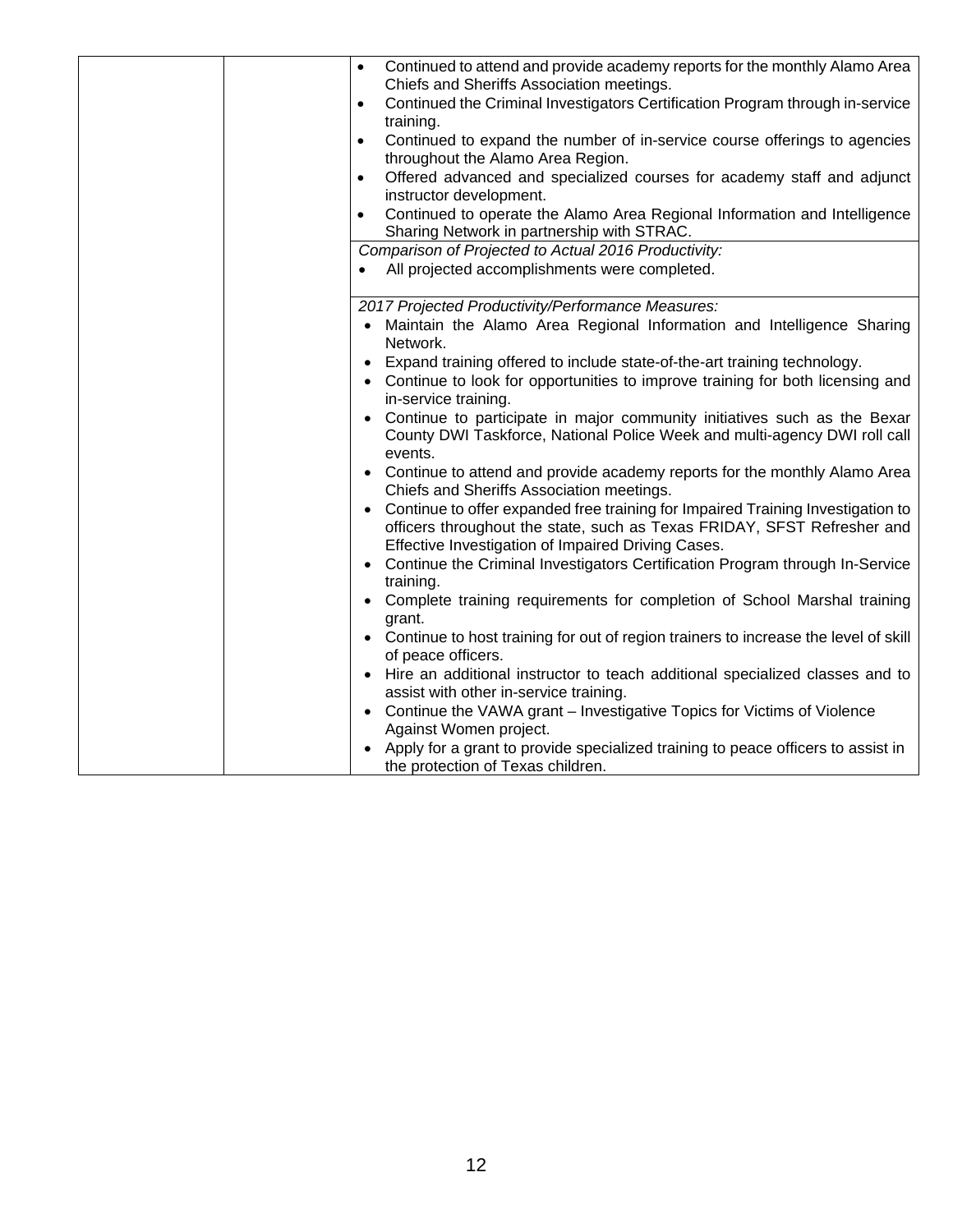| <b>Committees used</b><br>in review process<br>for FY2016-2017                                 | Project<br><b>Activity</b><br><b>Review</b><br><b>Summary</b> | Brief narrative of FY 2016 performance measures, comparison of projected to<br>actual 2016 productivity, and FY 2017 projected productivity                                                                                                                                                                                                                                                                                                                                                                                                                                                                                                                                                                                                                                                                                                                                                                                                                                                          |
|------------------------------------------------------------------------------------------------|---------------------------------------------------------------|------------------------------------------------------------------------------------------------------------------------------------------------------------------------------------------------------------------------------------------------------------------------------------------------------------------------------------------------------------------------------------------------------------------------------------------------------------------------------------------------------------------------------------------------------------------------------------------------------------------------------------------------------------------------------------------------------------------------------------------------------------------------------------------------------------------------------------------------------------------------------------------------------------------------------------------------------------------------------------------------------|
| <b>ECONOMIC DEVELOPMENT</b><br><b>Regional Review</b><br><b>Not</b><br>Committee<br>Applicable |                                                               | 2016 Actual Performance Measures:<br>• Regional Services conducted a Newly Elected Officials workshop in June<br>that hosted 20 registrants from the AACOG region.<br>Regional Services conducted a Planning & Zoning workshop for 30<br>$\bullet$<br>registrants from the AACOG region.<br>In partnership with the Office of the Governor, Regional Services organized<br>and conducted the 2016 Governor's Business Forum for Women that hosted<br>approximately 235 women business owners in the AACOG region.<br>• Partnered with US Census Bureau to host a regional training on new data<br>tools for approximately 30 registrants.<br>Regional Services was the liaison for City of Fredericksburg to be involved<br>as a site for visits by the America's Competitive Exchange in 2017. Staff<br>worked in partnership with EDC and City of Fredericksburg Convention and<br>Visitors Bureau.                                                                                                |
|                                                                                                |                                                               | Regional Services' partnership with Northeast Partnership Economic<br>Development Committee resulted in outreach for approximately 50 business<br>owners in the NEP service area.<br>Comparison of Projected to Actual 2016 Productivity:<br>• Regional Services met its 2016 program performance measures for the<br>Texas Department of Agriculture grant through administrative and technical<br>assistance services.<br>• Regional Services is in compliance with requirements for the Economic<br>Development Administration 2016 grant deliverables.<br>All workshops met and/or exceeded registration goals for 2016.<br>No Economic Development workshop was held in 2016.<br>SBA partnership was postponed to 2017 due to change in leadership at SBA<br>$\bullet$<br>District Office.<br>2017 Projected Productivity/Performance Measures:<br>• Assist Medina County with the launch of GoMedina, an economic<br>development nonprofit that will promote the county to potential business. |
|                                                                                                |                                                               | • Develop a platform for ISD members to increase AACOG membership.<br>Become a resource for grant opportunities to AACOG membership.<br>Establish groundwork for Revolving Loan Fund program through AADC.<br>Provide leadership to the Community & Economic Development Staff<br>$\bullet$<br>Association of TARC.                                                                                                                                                                                                                                                                                                                                                                                                                                                                                                                                                                                                                                                                                  |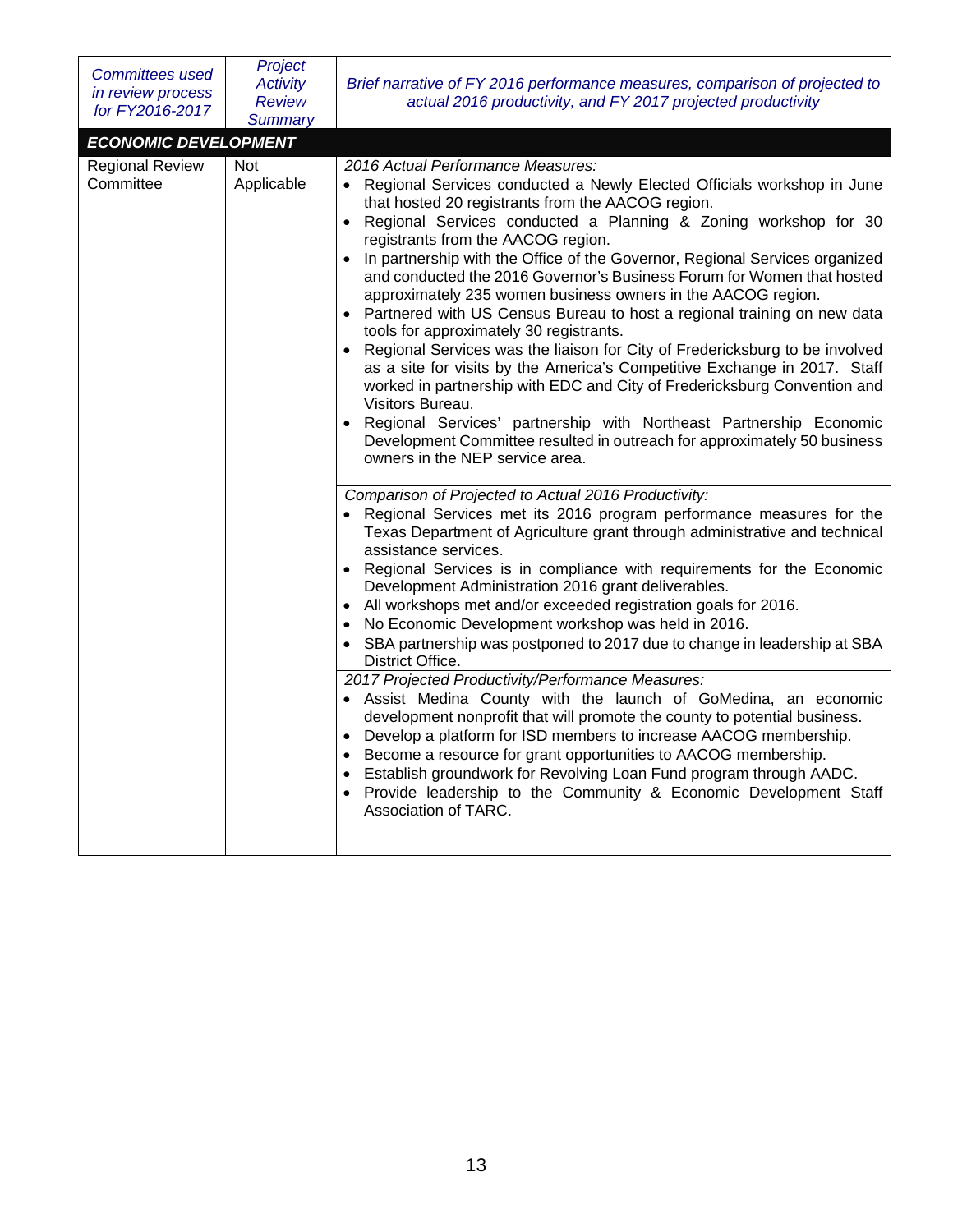| Committees used in<br>review process for<br>FY2016-2017                                                       | <b>Project Activity</b><br><b>Review Summary</b>                                                                                                                                                                                                                                                                                                                                                | Brief narrative of FY 2016 performance measures, comparison of<br>projected to actual 2016 productivity, and FY 2017 projected<br>productivity                                                                                                                                                                                                                                                                                                                                                                                                                                                                                                                                                                                                                                                                                                                                                                                                                                                                                                                                                                                                                                                                                                                                                                                                                                                                                                                                                                                                                                                                                                                                                                                                                                                 |
|---------------------------------------------------------------------------------------------------------------|-------------------------------------------------------------------------------------------------------------------------------------------------------------------------------------------------------------------------------------------------------------------------------------------------------------------------------------------------------------------------------------------------|------------------------------------------------------------------------------------------------------------------------------------------------------------------------------------------------------------------------------------------------------------------------------------------------------------------------------------------------------------------------------------------------------------------------------------------------------------------------------------------------------------------------------------------------------------------------------------------------------------------------------------------------------------------------------------------------------------------------------------------------------------------------------------------------------------------------------------------------------------------------------------------------------------------------------------------------------------------------------------------------------------------------------------------------------------------------------------------------------------------------------------------------------------------------------------------------------------------------------------------------------------------------------------------------------------------------------------------------------------------------------------------------------------------------------------------------------------------------------------------------------------------------------------------------------------------------------------------------------------------------------------------------------------------------------------------------------------------------------------------------------------------------------------------------|
| <b>HOMELAND SECURITY</b><br><b>Regional Emergency</b><br>Preparedness<br><b>Advisory Committee</b><br>(REPAC) | <b>Total Number of</b><br>Projects<br>Reviewed for<br>Fiscal Year 2016:<br>14<br><b>Total Number of</b><br>Projected<br><b>Projects Reviews</b><br>for Fiscal Year<br>2017:23<br><b>Total Dollar</b><br>Value of Projects<br>Reviewed in<br><b>Fiscal 2016:</b><br>\$1,877,358.04<br><b>Total Dollar</b><br>Value of<br>Projected Project<br>Reviews for<br>Fiscal Year 2017:<br>\$3,254,099.25 | 2016 Actual Performance Measures:<br>Continued service and assistance to our regional jurisdictions.<br>Participated in state training, exercises and audit compliance<br>$\bullet$<br>program.<br>Attended the National Homeland Security and Urban Area<br>Security Initiative (UASI) Conference in Tampa, Florida and<br>the International Association of Emergency Management<br>Conference in Savanah, Georgia.<br>Attended the Texas Emergency Management Conference.<br>Attend the "Big X" multi-jurisdictional exercise, sponsored by<br>$\bullet$<br>NCTCOG.<br>Continued to participate in Local, State and Department of<br>$\bullet$<br>Defense (DOD) Exercises.<br>Participated in Texas Association of Regional Councils.<br>$\bullet$<br>Participated in Critical Infrastructure and Key Resources<br>$\bullet$<br>(CI/KR) and other Data Calls.<br>Completed 2017 Threat and Hazard Identification and Risk<br>$\bullet$<br>Assessment (THIRA), State Preparedness Report, and the<br>AACOG Implementation Plan.<br>Provided guidance and oversight to regional First Responders<br>organizations (LEPC, Law Enforcement, and Fire) and<br>jurisdictions on grant applications, Regional Mutual Aid,<br>National Incident Management System (NIMS) compliance,<br>Incident Management System<br>National<br>Compliance<br>Assistance System Tool (NIMSCAST) and other emergency<br>plans.<br>Revised the Regional Emergency Preparedness Advisory<br>Committee (REPAC) operations and facilitation of the<br>planning and ranking of applications.<br>Continued to provide support for WEB Emergency Operations<br>Center (WEBEOC), Emergency Notification System and<br>Notification System.<br>Continued participation in Communication Assets Survey and<br>Mapping (CASM). |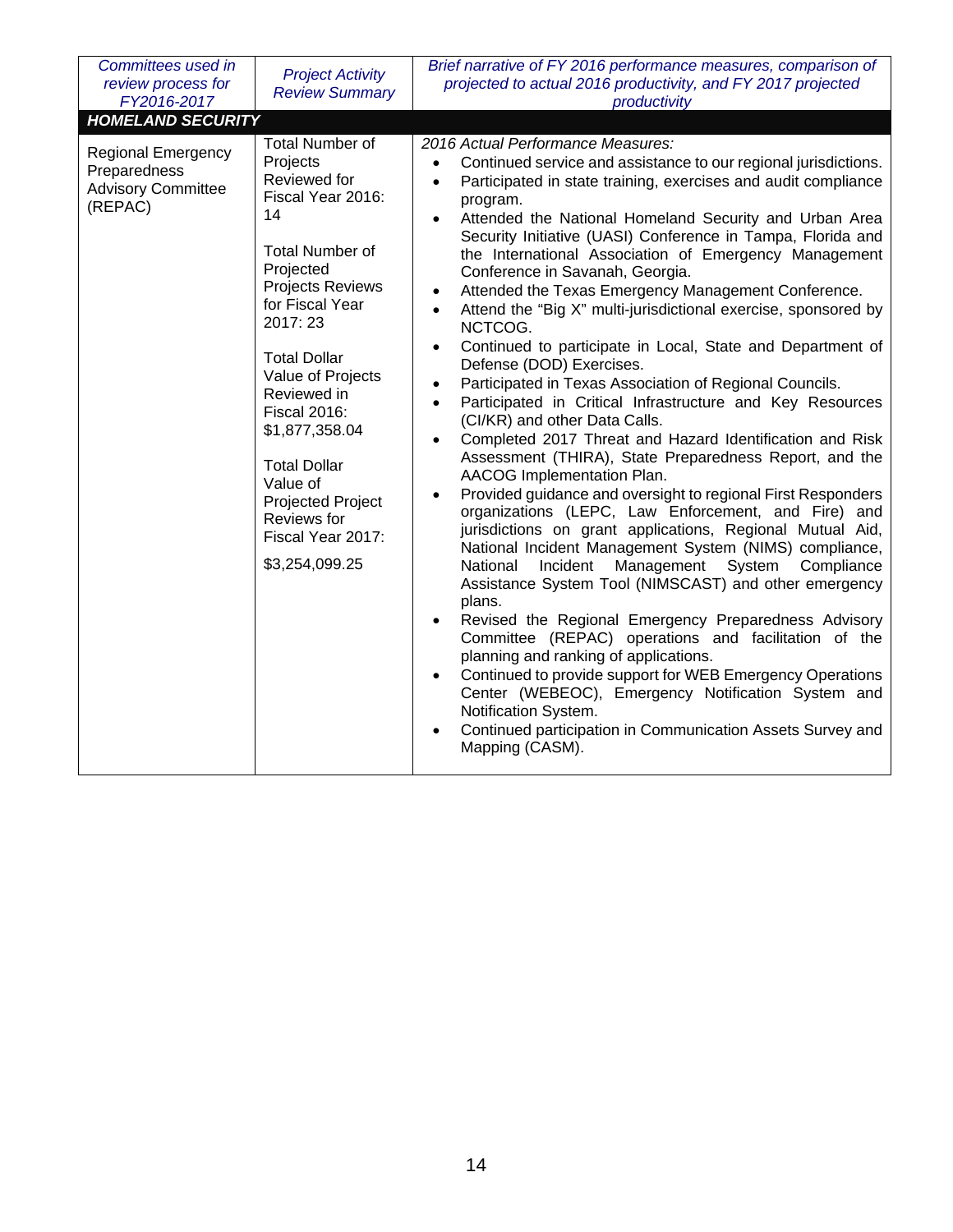|  | Comparison of Projected to Actual 2016 Productivity:                          |
|--|-------------------------------------------------------------------------------|
|  | We provide service and assistance to our regional jurisdictions               |
|  | that allowed for an increase in regional funding.                             |
|  | We participated in state training, exercises and audit<br>$\bullet$           |
|  | compliance program.                                                           |
|  | We continued to participate in Local, State and Department of<br>$\bullet$    |
|  | Defense (DOD) Exercises, including the DHS/FBI lead regional                  |
|  | exercise similar in nature to the Paris Terror attacks.                       |
|  | We participated in Texas Association of Regional Councils.<br>٠               |
|  | We participated in Critical Infrastructure and Key Resources                  |
|  | (CI/KR) and other Data Calls. We have now set up a Working                    |
|  | Group to deal with this issue that has local, state and federal               |
|  | partners involved.                                                            |
|  | We completed an upgrade to the V-300 virtual simulator to be<br>$\bullet$     |
|  | incorporated into Homeland Security and special response                      |
|  | teams training.                                                               |
|  | Provided guidance and oversight to regional First Responders<br>$\bullet$     |
|  | organizations (Law Enforcement Planning Commission, Law                       |
|  | Enforcement, Fire) and jurisdictions on grant applications,                   |
|  | mutual aid National Incident Management System (NIMS)<br>compliance,          |
|  | The National Incident Management System Compliance<br>$\bullet$               |
|  | Assistance System Tool (NIMSCAST) and Emergency Plans.                        |
|  | This is now handled by Southwest Texas Regional Advisory<br>$\bullet$         |
|  | Council (STRAC) and not AACOG due the fact that they host                     |
|  | the software on their servers to provide training for WEB                     |
|  | Emergency Operations Center (WEBEOC), Emergency                               |
|  | Notification System and Notification System.                                  |
|  | The Communication Assets Survey and Mapping (CASM) is no<br>$\bullet$         |
|  | longer a regional requirement by the state and is being replaced.             |
|  | The replacement has not yet been announced.                                   |
|  | We reviewed the REPAC By-Laws and revised membership and<br>٠                 |
|  | attendance sections.                                                          |
|  | 2017 Projected Productivity/Performance Measures:                             |
|  | Complete Threat and Hazard<br>Identification and<br>Risk<br>$\bullet$         |
|  | Assessment (THIRA) and State Preparedness Report (SPR).                       |
|  | Attend the National Homeland Security and Urban Area Security                 |
|  | Initiative (UASI) Conference in Buffalo, New York.                            |
|  | Attend the Texas Emergency Management Conference in San                       |
|  | Antonio, Texas.                                                               |
|  | Participate in Texas Association of Regional Councils to involve<br>$\bullet$ |
|  | our program in State Planning efforts.                                        |
|  | Continue to participate in local, state and Department of<br>$\bullet$        |
|  | Defense (DoD) exercises.                                                      |
|  | Develop a region-wide Homeland Security Strategy.<br>$\bullet$                |
|  | Hire one new planning staff member.<br>$\bullet$                              |
|  | Participate in more regional outreach and attend locally-<br>$\bullet$        |
|  | sponsored meetings.                                                           |
|  | Assess the need for Geographic Information Systems in the                     |
|  | AACOG planning program.                                                       |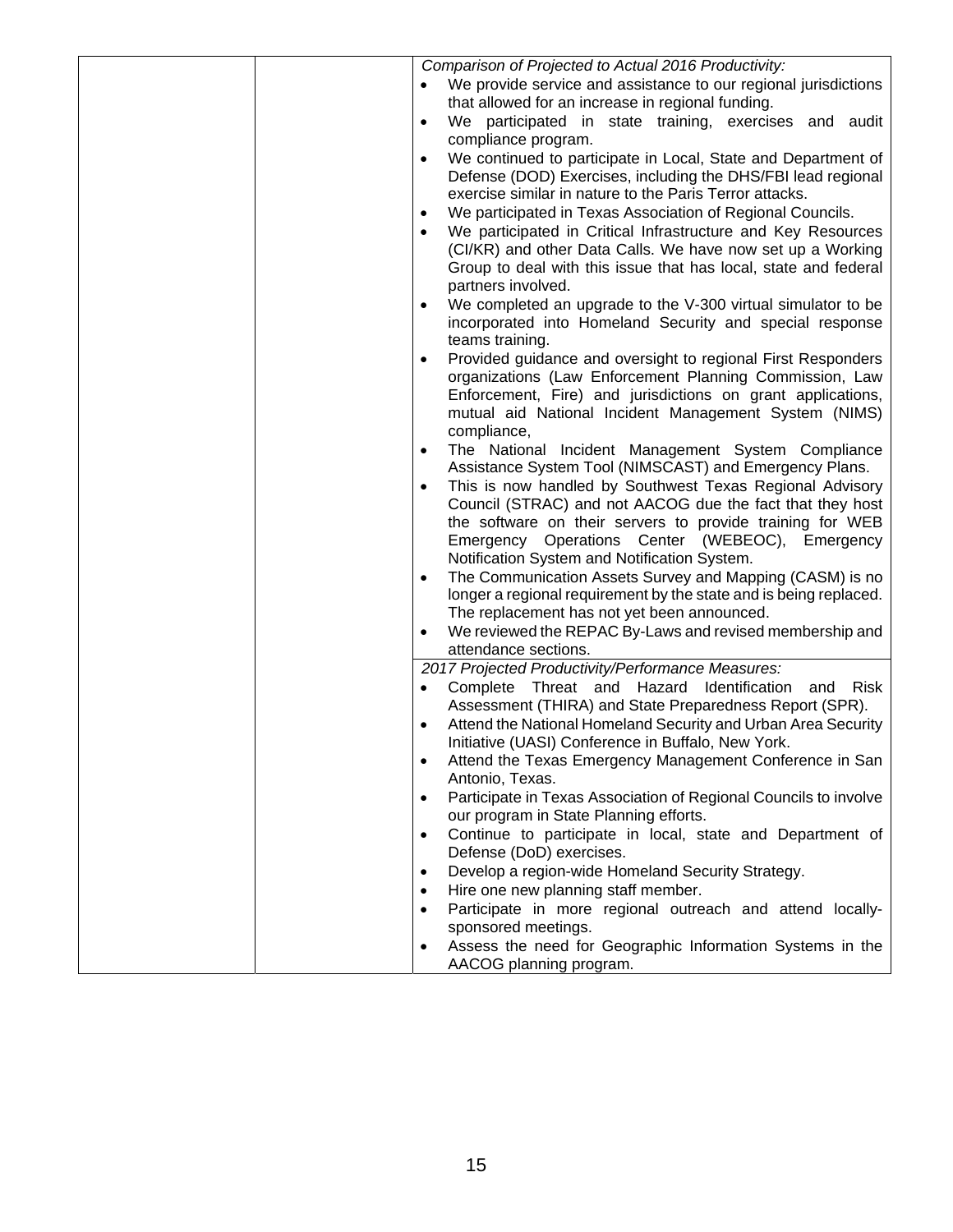| Committees used in                                           | <b>Project Activity</b>                                                                                                                                                                                                                                                                                                                                                                                                                                                                                                                                                                                                                                                                                 | Brief narrative of FY 2016 performance measures, comparison of                                                                                                                                                                                                                                                                                                                                                                                                                                                                                                                                                                                                                                                                                                                                                                                                                                                                                                                                                                                                                                                                                                                                                                                                                                                                                                                                                                                                                                                                                                                                                                                                                                                                                                                                                                                                                                                                                                                                                                                                                                                                                                                                                                                                                                                                                                                                                                                                                                                                                                                          |
|--------------------------------------------------------------|---------------------------------------------------------------------------------------------------------------------------------------------------------------------------------------------------------------------------------------------------------------------------------------------------------------------------------------------------------------------------------------------------------------------------------------------------------------------------------------------------------------------------------------------------------------------------------------------------------------------------------------------------------------------------------------------------------|-----------------------------------------------------------------------------------------------------------------------------------------------------------------------------------------------------------------------------------------------------------------------------------------------------------------------------------------------------------------------------------------------------------------------------------------------------------------------------------------------------------------------------------------------------------------------------------------------------------------------------------------------------------------------------------------------------------------------------------------------------------------------------------------------------------------------------------------------------------------------------------------------------------------------------------------------------------------------------------------------------------------------------------------------------------------------------------------------------------------------------------------------------------------------------------------------------------------------------------------------------------------------------------------------------------------------------------------------------------------------------------------------------------------------------------------------------------------------------------------------------------------------------------------------------------------------------------------------------------------------------------------------------------------------------------------------------------------------------------------------------------------------------------------------------------------------------------------------------------------------------------------------------------------------------------------------------------------------------------------------------------------------------------------------------------------------------------------------------------------------------------------------------------------------------------------------------------------------------------------------------------------------------------------------------------------------------------------------------------------------------------------------------------------------------------------------------------------------------------------------------------------------------------------------------------------------------------------|
| review process for                                           | <b>Review</b>                                                                                                                                                                                                                                                                                                                                                                                                                                                                                                                                                                                                                                                                                           | projected to actual 2016 productivity, and FY 2017 projected                                                                                                                                                                                                                                                                                                                                                                                                                                                                                                                                                                                                                                                                                                                                                                                                                                                                                                                                                                                                                                                                                                                                                                                                                                                                                                                                                                                                                                                                                                                                                                                                                                                                                                                                                                                                                                                                                                                                                                                                                                                                                                                                                                                                                                                                                                                                                                                                                                                                                                                            |
|                                                              |                                                                                                                                                                                                                                                                                                                                                                                                                                                                                                                                                                                                                                                                                                         |                                                                                                                                                                                                                                                                                                                                                                                                                                                                                                                                                                                                                                                                                                                                                                                                                                                                                                                                                                                                                                                                                                                                                                                                                                                                                                                                                                                                                                                                                                                                                                                                                                                                                                                                                                                                                                                                                                                                                                                                                                                                                                                                                                                                                                                                                                                                                                                                                                                                                                                                                                                         |
|                                                              |                                                                                                                                                                                                                                                                                                                                                                                                                                                                                                                                                                                                                                                                                                         |                                                                                                                                                                                                                                                                                                                                                                                                                                                                                                                                                                                                                                                                                                                                                                                                                                                                                                                                                                                                                                                                                                                                                                                                                                                                                                                                                                                                                                                                                                                                                                                                                                                                                                                                                                                                                                                                                                                                                                                                                                                                                                                                                                                                                                                                                                                                                                                                                                                                                                                                                                                         |
| FY2016-2017<br>9-1-1/TECHNICAL ASSISTANCE<br>911 Area Judges | <b>Summary</b><br><b>AACOG</b><br>administers the<br>911 Program for<br>eight counties,<br>including<br>Atascosa,<br>Bandera, Frio,<br>Gillespie,<br>Karnes,<br>Kendall,<br>McMullen and<br>Wilson in<br>compliance with<br>the Commission<br>on State<br>Emergency<br>Communication<br>s (CSEC) rules<br>and guidelines.<br><b>Total Number of</b><br><b>PSAPs</b><br>Serviced for<br><b>Fiscal Year</b><br>2016: 8<br><b>Total Number of</b><br>Projected<br>PSAP's<br>Serviced for<br>Fiscal<br>Year 2017: 8<br><b>Total Dollar</b><br>Value of<br>Projects<br>Reviewed in<br><b>Fiscal 2016:</b><br>\$1,548,310<br><b>Total Dollar</b><br>Value of<br>Projected<br>Project<br>Reviews for<br>Fiscal | productivity<br>2016 Actual Performance Measures:<br>Increased biannual PSAP Monitoring visits to quarterly monitoring<br>visits.<br>Completed Strategic planning for the FY 2017-FY 2018 biennium.<br>$\bullet$<br>Completed 2016 Initial Risk Assessment with a "Low Risk Rating"<br>$\bullet$<br>from Commission on State Emergency Communications (CSEC).<br>This is the most favorable assessment granted by CSEC.<br>Updated all Public Safety Answering Point (PSAP) workstations with<br>$\bullet$<br>latest version of Mapflex and updated PSAP maps through the same<br>process.<br>Obtained equipment maintenance agreement with Western State<br>Communications (WSC, Inc.) for continued support of the AACOG<br>9-1-1 equipment.<br>Updated all PSAPs with new dispatch equipment.<br>$\bullet$<br>Initiated Text-to-9-1-1 and initiated a server upgrade to support this<br>capability.<br>9-1-1 staff participated in the Texas Association of Regional<br>Councils' (TARC) Strategic Planning Subcommittee.<br>Relocated AACOG Backup PSAP from Tesoro to the Wetmore<br>location.<br>Increased our overall database match rate from 62.25% to 91% by<br>٠<br>the end of 2016, reducing errors in our maps and address points.<br>Comparison of Projected to Actual 2016 Productivity:<br>Obtained approval for regional request to add PSAP workstations<br>from CSEC.<br>Reconfigured<br>GIS/database<br>requirements<br>match<br>those<br>to<br>established by CSEC.<br>Reestablished Automatic Location Identification (ALI) Database<br>٠<br>Interlocal agreements for the AACOG 9-1-1 Program.<br>Established link to new aerial imagery<br>٠<br>Established a maintenance agreement for PSAP equipment through<br>CenturyLink.<br>Hosted ArcGIS1 and ArcGIS2 courses for the 9-1-1 Counties.<br>2017 Projected Productivity/Performance Measures:<br>Evaluate and expand GIS mapping capabilities to streamline the<br>process of updating map layers to better assist our counties.<br>Fully implement all stages of Text-to-9-1-1.<br>$\bullet$<br>Expand the Council of Governments Interlocal Agreement to include<br>$\bullet$<br>transfers from LaSalle County to Medina County.<br>Migrate counties from existing database to a "Geospatial" database.<br>$\bullet$<br>Initiate Tandem to Tandem trunks for McMullen County and Live<br>$\bullet$<br>Oak County.<br>Research Emergency Medical Dispatch (EMD) for all AACOG 9-1-1<br>$\bullet$<br>Counties as an option.<br>Continue participation in our region at TARC as a member of its<br>$\bullet$ |
|                                                              | Year 2017:<br>\$1,588,784                                                                                                                                                                                                                                                                                                                                                                                                                                                                                                                                                                                                                                                                               | ECAC strategic planning subcommittee & Customer Focus Group.<br>Formulate a 9-1-1 specific GIS Course.<br>$\bullet$<br>Achieve the state compliance standard of 98% database match rate                                                                                                                                                                                                                                                                                                                                                                                                                                                                                                                                                                                                                                                                                                                                                                                                                                                                                                                                                                                                                                                                                                                                                                                                                                                                                                                                                                                                                                                                                                                                                                                                                                                                                                                                                                                                                                                                                                                                                                                                                                                                                                                                                                                                                                                                                                                                                                                                 |
|                                                              |                                                                                                                                                                                                                                                                                                                                                                                                                                                                                                                                                                                                                                                                                                         | $\bullet$<br>for reduced errors in our maps and address points.                                                                                                                                                                                                                                                                                                                                                                                                                                                                                                                                                                                                                                                                                                                                                                                                                                                                                                                                                                                                                                                                                                                                                                                                                                                                                                                                                                                                                                                                                                                                                                                                                                                                                                                                                                                                                                                                                                                                                                                                                                                                                                                                                                                                                                                                                                                                                                                                                                                                                                                         |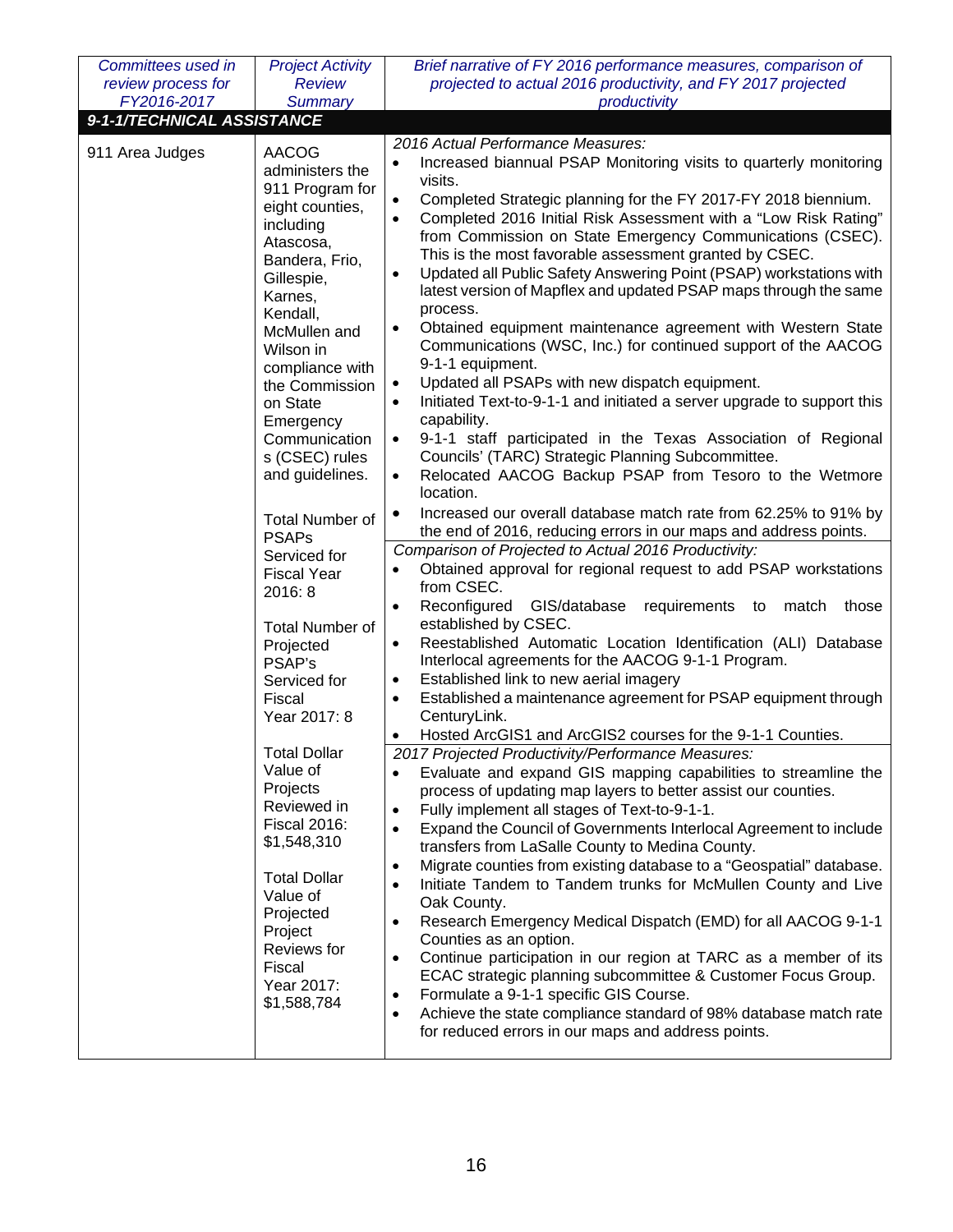| Committees used in review<br>process for FY 2016-2017                                                    | <b>Project Activity Review</b><br>Summary                                                                                                                                                                                                                                                                                                                                                                                                                                                                                                                                                                | Brief narrative of FY 2016 performance measures, comparison of<br>projected to actual 2016 productivity, and FY 2017 projected<br>productivity                                                                                                                                                                                                                                                                                                                                                                                                                                                                                                                                                                                                                                                                                                                                                                                                                                                                                                                                                                                                                                                                                                                                                                                                                                                                                       |
|----------------------------------------------------------------------------------------------------------|----------------------------------------------------------------------------------------------------------------------------------------------------------------------------------------------------------------------------------------------------------------------------------------------------------------------------------------------------------------------------------------------------------------------------------------------------------------------------------------------------------------------------------------------------------------------------------------------------------|--------------------------------------------------------------------------------------------------------------------------------------------------------------------------------------------------------------------------------------------------------------------------------------------------------------------------------------------------------------------------------------------------------------------------------------------------------------------------------------------------------------------------------------------------------------------------------------------------------------------------------------------------------------------------------------------------------------------------------------------------------------------------------------------------------------------------------------------------------------------------------------------------------------------------------------------------------------------------------------------------------------------------------------------------------------------------------------------------------------------------------------------------------------------------------------------------------------------------------------------------------------------------------------------------------------------------------------------------------------------------------------------------------------------------------------|
| <b>AIR QUALITY</b><br>Air Improvement<br>Resources<br>Executive/Advisory/<br><b>Technical Committees</b> | The Air Quality program<br>encompasses a variety<br>of projects that help us<br>to better understand the<br>quality of our air and<br>what may be most<br>effectively done to<br>improve it. These<br>projects include<br>characterizing the<br>meteorological factors<br>that influence local<br>ozone pollution,<br>identifying appropriate<br>measures for ozone<br>reduction, apprising<br>local leaders of state<br>and federal regulatory<br>actions that target air<br>pollution and distributing<br>educational messages<br>that keep the community<br>informed of pollution-<br>related issues. | 2016 Actual Performance Measures:<br>• Maintain a network of six continuous air monitoring stations in<br>the AACOG region that measure and report ambient ozone<br>concentrations.<br>• Upgrade the monitoring network by replacing two ozone<br>monitors with new units and identifying (through formation of a<br>committee) whether the network needs to be re-designed and<br>additional equipment installed.<br>• Update the regional emissions inventory for multiple Eagle Ford<br>and combustion sources by collecting data specific to those<br>sources. The inventories will be completed in 2017.<br>• Conduct sensitivity runs and emission control runs using the<br>photochemical model in order to predict the impact of selected<br>control strategies.<br>• Conduct a review of control strategies implemented in other<br>regions and identify those that could potentially be adopted<br>locally.<br>• Continue to facilitate air quality planning in the region by<br>organizing and hosting the Air Improvement Resources (AIR)<br>Executive, Advisory and Technical Committees and encouraging<br>participation by local governments, businesses, industries,<br>environmental and health organizations and residents.<br>• Conduct a public survey to determine whether the community is<br>familiar with ozone pollution issues and what measures they<br>would be willing to adopt to improve air quality. |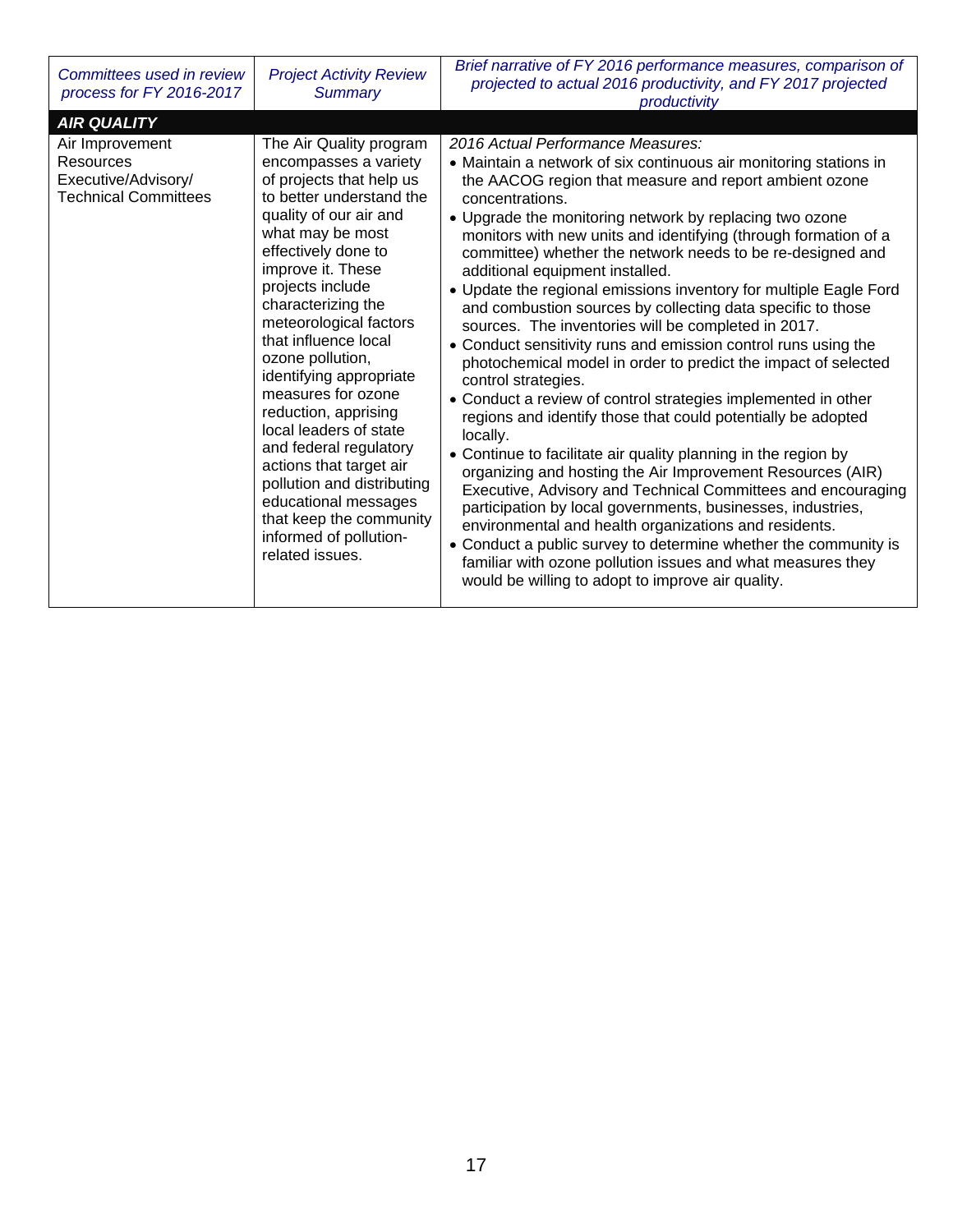| Comparison of Projected to Actual 2016 Productivity:              |
|-------------------------------------------------------------------|
| • Maintain a network of six continuous air monitoring stations in |
| the AACOG region that measure and report ambient ozone            |
| concentrations. Completed                                         |
| • Upgrade the monitoring network by replacing two ozone           |
| monitors with new units and identifying (through formation of a   |
| committee) whether the network needs to be re-designed and        |
| additional equipment installed. Partially Completed               |
| Purchased and installed two ozone monitors<br>O                   |
| Replaced wireless modems<br>$\circ$                               |
| Monitoring network analysis in progress<br>$\circ$                |
| • Update the regional emissions inventory for multiple Eagle Ford |
| and combustion sources by collecting data specific to those       |
| sources. The inventories will be completed in 2017. Partially     |
| <b>Completed</b>                                                  |
| Completed Quality Assurance Plans for all emissions               |
| inventory studies                                                 |
| Completed Eagle Ford Shale production emission survey<br>$\circ$  |
| Began collecting data for fuel combustion sources<br>O            |
| • Conduct sensitivity runs and emission control runs using the    |
| photochemical model in order to predict the impact of selected    |
| control strategies. Partially Completed                           |
| Completed sensitivity runs<br>O                                   |
| Control strategy runs to be completed in 2017<br>$\circ$          |
| • Conduct a review of control strategies implemented in other     |
| regions and identify those that could potentially be adopted      |
| locally. Partially Completed                                      |
| Completed initial reviews of control strategies<br>O              |
| Final report to be completed in 2017<br>O                         |
| • Continue to facilitate air quality planning in the region by    |
| organizing and hosting the Air Improvement Resources (AIR)        |
| Executive, Advisory and Technical Committees and encouraging      |
| participation by local governments, businesses, industries,       |
| environmental and health organizations, and residents.            |
| <b>Completed</b>                                                  |
| Collaborated with Capital Area Council of Governments<br>$\circ$  |
| (CAPCOG) to organize two Joint AACOG AIR Executive                |
| and CAPCOG Central Texas Clean Air Coalition meetings             |
| Conduct a public survey to determine whether the community is     |
| familiar with ozone pollution issues and what measures they       |
| would be willing to adopt to improve air quality. Completed       |
| • Manage the development of "Economic Cost of Non-Attainment      |
| Study" which will provide financial data on the costs of an ozone |
| non-attainment designation. Final Report to be submitted in       |
| January 2017. Partially Completed                                 |
|                                                                   |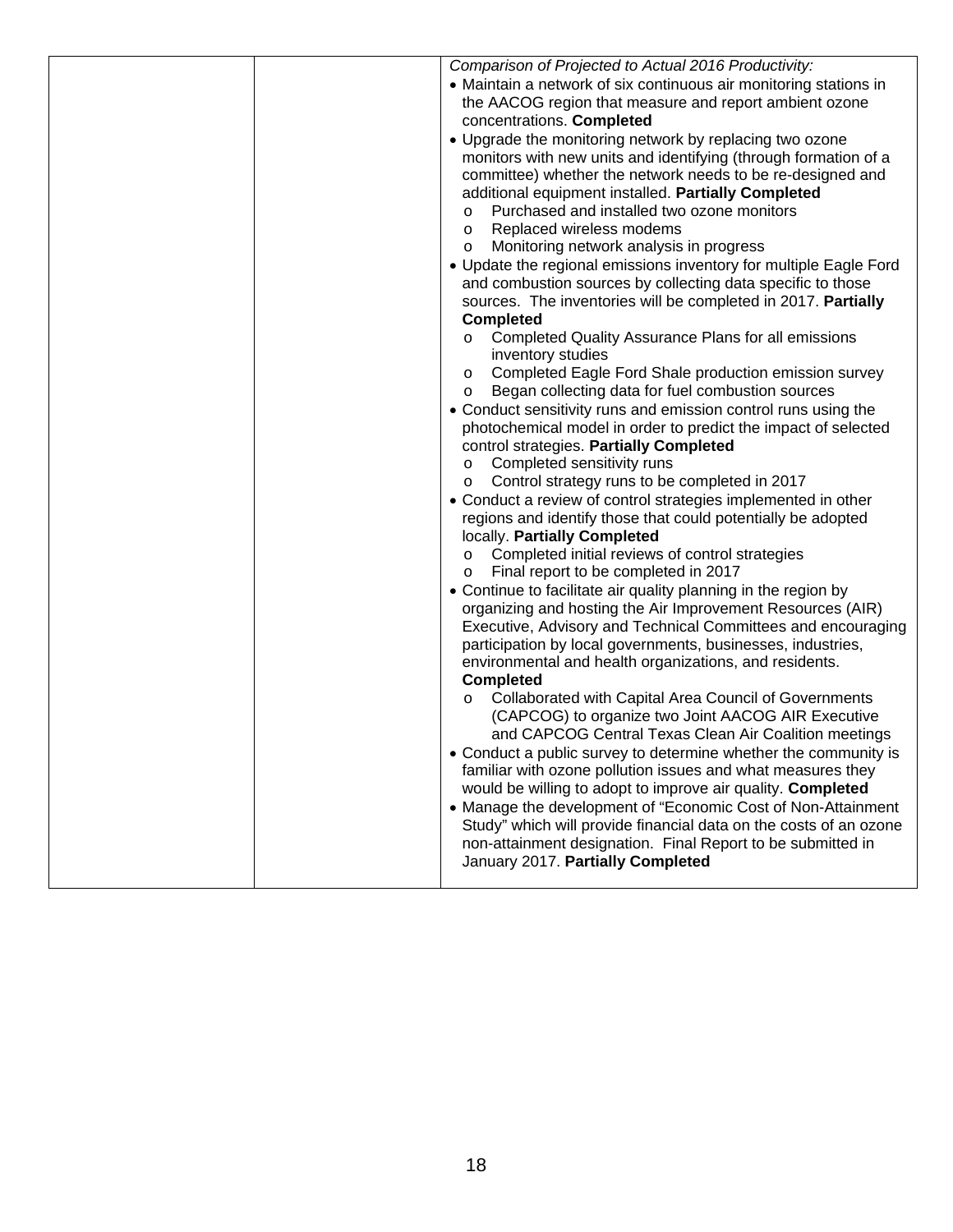|  | 2017 Projected Productivity/Performance Measures:                                                                                                              |
|--|----------------------------------------------------------------------------------------------------------------------------------------------------------------|
|  | • Update Ozone Conceptual Model through the 2016 ozone                                                                                                         |
|  | season                                                                                                                                                         |
|  | • Maintain a network of six continuous air monitoring stations in                                                                                              |
|  | the AACOG region that measure and report ambient ozone                                                                                                         |
|  | concentrations                                                                                                                                                 |
|  | • Deploy new air quality equipment based on recommendations<br>from a network design analysis; complete a report documenting                                   |
|  | the additional monitoring                                                                                                                                      |
|  | • Update the regional emissions inventory for the Eagle Ford and                                                                                               |
|  | multiple combustion sources by collecting data specific to those<br>sources. The inventories will be completed by 2017                                         |
|  | • Develop improved surrogates for local emissions                                                                                                              |
|  | • Review Point, Area, and Non-road portions of the 2011 or 2014<br><b>National Emissions Inventories</b>                                                       |
|  | • Conduct sensitivity runs and emissions control runs using the                                                                                                |
|  | photochemical model in order to predict the impact of selected<br>control strategies                                                                           |
|  | • Analyze potential local control strategies                                                                                                                   |
|  | • Complete a Cost of Nonattainment Economic Study                                                                                                              |
|  | • Develop a regional air quality plan to coordinate local voluntary                                                                                            |
|  | control strategy adoption                                                                                                                                      |
|  | • Conduct a review of control strategies implemented in other<br>regions in Texas and the U.S. and identify those that could<br>potentially be adopted locally |
|  | • Continue to facilitate air quality planning in the region by                                                                                                 |
|  | organizing and hosting the Air Improvement Resources (AIR)<br>Executive, Advisory and Technical Committees and encouraging                                     |
|  | participation by local governments, businesses, industries,<br>environmental and health organizations and residents.                                           |
|  | • Develop a public education campaign in support of ozone                                                                                                      |
|  | reduction.                                                                                                                                                     |
|  | • Develop a media campaign to raise awareness regarding the                                                                                                    |
|  | need to reduce ozone and to promote voluntary control<br>measures.                                                                                             |
|  | • Monitor information sources for proposals of new or expanding                                                                                                |
|  | businesses or industrial operations in the AACOG areas.                                                                                                        |
|  | • Update AACOG's Clean School Bus program.                                                                                                                     |
|  | • Develop and get approval for a work plan for the 2018-2019<br>Biennium.                                                                                      |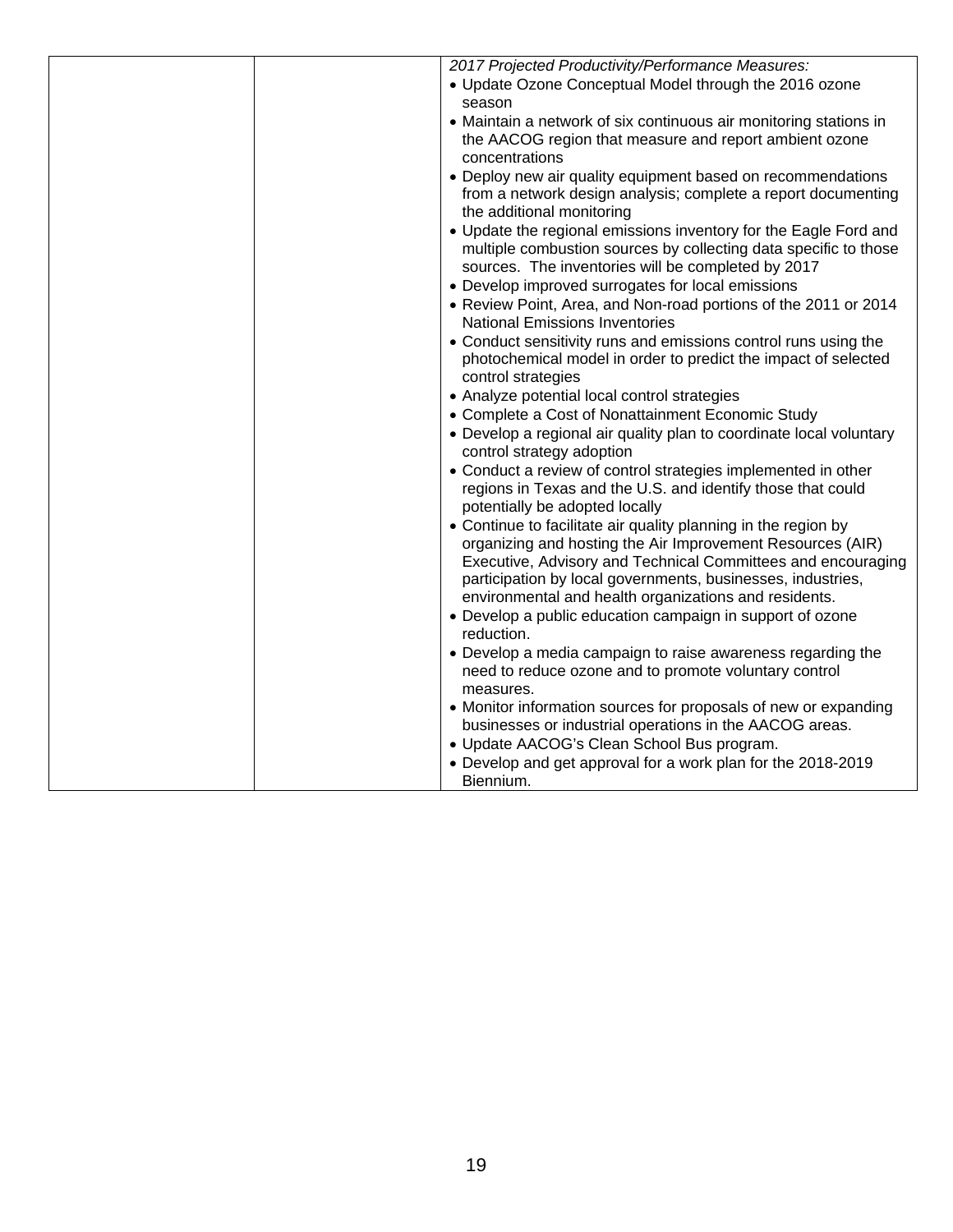| Committees used in<br>review process for FY<br>2016-2017                 | Project<br><b>Activity</b><br><b>Review</b><br><b>Summary</b>                                                                                | Brief narrative of FY 2016 performance measures, comparison of projected to<br>actual 2016 productivity, and FY 2017 projected productivity                                                                                                                                                                                                                                                                                                                                                                                                                                                                                                                                                                                                                                                                                                                                                                                                                                                                                                                                                                                                                                                                                                                                                                                                                                                                                                                                                                                                                                                                                                    |
|--------------------------------------------------------------------------|----------------------------------------------------------------------------------------------------------------------------------------------|------------------------------------------------------------------------------------------------------------------------------------------------------------------------------------------------------------------------------------------------------------------------------------------------------------------------------------------------------------------------------------------------------------------------------------------------------------------------------------------------------------------------------------------------------------------------------------------------------------------------------------------------------------------------------------------------------------------------------------------------------------------------------------------------------------------------------------------------------------------------------------------------------------------------------------------------------------------------------------------------------------------------------------------------------------------------------------------------------------------------------------------------------------------------------------------------------------------------------------------------------------------------------------------------------------------------------------------------------------------------------------------------------------------------------------------------------------------------------------------------------------------------------------------------------------------------------------------------------------------------------------------------|
| <b>COMMUTE SOLUTIONS</b>                                                 |                                                                                                                                              |                                                                                                                                                                                                                                                                                                                                                                                                                                                                                                                                                                                                                                                                                                                                                                                                                                                                                                                                                                                                                                                                                                                                                                                                                                                                                                                                                                                                                                                                                                                                                                                                                                                |
| Air Improvement<br><b>Resources Public</b><br><b>Education Committee</b> | Administra<br>tion of the<br>Commute<br>Solutions<br>program<br>including<br>the Air<br>Quality<br>Health<br>Alert<br>notification<br>system | 2016 Actual Performance Measures:<br>• Develop a set or packet of materials to assist employers who wish to<br>promote or facilitate alternative commuting among their employees.<br>• Plan and conduct ozone season action campaign based on themes<br>developed at the branding roundtable discussions held late 2015 to early<br>2016 with area stakeholders.<br>Build awareness of the Certified Auto Ride Home in an Emergency (CARE)<br>$\bullet$<br>program as demonstrated by a marked increase in the number of<br>reimbursement requests made from 2 in 2015 to 10 in 2016.<br>Raise the number of individuals who have recorded at least one alternative<br>$\bullet$<br>trip on NuRide during the year from 2,669 in 2015 to at least 3,000 in 2016.<br>Raise the number of subscribers to AACOG's Ozone Action Day<br>$\bullet$<br>notification program to at least 1,900 by the end of 2016.<br>Conduct the 2016 Air Quality Stewardship Awards by recognizing at least<br>$\bullet$<br>three organizations or projects for their outstanding efforts.                                                                                                                                                                                                                                                                                                                                                                                                                                                                                                                                                                           |
|                                                                          |                                                                                                                                              | Comparison of Projected to Actual 2016 Productivity:<br>During 2016, the Commute Solutions program developed a packet of<br>materials to assist employers who wish to promote or facilitate alternative<br>commuting among employees, which includes brochures and a new,<br>comprehensive booklet describing how to set up commuting programs.<br><b>Completed</b><br>Campaign theme developed as a result of branding roundtable was not in<br>line with new direction of Commute Solution work plan. Commute<br>Solutions conducted advertising more in line with program objectives.<br><b>Partially completed</b><br>Despite greater promotion of the CARE program and closer collaboration<br>$\bullet$<br>with VIA vanpool service, the number of CARE reimbursement requests<br>only rose from 2 during 2015 to 3 during 2016. (Note: this was an internal<br>goal rather than a deliverable.) Partially completed<br>The number of individuals who have recorded at least one alternative trip<br>$\bullet$<br>on NuRide during the year rose from 2,669 in 2015 to 2,916 in 2016. (Note:<br>this was an internal goal rather than a deliverable.) Partially completed<br>The number of subscribers to AACOG's Ozone Action Day notification<br>$\bullet$<br>program was raised from 1,700 at the end of 2015 to over 2,000 by the end<br>of 2016. (Note: this was an internal goal rather than a deliverable.)<br><b>Exceeded</b><br>The 2016 Air Quality Stewardship Awards recognized and conducted a<br>$\bullet$<br>ceremony honoring one organization and five projects for their outstanding<br>air quality efforts. Completed |
|                                                                          |                                                                                                                                              | 2017 Projected Productivity/Performance Measures:<br>• Contact 48 employers to discuss Commute Solutions program and<br>commuter benefits.<br>Contact 12 school administrators to discuss Commute Solutions program<br>for Schools.<br>Make at least 4 presentations or conduct workshops among employees,<br>human resource administrators, or professional/community organizations.<br>• Participate in at least 12 transportation, environmental and health-related<br>public events.<br>• Promote and host an ozone season kick-off that emphasizes alternative<br>transportation choices.<br>Distribute a minimum of 12 news or informational items to mass media/<br>community organization publications.                                                                                                                                                                                                                                                                                                                                                                                                                                                                                                                                                                                                                                                                                                                                                                                                                                                                                                                                |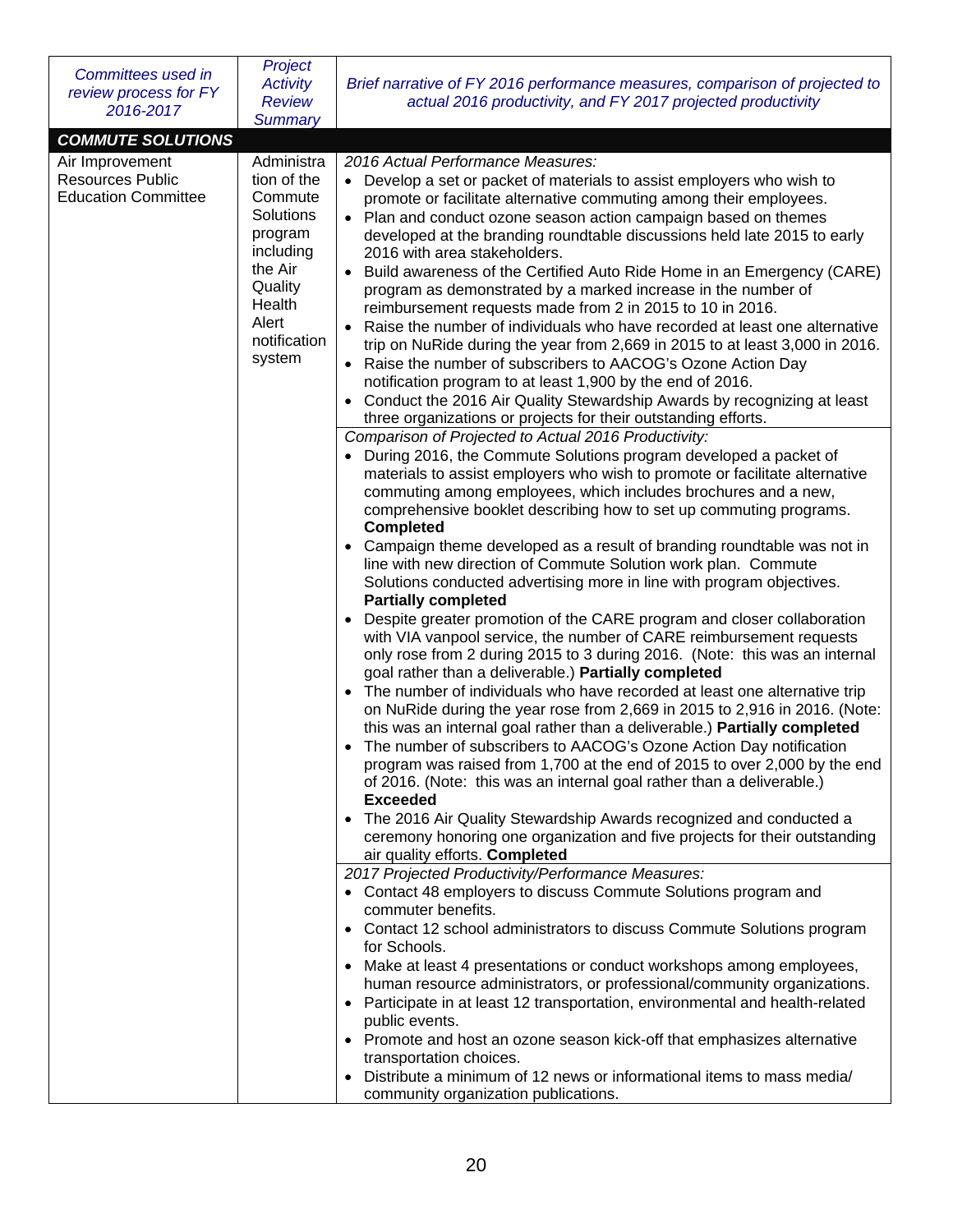| <b>Committees used</b><br>in review process<br>for FY 2016-2017 | <b>Project Activity</b><br><b>Review Summary</b>                                                                                                                                                                                                                                                                                                                                                                                                                                                                                                                                                                                     | Brief narrative of FY 2016 performance measures, comparison of projected to<br>actual 2016 productivity, and FY 2017 projected productivity                                                                                                                                                                                                                                                                                                                                                                                                                                                                                                                                                                                                                                                                                                                                                                                                                                                                                                                                                                                                                                                                                                                                                                                                                                                                                                                                                                                                                                                                                                                                                                                                                                                                                                                                                                                                                                                                                                                                                                                                                                                                                                                                                                                                                                                                                                                                                                                                                                                                                                                                                                                                                                                                                                                                                                                                                                                                                                                     |
|-----------------------------------------------------------------|--------------------------------------------------------------------------------------------------------------------------------------------------------------------------------------------------------------------------------------------------------------------------------------------------------------------------------------------------------------------------------------------------------------------------------------------------------------------------------------------------------------------------------------------------------------------------------------------------------------------------------------|-----------------------------------------------------------------------------------------------------------------------------------------------------------------------------------------------------------------------------------------------------------------------------------------------------------------------------------------------------------------------------------------------------------------------------------------------------------------------------------------------------------------------------------------------------------------------------------------------------------------------------------------------------------------------------------------------------------------------------------------------------------------------------------------------------------------------------------------------------------------------------------------------------------------------------------------------------------------------------------------------------------------------------------------------------------------------------------------------------------------------------------------------------------------------------------------------------------------------------------------------------------------------------------------------------------------------------------------------------------------------------------------------------------------------------------------------------------------------------------------------------------------------------------------------------------------------------------------------------------------------------------------------------------------------------------------------------------------------------------------------------------------------------------------------------------------------------------------------------------------------------------------------------------------------------------------------------------------------------------------------------------------------------------------------------------------------------------------------------------------------------------------------------------------------------------------------------------------------------------------------------------------------------------------------------------------------------------------------------------------------------------------------------------------------------------------------------------------------------------------------------------------------------------------------------------------------------------------------------------------------------------------------------------------------------------------------------------------------------------------------------------------------------------------------------------------------------------------------------------------------------------------------------------------------------------------------------------------------------------------------------------------------------------------------------------------|
| <b>CLEAN CITIES</b>                                             |                                                                                                                                                                                                                                                                                                                                                                                                                                                                                                                                                                                                                                      |                                                                                                                                                                                                                                                                                                                                                                                                                                                                                                                                                                                                                                                                                                                                                                                                                                                                                                                                                                                                                                                                                                                                                                                                                                                                                                                                                                                                                                                                                                                                                                                                                                                                                                                                                                                                                                                                                                                                                                                                                                                                                                                                                                                                                                                                                                                                                                                                                                                                                                                                                                                                                                                                                                                                                                                                                                                                                                                                                                                                                                                                 |
| <b>AIR Executive</b><br>Committee                               | The project will<br>provide technical<br>assistance and<br>targeted outreach,<br>within the coalition's<br>territory, to raise<br>awareness and<br>foster a greater<br>understanding of<br>alternative and<br>advanced vehicle<br>technologies in<br>order to increase the<br>market and<br>decrease petroleum<br>dependence.<br>Additionally, the<br>project will track,<br>validate, analyze<br>and report critical<br>information and<br>performance metrics<br>necessary to gage<br>consumer<br>acceptance and<br>track the<br>growth/adoption of<br>petroleum reduction<br>technologies and<br>practices in the<br>marketplace. | 2016 Actual Performance Measures:<br>• Prepare and submit an Annual Operating Plan<br>• Maintain status as a designated/re-designated Coalition with the Clean<br>Cities program.<br>• Track petroleum reduction and outreach metrics and submit using an online<br>reporting system on an annual basis.<br>• Track retail alternative fuel pricing information on a quarterly basis and<br>submit using an online reporting system.<br>• Identify and track alternative fuel station opening and closing information<br>and submit using an online reporting system.<br>• Hold stakeholder meetings and/or events to disseminate Clean Cities and<br>Alternative Fuel Vehicle (AFV) information<br>• Conduct outreach to fleets, fuel providers, dealerships and workplace<br>charging locations regarding the use of AFVs/advanced technology vehicles<br>and alternative fuels.<br>• Disseminate program information via newsletter, website, press releases, or<br>other media and public relations efforts.<br>• Keep DOE Regional Manager, Coordinator Council members and other<br>regional coordinators apprised of issues, developments, success stories,<br>etc. by participating in monthly regional calls/webcasts hosted by Regional<br>Manager.<br>• Participate in official Clean Cities Program Workshops, Trainings, and<br>Meetings.<br>• Maintain and develop additional alternative fuel-related proficiency through<br>utilization of Continuing Education Unit (CEU) courses and/or participation<br>in Department of Energy (DOE) Clean Cities webinars.<br>• Recipient will undertake and report on any or all of the following:<br>o Assist with efforts related to completing or updating a Plug-In Electric<br>Vehicle Community Readiness Scorecard<br>o Assist with local efforts related to the implementation of IdleBox<br>o Assist with efforts related to increasing awareness of the My MPG tool<br>and recruiting new users<br>o Utilize AFLEET, PREP tool, GREET and/or other tools and resources on<br>the Alternative Fuels Data Center (AFDC) tools and Clean Cities Toolkit to<br>assist fleets and stakeholders.<br>• Recipient will undertake and report on any or all of the following:<br>o Beta test tools or other products (at the request of DOE and/or labs)<br>o Submit case studies<br>o Develop and submit videos for presentation on Clean Cities TV<br>o Develop and submit a project that enhances Clean Cities SharePoint for<br>Coordinator use<br>• Assist with the assessment of local fueling station capabilities and<br>verification of station status.<br>• Submit pertinent station identification information including photos for<br>inclusion on the Alternative Fuels Data Center website.<br>• Assist DOE and/or National Labs with the identification and tracking of<br>"fleet" fuel pricing trends and practices for alternative fuels.<br>• Undertake additional activities to facilitate infrastructure development and to<br>increase deployment of petroleum reduction strategies. |
|                                                                 |                                                                                                                                                                                                                                                                                                                                                                                                                                                                                                                                                                                                                                      |                                                                                                                                                                                                                                                                                                                                                                                                                                                                                                                                                                                                                                                                                                                                                                                                                                                                                                                                                                                                                                                                                                                                                                                                                                                                                                                                                                                                                                                                                                                                                                                                                                                                                                                                                                                                                                                                                                                                                                                                                                                                                                                                                                                                                                                                                                                                                                                                                                                                                                                                                                                                                                                                                                                                                                                                                                                                                                                                                                                                                                                                 |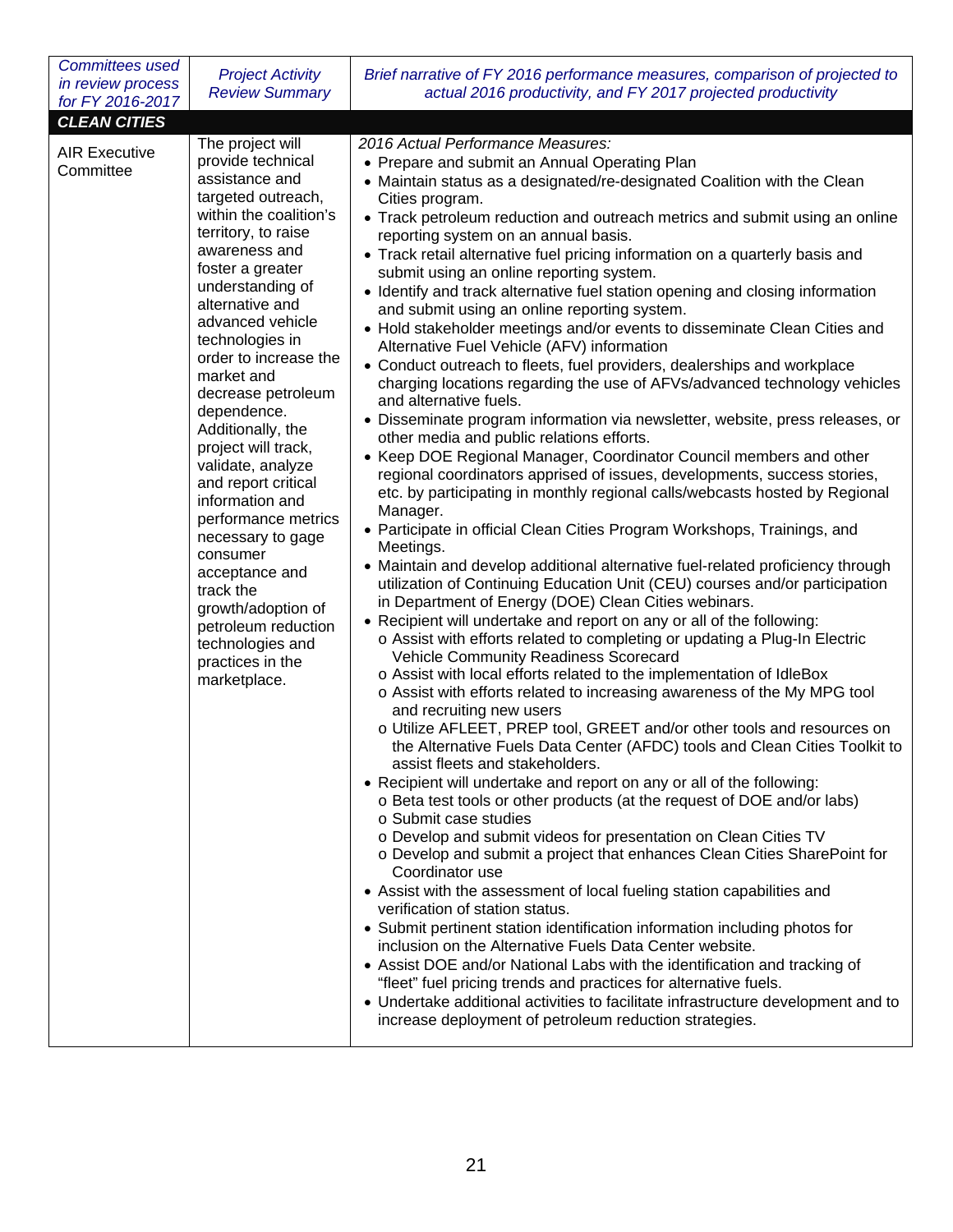|  | Comparison of Projected to Actual 2016 Productivity:                                                                                |
|--|-------------------------------------------------------------------------------------------------------------------------------------|
|  | • Prepare and submit an Annual Operating Plan Completed                                                                             |
|  | • Maintain status as a designated/re-designated Coalition with the Clean                                                            |
|  | Cities program. Completed                                                                                                           |
|  | • Track petroleum reduction and outreach metrics and submit using an online                                                         |
|  | reporting system on an annual basis. Completed                                                                                      |
|  | • Track retail alternative fuel pricing information on a quarterly basis and                                                        |
|  | submit using an online reporting system. Completed<br>• Identify and track alternative fuel station opening and closing information |
|  | and submit using an online reporting system. Completed                                                                              |
|  | • Hold stakeholder meetings and/or events to disseminate Clean Cities and                                                           |
|  | Alternative Fuel Vehicles (AFV) information Completed                                                                               |
|  | • Conduct outreach to fleets, fuel providers, dealerships and workplace                                                             |
|  | charging locations regarding the use of AFVs/advanced technology vehicles                                                           |
|  | and alternative fuels. Completed                                                                                                    |
|  | • Disseminate program information via newsletter, website, press releases, or                                                       |
|  | other media and public relations efforts. Completed                                                                                 |
|  | • Keep Department of Energy (DOE) Regional Manager, Coordinator Council                                                             |
|  | members, and other regional coordinators apprised of issues,                                                                        |
|  | developments, success stories, etc. by participating in monthly regional                                                            |
|  | calls/webcasts hosted by Regional Manager. Completed                                                                                |
|  | • Participate in official Clean Cities Program Workshops, Trainings, and                                                            |
|  | Meetings. Completed                                                                                                                 |
|  | • Maintain and develop additional alternative fuel related proficiency through                                                      |
|  | utilization of CCU courses and/or participation in DOE Clean Cities                                                                 |
|  | webinars. Completed                                                                                                                 |
|  | • Recipient will undertake and report on any or all of the following:                                                               |
|  | o Assist with efforts related to completing or updating a Plug-In Electric                                                          |
|  | <b>Vehicle Community Readiness Scorecard</b><br>o Assist with local efforts related to the implementation of IdleBox.               |
|  | o Assist with efforts related to increasing awareness of the My MPG tool                                                            |
|  | and recruiting new users.                                                                                                           |
|  | o Utilize AFLEET, PREP tool, GREET, and/or other tools and resources on                                                             |
|  | the Alternative Fuels Data Center (AFDC) tools and Clean Cities Toolkit to                                                          |
|  | assist fleets and stakeholders. Completed                                                                                           |
|  | • Recipient will undertake and report on any or all of the following:                                                               |
|  | o Beta test tools or other products (at the request of DOE and/or labs)                                                             |
|  | ○ Submit case studies                                                                                                               |
|  | o Develop and submit videos for presentation on CleanCitiesTV.                                                                      |
|  | o Develop and submit a project that enhances Clean Cities Sharepoint for                                                            |
|  | Coordinator use. Completed                                                                                                          |
|  | • Assist with the assessment of local fueling station capabilities and                                                              |
|  | verification of station status. Completed<br>• Completed: Submit pertinent station identification information including             |
|  | photos for inclusion on AFDC. Completed                                                                                             |
|  | • Assist DOE and/or National Labs with the identification and tracking of                                                           |
|  | "fleet" fuel pricing trends and practices for alternative fuels. Completed                                                          |
|  | • Undertake additional activities to facilitate infrastructure development and to                                                   |
|  | increase deployment of petroleum reduction strategies. Completed                                                                    |
|  |                                                                                                                                     |
|  | 2017 Projected Productivity/Performance Measures:                                                                                   |
|  | The 2017 Clean Cities Coalition grant contract has not been issued to date,                                                         |
|  | thus, it is not possible to project 2017 Productivity / Performance Measures at                                                     |
|  | this stage.                                                                                                                         |
|  |                                                                                                                                     |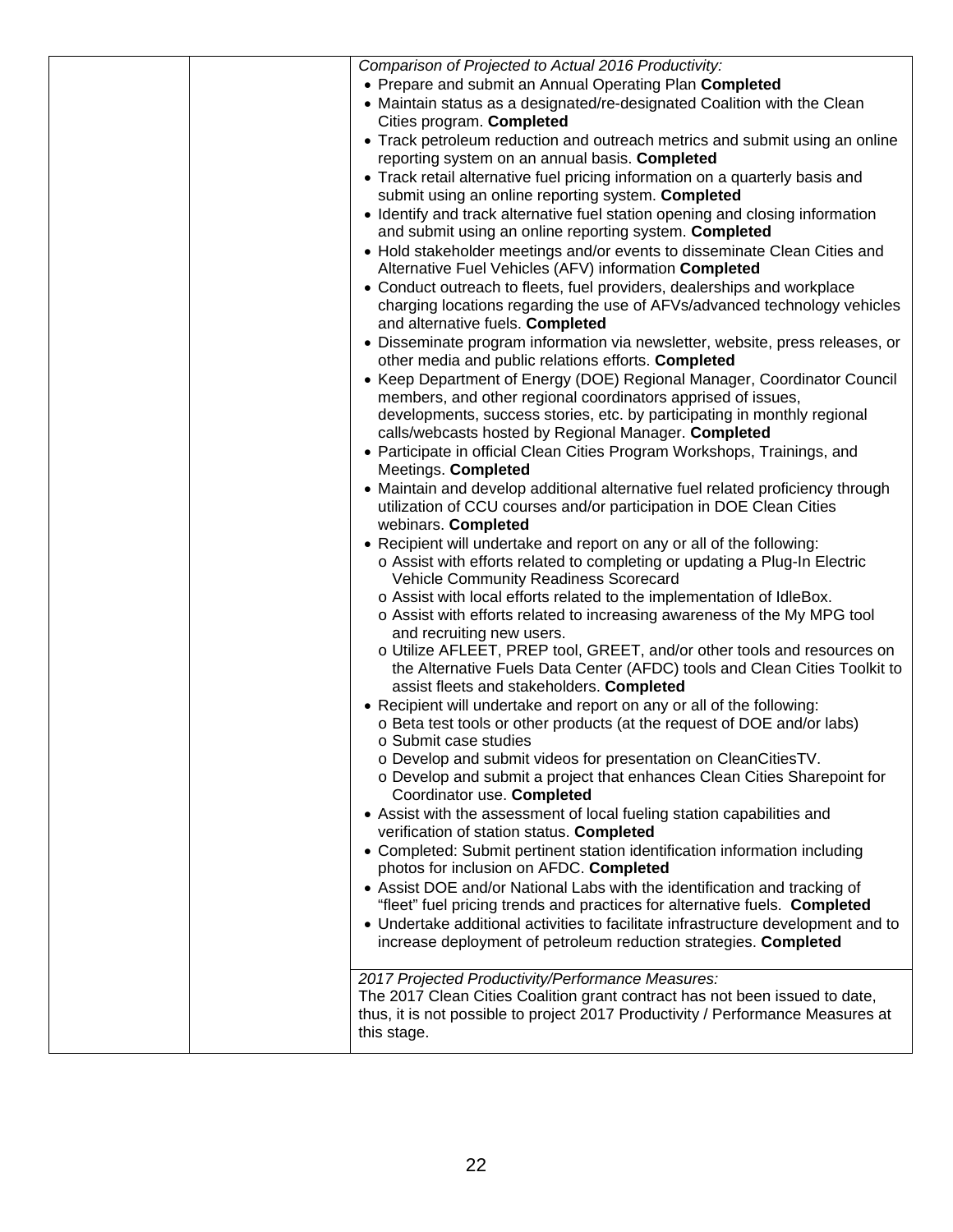| Committees used in<br>review process for<br>FY 2016-2017                                                                                                                    | <b>Project Activity</b><br><b>Review Summary</b>                                                                                                                                                            | Brief narrative of FY 2016 performance measures, comparison of<br>projected to actual 2016 productivity, and FY 2017 projected<br>productivity                                                                                                                                                                                                                                                                                                                                                                                    |
|-----------------------------------------------------------------------------------------------------------------------------------------------------------------------------|-------------------------------------------------------------------------------------------------------------------------------------------------------------------------------------------------------------|-----------------------------------------------------------------------------------------------------------------------------------------------------------------------------------------------------------------------------------------------------------------------------------------------------------------------------------------------------------------------------------------------------------------------------------------------------------------------------------------------------------------------------------|
| <b>RESOURCE RECOVERY</b>                                                                                                                                                    |                                                                                                                                                                                                             |                                                                                                                                                                                                                                                                                                                                                                                                                                                                                                                                   |
| <b>Resource Review</b><br>Committee                                                                                                                                         | <b>Total Number of</b><br><b>Projects Reviewed</b><br>for Fiscal Year 2016:<br>9<br><b>Total Number of</b><br>Projected Projects<br>Reviews for Fiscal<br>Year 2017: 8<br><b>Total Dollar Value of</b>      | 2016 Actual Performance Measures:<br>• Review 9 grant applications for 2016; 6 were funded.<br>• Participate in Earthwise Living Day and Earth Day, Road<br>Shows, Health Fairs<br>• Help all FY 2016 biennium grantees to start their projects by<br>August 2016.<br>• Continue with the City of Leon Valley's EPA Superfund<br>Committee-Reviewed Emails.<br>• Work with Alamo Resource Conservation & Development<br>(RC&D). AACOG Resource Recovery Manager serves on the<br>Alamo RC&D Board as the AACOG representative.    |
| Projects Reviewed in<br><b>Fiscal 2016:</b><br>\$158,211.50<br><b>Total Dollar Value of</b><br>Projected Project<br><b>Reviews for Fiscal</b><br>Year 2017:<br>\$161,887.50 | Comparison of Projected to Actual 2016 Productivity:<br>• All tasks projected for 2016 were completed in 2016.                                                                                              |                                                                                                                                                                                                                                                                                                                                                                                                                                                                                                                                   |
|                                                                                                                                                                             | <b>Review Timeline</b><br>(Average Number of<br>Days): 2<br>Number of State and<br>Regional Plans/<br><b>Environmental Impact</b><br><b>Statements</b><br><b>Reviewed for Fiscal</b><br>Year 2016: O/EIS 14 | 2017 Projected Productivity/Performance Measures:<br>• Assist all FY 2017 grantees to start grant funded projects.<br>• Participate in Earthwise Living Day, Earth Day, AACOG Road<br>Shows and other outreach events.<br>• Continue working with City of Leon Valley's EPA Superfund<br>Committee.<br>• Continue to serve as AACOG's representative to the Alamo<br>Resource Conservation & Development Board.<br>• Ensure all FY 2016-2017 projects complete their projects and<br>report fund expenditures by August 31, 2017. |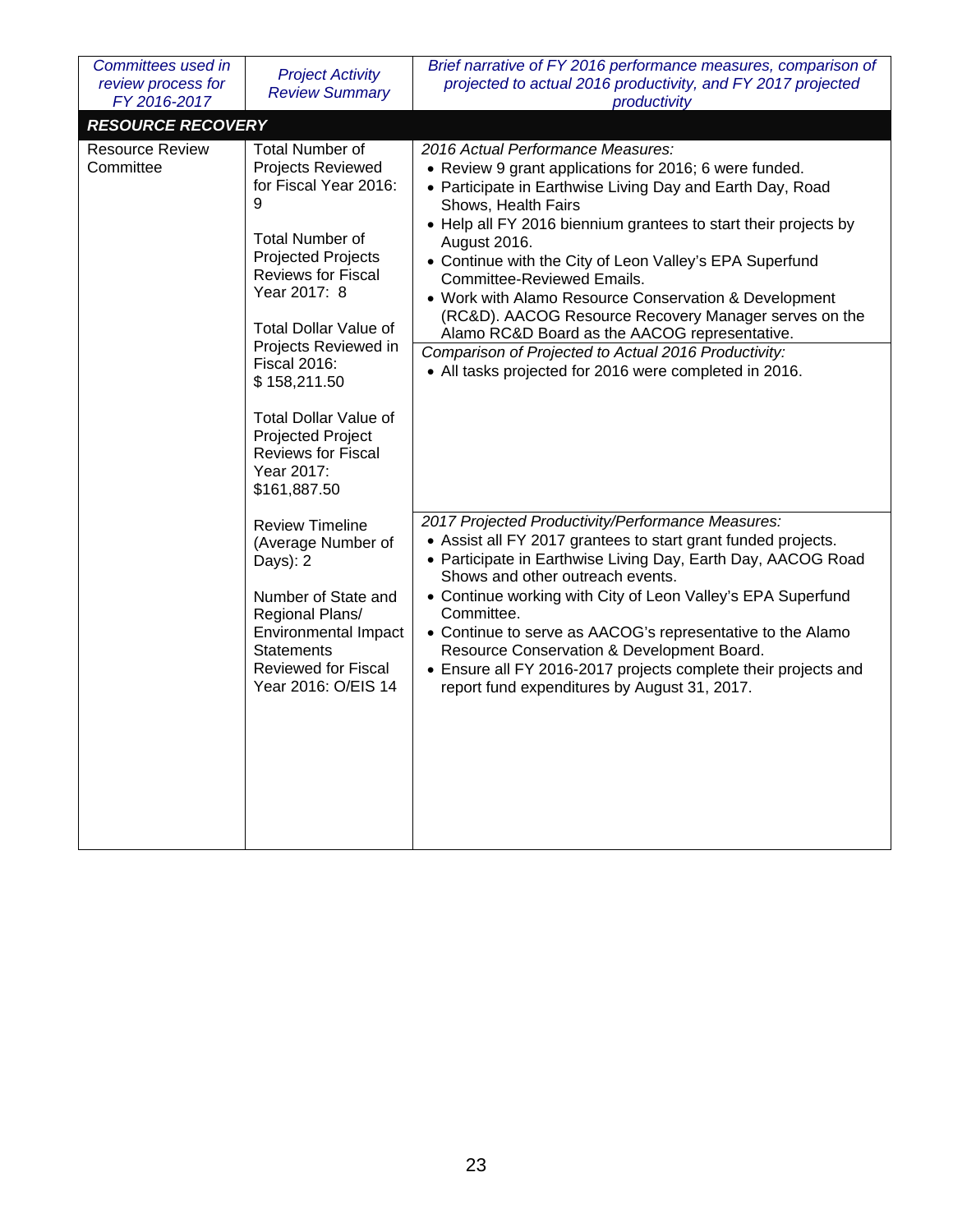| Committees used in<br>review process for<br>FY2016-2017 | <b>Project Activity</b><br><b>Review Summary</b> | Brief narrative of FY 2016 performance measures, comparison of<br>projected to actual 2016 productivity, and FY 2017 projected<br>productivity                                                                                                                                                                                                                                                                                                                                                                                                                                                                                                                                                                                                                                   |
|---------------------------------------------------------|--------------------------------------------------|----------------------------------------------------------------------------------------------------------------------------------------------------------------------------------------------------------------------------------------------------------------------------------------------------------------------------------------------------------------------------------------------------------------------------------------------------------------------------------------------------------------------------------------------------------------------------------------------------------------------------------------------------------------------------------------------------------------------------------------------------------------------------------|
|                                                         | <b>WEATHERIZATION ASSISTANCE PROGRAM:</b>        |                                                                                                                                                                                                                                                                                                                                                                                                                                                                                                                                                                                                                                                                                                                                                                                  |
| Not Applicable.                                         | Not applicable                                   | 2016 Actual Performance Measures:<br>• Weatherization was awarded a \$1.3 million grant for the Low<br>Income Home Energy Assistance Program (LIHEAP), to provide<br>energy conservation measures to 112 homes.<br>• Weatherization was awarded a \$438,000 grant from the US<br>Department of Energy (DOE), to provide 47 homes with energy<br>conservation measures.<br>• Weatherization conducted the 2014-2016 Homes for Texas<br>Heroes grant from the Texas Veterans Commission in the amount<br>of \$500,000 to serve 32 veterans.                                                                                                                                                                                                                                        |
|                                                         |                                                  | Comparison of Projected to Actual 2016 Productivity:<br>• Weatherization met its 2016 program performance measures for<br>the Texas Department of Housing & Community Affairs (TDHCA)<br>LIHEAP program, completed 112 homes and served 239 clients<br>with energy conservation measures.<br>• Weatherization was in compliance with requirements for the<br>Department of Energy (DOE) grant deliverables, completed 47<br>homes and served 125 regional clients.<br>• Weatherization met and exceeded program deliverables for the<br>Homes for Texas Heroes grant by 216% and served 82 veteran<br>clients in the region.<br>• Weatherization submitted an application to The Home Depot<br>Foundation Veteran Housing Program. The \$500,000 application<br>was not awarded. |
|                                                         |                                                  | 2017 Projected Productivity/Performance Measures:<br>• 2016-2017 LIHEAP contract, in the amount of \$1,555,112 was<br>awarded. Approximately 130 homes will receive energy<br>conservation measures.<br>• 2016-2017 DOE contract, in the amount of 368,272, was<br>awarded. Approximately 52 homes will receive energy<br>conservation measures.<br>• Weatherization program will increase the number of construction<br>contractors to five (5) to assist in the energy conservation efforts<br>in the region<br>• Weatherization submitted a grant application to the Homes for<br>Texas Heroes, Texas Veterans Commission program in 2017.<br>Requested amount is \$500,000.                                                                                                  |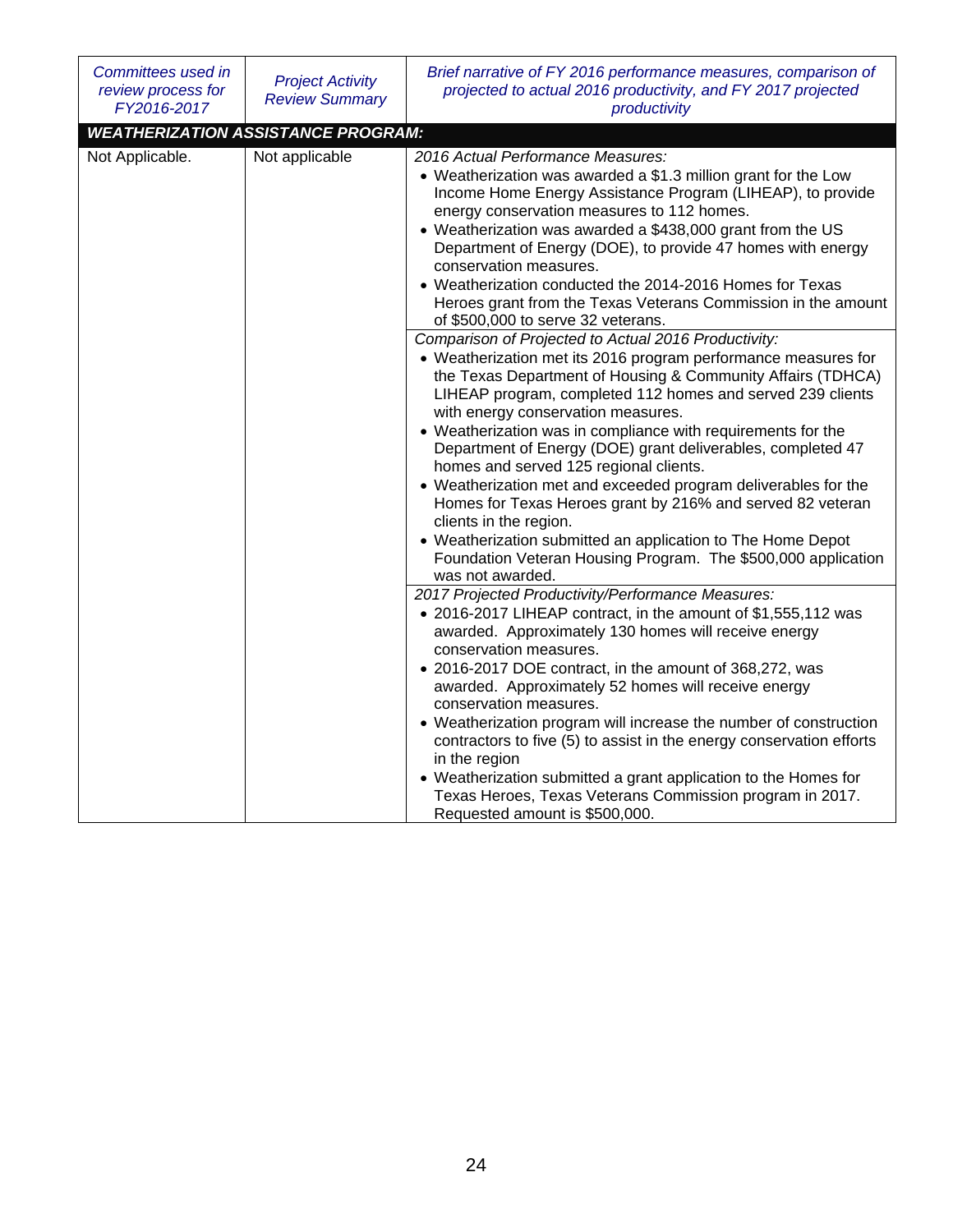#### **Assistance to Local Governments (2016 Actual and 2017 Projected)**

|                                                                                                                                                                                                                                                                                                                                                                       |                            | <b>NUMBER OF CONTACT HOURS</b>                                                 |                         |                               | <b>NUMBER OF STUDENTS</b> |               |  |
|-----------------------------------------------------------------------------------------------------------------------------------------------------------------------------------------------------------------------------------------------------------------------------------------------------------------------------------------------------------------------|----------------------------|--------------------------------------------------------------------------------|-------------------------|-------------------------------|---------------------------|---------------|--|
| <b>NAME OF COURSE</b>                                                                                                                                                                                                                                                                                                                                                 |                            | 2016                                                                           | 2017                    | 2016                          |                           | 2017          |  |
|                                                                                                                                                                                                                                                                                                                                                                       | Projected                  | Actual                                                                         | Projected               | Projected                     | Actual                    | Projected     |  |
| <b>CRIMINAL JUSTICE:</b>                                                                                                                                                                                                                                                                                                                                              |                            |                                                                                |                         |                               |                           |               |  |
| Grant Application Workshops: ARRA JAG, Criminal<br>Justice Program Solicitation, General Juvenile Justice<br>Delinquency Prevention Program Solicitations, General<br>Victim Assistance-Direct Services Program Solicitation,<br>and Violent Crimes Against Women Criminal Justice<br>and Training Projects Solicitation Training; and Post-<br>Award Grant Workshop. | 280                        | 270                                                                            | 290                     | 140                           | 135                       | 145           |  |
| Alamo Area Law Enforcement Academy                                                                                                                                                                                                                                                                                                                                    | 140.000                    | 152.500                                                                        | 140.000                 | 7,000                         | 8,385                     | 8000          |  |
| Basic Peace Officer Course                                                                                                                                                                                                                                                                                                                                            | 65,000                     | 68,568                                                                         | 65,000                  | 100                           | 76                        | 80            |  |
| <b>Basic Jailer Course</b>                                                                                                                                                                                                                                                                                                                                            | 2.000                      | 4.912                                                                          | 2.500                   | 30                            | 57                        | 50            |  |
| <b>Basic Telecommunication Officer Course</b>                                                                                                                                                                                                                                                                                                                         | 1,000                      | 860                                                                            | 700                     | 30                            | 17                        | 20            |  |
| <b>Basic Instructor's Course</b>                                                                                                                                                                                                                                                                                                                                      | 1,200                      | 2,320                                                                          | 1,500                   | 40                            | 58                        | 50            |  |
| Intermediate Peace Officer Course                                                                                                                                                                                                                                                                                                                                     | 5,000                      | 3,952                                                                          | 4,000                   | 200                           | 175                       | 175           |  |
| In-Service, Advanced and Specialized Courses*                                                                                                                                                                                                                                                                                                                         | 60,000                     | 72,068                                                                         | 60,000                  | 5.500                         | 7926                      | 6600          |  |
|                                                                                                                                                                                                                                                                                                                                                                       |                            |                                                                                |                         |                               |                           |               |  |
| *The Texas Commission on Law Enforcement (TCOLE) has a 2 year training cycle. Traditionally, student attendance usually drops in the first year of the cycle. Jan 2016                                                                                                                                                                                                |                            | Dec 2016 accounts for 12 of the total 24 months of the TCLEOSE training cycle. |                         |                               |                           |               |  |
| <b>REGIONAL SERVICES:</b>                                                                                                                                                                                                                                                                                                                                             |                            |                                                                                |                         |                               |                           |               |  |
| Newly Elected Officials Workshop (NEO)                                                                                                                                                                                                                                                                                                                                | 12                         | 12                                                                             | 12                      | 20                            | 20                        | 40            |  |
| Planning & Zoning workshop                                                                                                                                                                                                                                                                                                                                            | 6                          | 6                                                                              | 6                       | 20                            | 30                        | 25            |  |
| <b>Grantwriting Workshop</b>                                                                                                                                                                                                                                                                                                                                          | 16                         |                                                                                | 16                      | 55                            | 55                        | 20            |  |
| Census Bureau Training                                                                                                                                                                                                                                                                                                                                                | 4                          | 4                                                                              | 4                       | 25                            | 25                        | 25            |  |
| Election Law Workshop                                                                                                                                                                                                                                                                                                                                                 |                            |                                                                                | 4                       |                               |                           | 25            |  |
|                                                                                                                                                                                                                                                                                                                                                                       |                            |                                                                                |                         |                               |                           |               |  |
| <b>HOMELAND SECURITY:</b>                                                                                                                                                                                                                                                                                                                                             |                            |                                                                                |                         |                               |                           |               |  |
| Homeland Security Grant Workshop (2 hrs.)                                                                                                                                                                                                                                                                                                                             | $\mathbf 0$                | 70                                                                             | 80                      | 0                             | 35                        | 40            |  |
| THIRA Training (2 hrs.)                                                                                                                                                                                                                                                                                                                                               | 26                         | 54                                                                             | 80                      | 13                            | 27                        | 40            |  |
| eGrants Workshop (3 hrs.)                                                                                                                                                                                                                                                                                                                                             | $\mathbf 0$                | 72                                                                             | $\mathbf 0$             | 0                             | 23                        | $\Omega$      |  |
|                                                                                                                                                                                                                                                                                                                                                                       |                            |                                                                                |                         |                               |                           |               |  |
| 911:                                                                                                                                                                                                                                                                                                                                                                  |                            |                                                                                |                         |                               |                           |               |  |
| ArcGIS 1 Course (16 hrs.)<br>ArcGIS 2 Course (24 hrs.)                                                                                                                                                                                                                                                                                                                | $\mathbf 0$<br>$\mathbf 0$ | 12<br>12                                                                       | $\mathbf 0$<br>$\Omega$ | $\mathbf 0$<br>$\overline{0}$ | 12<br>12                  | 0<br>$\Omega$ |  |
|                                                                                                                                                                                                                                                                                                                                                                       |                            |                                                                                |                         |                               |                           |               |  |
| <b>RESOURCE RECOVERY:</b>                                                                                                                                                                                                                                                                                                                                             |                            |                                                                                |                         |                               |                           |               |  |
| Leon Valley Earthwise Living                                                                                                                                                                                                                                                                                                                                          | 4                          | $\overline{4}$                                                                 | $\overline{4}$          | 400                           | 300                       | 400           |  |
| City of San Antonio Fiesta Earth Day                                                                                                                                                                                                                                                                                                                                  | $\mathbf 0$                | $\mathbf 0$                                                                    | $\mathbf 0$             | $\mathbf 0$                   | $\Omega$                  | $\Omega$      |  |
| Kerr County Roadshow                                                                                                                                                                                                                                                                                                                                                  | $\overline{2}$             | $\overline{2}$                                                                 | $\overline{2}$          | 100                           | 100                       | 100           |  |
| McMullen County Roadshow                                                                                                                                                                                                                                                                                                                                              | $\overline{2}$             | $\overline{2}$                                                                 | $\overline{2}$          | 50                            | 50                        | 50            |  |
| Gillespie County Roadshow                                                                                                                                                                                                                                                                                                                                             | $\overline{2}$             | $\overline{2}$                                                                 | 2                       | 60                            | 60                        | 60            |  |
| Bexar County Sheriff/Code Enforcement Office                                                                                                                                                                                                                                                                                                                          | $\mathbf{1}$               | 1                                                                              | 1                       | 12                            | 12                        | 12            |  |
| Local Control of Illegal Dumping Workshop                                                                                                                                                                                                                                                                                                                             | 8                          | 16                                                                             | 16                      | 60                            | 53                        | 60            |  |
|                                                                                                                                                                                                                                                                                                                                                                       |                            |                                                                                |                         |                               |                           |               |  |

**Totals: 274,563 305,719 274,219 13,855 17,643 16,017**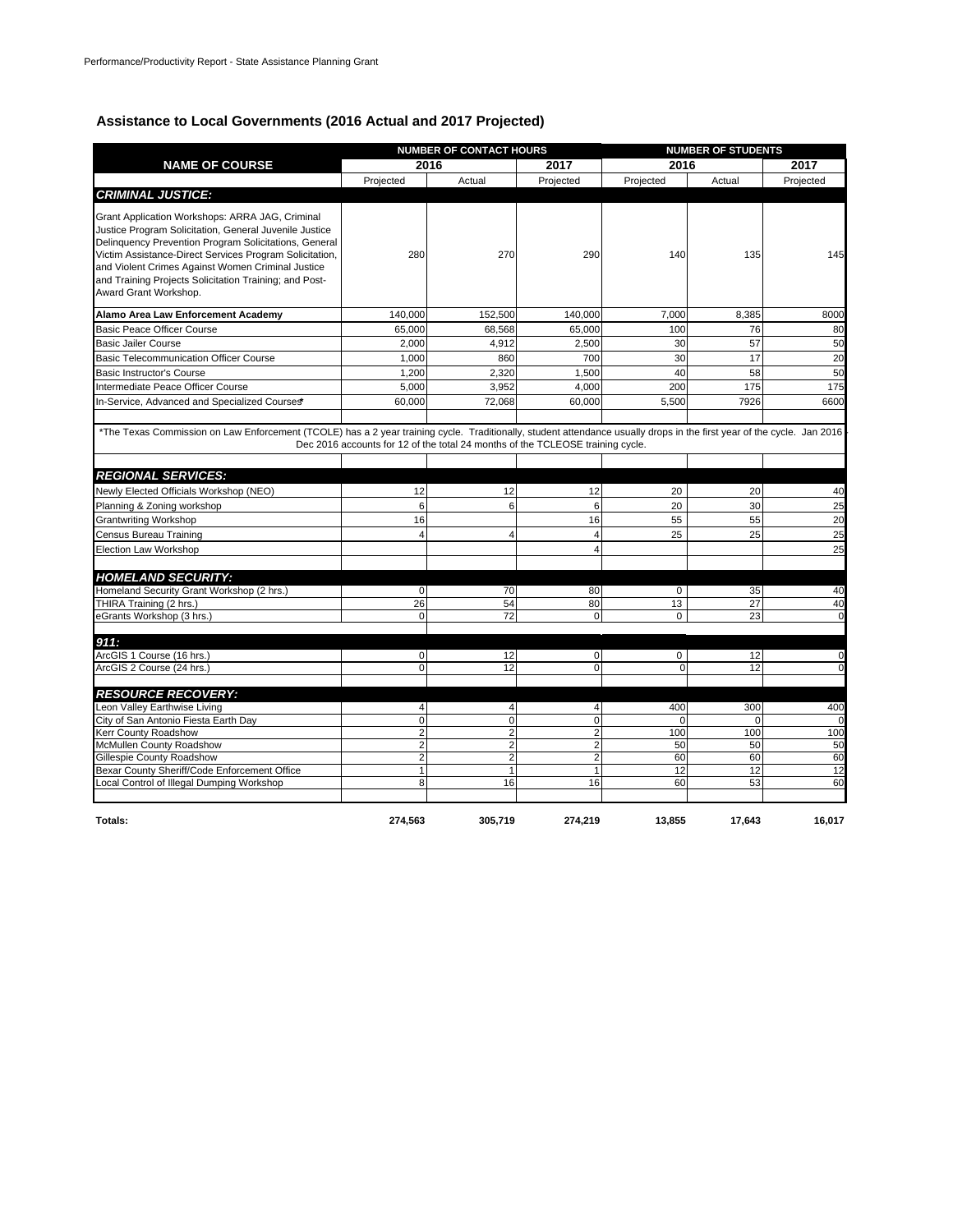#### **General Technical Assistance (2016 Actual and 2017 Projected)**

Please tell us about the general technical assistance you provided (name of recipient government, approximate number of contact hours, and type of assistance provided):

|                                                                                                                                                                                                                          |                                                                                                    |                                                                                                                                 |                                                                                                                                                                                                                                                                                                                                                                                                                                                                                                                                                                                                                                                                                                                                                                                                                                                                                            | APPROXIMATE NUMBER OF CONTACT HOURS<br><b>ASSISTANCE PROVIDED</b>                                                                                                                                                                                                                                                                                                                                                                                                                                                                                                                                                                                                                                                                                                                                                                                                                                                                                                                                                                                                                                                                                                                                                                                                                                                                  |  |  |
|--------------------------------------------------------------------------------------------------------------------------------------------------------------------------------------------------------------------------|----------------------------------------------------------------------------------------------------|---------------------------------------------------------------------------------------------------------------------------------|--------------------------------------------------------------------------------------------------------------------------------------------------------------------------------------------------------------------------------------------------------------------------------------------------------------------------------------------------------------------------------------------------------------------------------------------------------------------------------------------------------------------------------------------------------------------------------------------------------------------------------------------------------------------------------------------------------------------------------------------------------------------------------------------------------------------------------------------------------------------------------------------|------------------------------------------------------------------------------------------------------------------------------------------------------------------------------------------------------------------------------------------------------------------------------------------------------------------------------------------------------------------------------------------------------------------------------------------------------------------------------------------------------------------------------------------------------------------------------------------------------------------------------------------------------------------------------------------------------------------------------------------------------------------------------------------------------------------------------------------------------------------------------------------------------------------------------------------------------------------------------------------------------------------------------------------------------------------------------------------------------------------------------------------------------------------------------------------------------------------------------------------------------------------------------------------------------------------------------------|--|--|
| Projected                                                                                                                                                                                                                | Actual                                                                                             | Projected                                                                                                                       |                                                                                                                                                                                                                                                                                                                                                                                                                                                                                                                                                                                                                                                                                                                                                                                                                                                                                            |                                                                                                                                                                                                                                                                                                                                                                                                                                                                                                                                                                                                                                                                                                                                                                                                                                                                                                                                                                                                                                                                                                                                                                                                                                                                                                                                    |  |  |
| 2016                                                                                                                                                                                                                     | 2016                                                                                               | 2017                                                                                                                            | <b>Actual 2016 Performance</b>                                                                                                                                                                                                                                                                                                                                                                                                                                                                                                                                                                                                                                                                                                                                                                                                                                                             | Projected 2017 Performance                                                                                                                                                                                                                                                                                                                                                                                                                                                                                                                                                                                                                                                                                                                                                                                                                                                                                                                                                                                                                                                                                                                                                                                                                                                                                                         |  |  |
|                                                                                                                                                                                                                          |                                                                                                    |                                                                                                                                 |                                                                                                                                                                                                                                                                                                                                                                                                                                                                                                                                                                                                                                                                                                                                                                                                                                                                                            |                                                                                                                                                                                                                                                                                                                                                                                                                                                                                                                                                                                                                                                                                                                                                                                                                                                                                                                                                                                                                                                                                                                                                                                                                                                                                                                                    |  |  |
| 2452                                                                                                                                                                                                                     | 2370                                                                                               |                                                                                                                                 | regarding grant application submission<br>deadlines; Assisting with grant application<br>vendor hold notification and financial and<br>programmatic reporting and to provide<br>technical assistance to grantees and<br>applicants upon request; community<br>planning; conduct grant workshops and<br>post-award grant management workshops;<br>Preliminary review of applications<br>submitted to The Office of the Governor,<br>Criminal Justice Division; and on-site visits<br>to each first year grant project as<br>requested by grantee. During grant<br>application submission times, we reported<br>over 2,000 contacts with grant applicants in<br>a yearly period. It is very difficult to keep<br>track of each contact for technical<br>assistance because of the dynamic nature<br>of the interaction and the number of calls<br>and e-mails we receive during this period. | Application assistance, technical review,<br>funding information, strategic planning,<br>spreliminary review of application submitted to<br>The Office of the Governor, Criminal Justice<br>Division, and grant implementation services<br>will be provided to these jurisdictions in the<br>areas of Criminal Justice grants through the<br>Governor's Office.                                                                                                                                                                                                                                                                                                                                                                                                                                                                                                                                                                                                                                                                                                                                                                                                                                                                                                                                                                    |  |  |
|                                                                                                                                                                                                                          |                                                                                                    |                                                                                                                                 |                                                                                                                                                                                                                                                                                                                                                                                                                                                                                                                                                                                                                                                                                                                                                                                                                                                                                            |                                                                                                                                                                                                                                                                                                                                                                                                                                                                                                                                                                                                                                                                                                                                                                                                                                                                                                                                                                                                                                                                                                                                                                                                                                                                                                                                    |  |  |
| n/a                                                                                                                                                                                                                      | n/a                                                                                                |                                                                                                                                 | management, maintained contracts for<br>service from CenturyLink, Intrado, Verizon<br>AT&T, and Datamaster 911. Initiated and<br>received CSEC approval for fourth<br>positions in four PSAP locations.<br>Encumbered all equipment and training<br>expenses budgeted for 2015 for all PSAP<br>locations.                                                                                                                                                                                                                                                                                                                                                                                                                                                                                                                                                                                  | CenturyLink, Intrado, Verizon, AT&T, and<br>Datamaster 911. Complete fourth position<br>console and equipment installs. Schedule<br>training requested for telecommunicators in all<br>counties in partnership with the Alamo Area<br>Regional Law Enforcement Academy. Expand<br>database management to include GIS<br>maintenance.                                                                                                                                                                                                                                                                                                                                                                                                                                                                                                                                                                                                                                                                                                                                                                                                                                                                                                                                                                                               |  |  |
| n/a                                                                                                                                                                                                                      | n/a                                                                                                | n/a                                                                                                                             | Provided technical assistance for data<br>requests, grant information and application<br>review relating to resources available for<br>economic development and community<br>development needs. Application<br>assistance, technical review, funding<br>information, strategic planning, and grant<br>implementation services have been<br>provided to these jurisdictions in the areas<br>the Texas Division of Emergency<br>Management. We have worked closely<br>with our region in the Phase II of our<br>Regional Interoperability Communications<br>Plan. We completed the update to our<br>Regional Mitigation Plan. It was approved<br>by FEMA on July 12, 2012. Assisted the<br>State of Texas with the Region 53 700<br>MHz Public Safety Regional Planning. We<br>have had good participation from all of the                                                                   | Continue to provide technical assistance for<br>data requests, grant information and<br>application review relating to resources<br>available for economic development and<br>community development needs. Application<br>assistance, technical review, funding<br>information, strategic planning, and grant<br>implementation services will be provided to<br>these jurisdictions in the areas of State<br>of State Homeland Security Grants through Homeland Security Grants through the Texas<br>Division of Emergency Management. We will<br>be working closely with our region in the<br>Phase II of our Regional Interoperability<br>Communications Plan. We will be helping the<br>EMPG jurisdictions with their required<br>exercises. Continue to assist with the Region<br>53 (Texas-San Antonio) 700 MHz Public<br>Safety Regional Planning Committee (RPC).                                                                                                                                                                                                                                                                                                                                                                                                                                                           |  |  |
| 265                                                                                                                                                                                                                      | 265                                                                                                |                                                                                                                                 | review relating to available resources for<br>economic and community development<br>needs.                                                                                                                                                                                                                                                                                                                                                                                                                                                                                                                                                                                                                                                                                                                                                                                                 | requests, grant information and application requests, grant information and application<br>review relating to available resources for<br>economic and community development needs                                                                                                                                                                                                                                                                                                                                                                                                                                                                                                                                                                                                                                                                                                                                                                                                                                                                                                                                                                                                                                                                                                                                                  |  |  |
|                                                                                                                                                                                                                          |                                                                                                    |                                                                                                                                 |                                                                                                                                                                                                                                                                                                                                                                                                                                                                                                                                                                                                                                                                                                                                                                                                                                                                                            |                                                                                                                                                                                                                                                                                                                                                                                                                                                                                                                                                                                                                                                                                                                                                                                                                                                                                                                                                                                                                                                                                                                                                                                                                                                                                                                                    |  |  |
| 2<br>$\sqrt{2}$<br>$\overline{\mathbf{c}}$<br>2<br>$\overline{\mathbf{c}}$<br>$\overline{\mathbf{c}}$<br>4<br>2<br>$\sqrt{2}$<br>2<br>2<br>$\overline{\mathbf{2}}$<br>$\overline{\mathbf{c}}$<br>$\overline{\mathbf{c}}$ | 2<br>$\overline{2}$<br>2<br>$\overline{a}$<br>2<br>2<br>$\overline{2}$<br>2<br>2<br>$\overline{2}$ | $\overline{\mathbf{c}}$<br>$\overline{2}$<br>$\overline{2}$<br>$\overline{2}$<br>2<br>$\overline{a}$<br>$\overline{\mathbf{c}}$ | quarterly reports, answered questions on<br>recycling, finding HHW contractors, gave<br>projects. Held a workshop on how to do<br>reports. Responded to the general public<br>from some of these governments on<br>questions for recycling unusual items and<br>how some programs work. Continued to<br>monitor and even prepare solutions on the<br>Post Oak Clean Green Landfill in<br>Guadalupe County. Reviewed recycling<br>facility registration for asphalt shingles. Me<br>with and provided information for a<br>County. Provided information for a<br>proposed business on waste food<br>collection in San Antonio.                                                                                                                                                                                                                                                              | Approved work orders on grants, reviewed Approved work orders on grants, reviewed<br>quarterly reports, answered questions on<br>recycling, finding HHW contractors, gave<br>general advice on how to proceed on some general advice on how to proceed on some<br>projects. Held a workshop on how to do<br>reports. Responded to the general public from<br>some of these governments on questions for<br>recycling unusual items and how some<br>programs work. Continued to monitor and<br>even prepare solutions on the Post Oak Clean<br>Green Landfill in Guadalupe County.<br>Reviewed recycling facility registration for<br>a asphalt shingles. Met with and provided<br>information for a proposed recycling facility on<br>tires in Kerr County. Provided information for<br>proposed business on waste food collection in<br>San Antonio. Helped all 16 and 17 grantees<br>completed projects by June 2017 and finalize<br>all reimbursements by August 15, 2017.<br>Complete reviews of registration/permits<br>started at the end of 2016 and any new ones<br>Continued to give out recycling information to<br>local governments and their residents,<br>continued to provide closed landfill information<br>to the Alamo region. Started working on the<br>next Biennium with all interested local<br>governments. |  |  |
|                                                                                                                                                                                                                          |                                                                                                    |                                                                                                                                 |                                                                                                                                                                                                                                                                                                                                                                                                                                                                                                                                                                                                                                                                                                                                                                                                                                                                                            | 2300 Notification of potential applicants<br>n/a Provided technical assistance for database Maintain services for contracts for service fron<br>285 Technical Assistance for demographic data Technical Assistance for demographic data<br>$\overline{a}$<br>$\overline{a}$<br>2 proposed recycling facility on tires in Kerr<br>$\overline{2}$                                                                                                                                                                                                                                                                                                                                                                                                                                                                                                                                                                                                                                                                                                                                                                                                                                                                                                                                                                                    |  |  |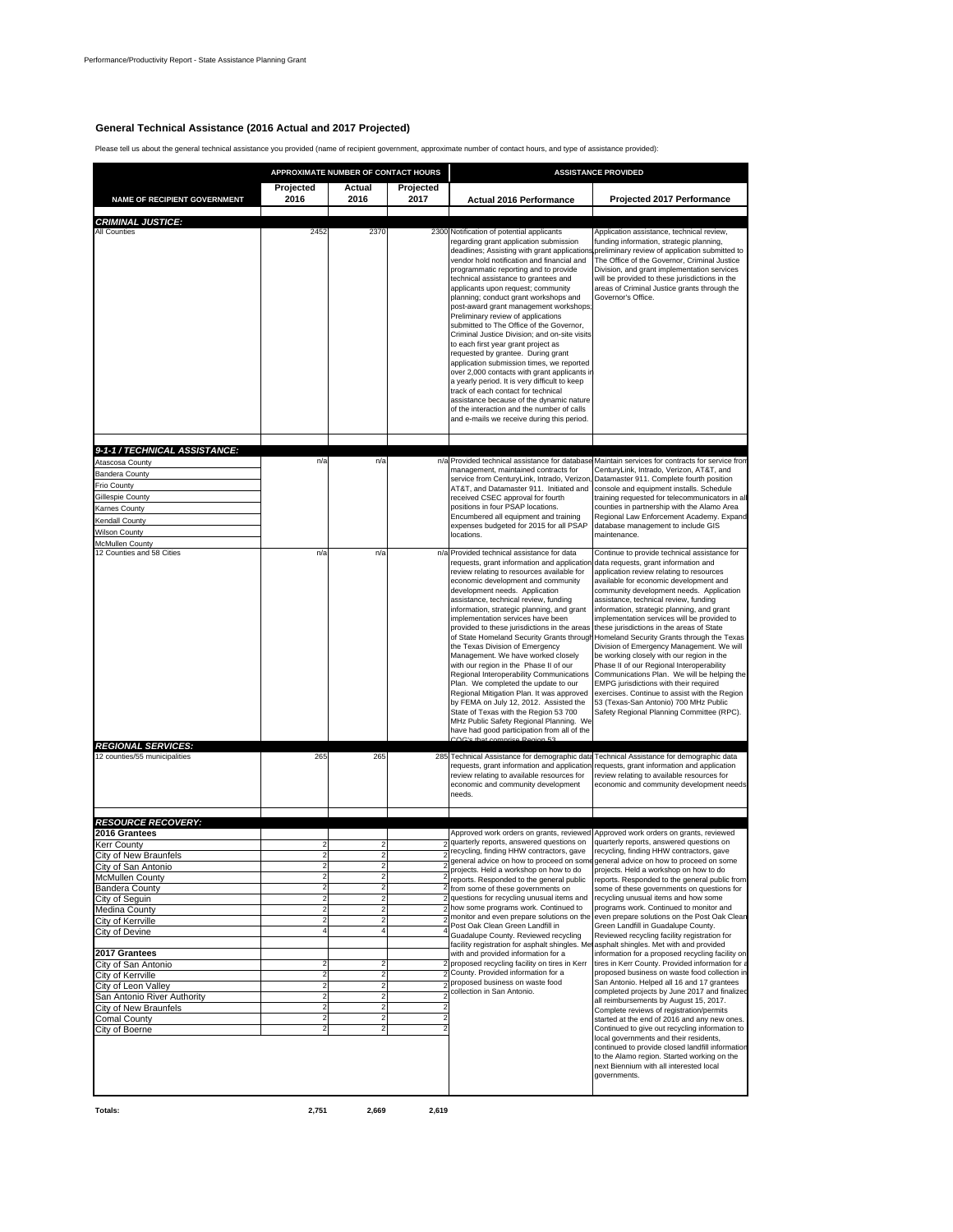### **Grant Application Assistance (2016 Actual)**

| <b>Name of Receiving Entity</b>            | <b>Funding Agency</b>                                                                                    | Number of<br><b>Applicants</b> | <b>Dollar amount</b><br>sought |
|--------------------------------------------|----------------------------------------------------------------------------------------------------------|--------------------------------|--------------------------------|
| <b>CRIMINAL JUSTICE:</b>                   |                                                                                                          |                                |                                |
| <b>Bexar County</b>                        | Criminal Justice Program - CJD                                                                           | 1                              | \$165,215.00                   |
| <b>Guadalupe County</b>                    | Criminal Justice Program - CJD                                                                           | 1                              | \$45,350.00                    |
| City of Hill Country Village               | Criminal Justice Program - CJD                                                                           | 1                              | \$32,480.00                    |
| <b>Comal County</b>                        | Criminal Justice Program - CJD                                                                           | 1                              | \$70,552.00                    |
| <b>Kendall County</b>                      | Criminal Justice Program - CJD                                                                           | 1                              | \$71,540.00                    |
| Bexar County-DA                            | Criminal Justice Program - CJD                                                                           | 1                              | \$103,368.85                   |
| City of Bulverde                           | Criminal Justice Program - CJD                                                                           | 1                              | \$85,186.47                    |
| Bexar County Sheriff's Office              | Criminal Justice Program - CJD                                                                           | 1                              | \$83,196.00                    |
| City of New Braunfels                      | Criminal Justice Program - CJD                                                                           | 1                              | \$46,873.00                    |
| City of Fredericksburg                     | Criminal Justice Program - CJD                                                                           | 1                              | \$32,850.00                    |
| City of Seguin                             | Criminal Justice Program - CJD                                                                           | 1                              | \$39,296.44                    |
| Comal County JPO                           | General Juvenile Justice Delinquency Prevention<br>Program - CJD                                         | 1                              | \$75,320.00                    |
| San Antonio Independent School District    | General Juvenile Justice Delinquency Prevention<br>Program - CJD                                         | 1                              | \$60,363.60                    |
| Bexar County Juvenile Board                | General Juvenile Justice Delinquency Prevention<br>Program - CJD                                         | 1                              | \$91,446.00                    |
| <b>Karnes County</b>                       | General Juvenile Justice Delinquency Prevention<br>Program - CJD                                         | 1                              | \$161,294.00                   |
| City of San Antonio - Municipal Court      | General Juvenile Justice Delinquency Prevention<br>Program - CJD                                         | 1                              | \$100,000.00                   |
| <b>Kerr County</b>                         | General Juvenile Justice Delinquency Prevention<br>Program - CJD                                         | 1                              | \$112,460.00                   |
| Seguin Independent School District         | General Juvenile Justice Delinquency Prevention<br>Program - CJD                                         | 1                              | \$109,900.00                   |
| City of Seguin                             | General Juvenile Justice Delinquency Prevention<br>Program - CJD                                         | 1                              | \$100,000.00                   |
|                                            | Violent Crimes Against Women Criminal Justice<br>and Training Project - Domestic Violence, Sexual        |                                |                                |
| <b>Karnes County</b>                       | Assault, Dating Violence and Stalking Program -<br><b>CJD</b>                                            | 1                              | \$38,353.25                    |
|                                            | Violent Crimes Against Women Criminal Justice                                                            |                                |                                |
|                                            | and Training Project - Domestic Violence, Sexual<br>Assault, Dating Violence and Stalking Program -      |                                |                                |
| Alamo Area Council of Governments          | CJD<br>Violent Crimes Against Women Criminal Justice                                                     | 1                              | \$59,849.12                    |
|                                            | and Training Project - Domestic Violence, Sexual<br>Assault, Dating Violence and Stalking Program -      |                                |                                |
| City of New Braunfels                      | CJD<br>Violent Crimes Against Women Criminal Justice<br>and Training Project - Domestic Violence, Sexual | 1                              | \$61,470.00                    |
|                                            | Assault, Dating Violence and Stalking Program -                                                          |                                |                                |
| Comal County Family Violence Shelter, Inc. | CJD<br>Violent Crimes Against Women Criminal Justice<br>and Training Project - Domestic Violence, Sexual | 1                              | \$69,281.00                    |
| City of Seguin                             | Assault, Dating Violence and Stalking Program -                                                          |                                |                                |
|                                            | CJD                                                                                                      | 1                              | \$101,276.50                   |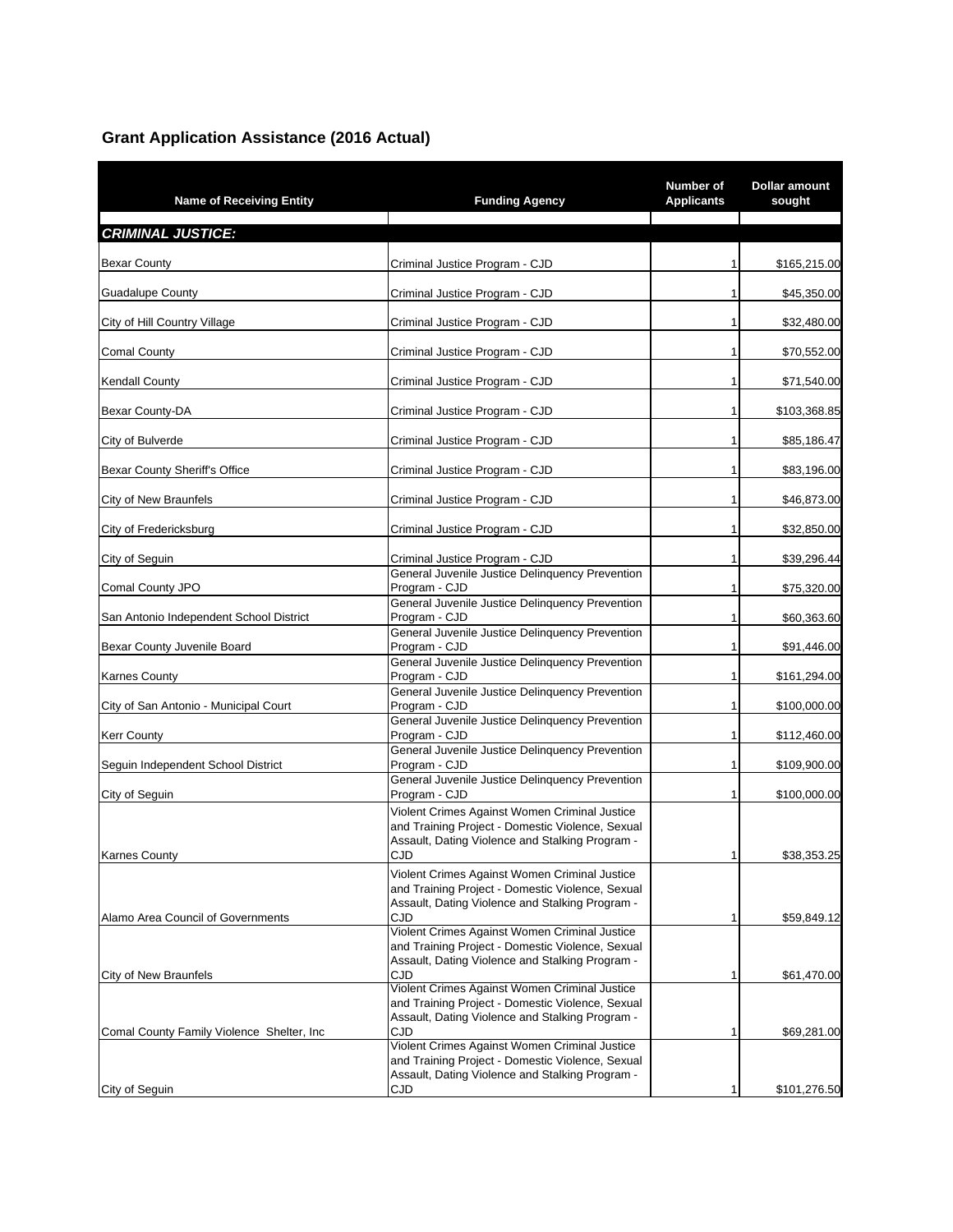|                                                   | Violent Crimes Against Women Criminal Justice                                                     |   |              |
|---------------------------------------------------|---------------------------------------------------------------------------------------------------|---|--------------|
|                                                   | and Training Project - Domestic Violence, Sexual                                                  |   |              |
|                                                   | Assault, Dating Violence and Stalking Program -                                                   |   |              |
| Alamo Area Rape Crisis Center                     | CJD                                                                                               |   | \$88,640.00  |
|                                                   | Violent Crimes Against Women Criminal Justice<br>and Training Project - Domestic Violence, Sexual |   |              |
|                                                   | Assault, Dating Violence and Stalking Program -                                                   |   |              |
| <b>Bexar County</b>                               | CJD                                                                                               | 1 | \$96,255.00  |
|                                                   | Violent Crimes Against Women Criminal Justice                                                     |   |              |
|                                                   | and Training Project - Domestic Violence, Sexual                                                  |   |              |
|                                                   | Assault, Dating Violence and Stalking Program -                                                   |   |              |
| <b>Medina County</b>                              | CJD                                                                                               | 1 | \$103,868.04 |
|                                                   | General Victim Assistance - Direct Services                                                       |   |              |
| Comal County Family Violence Shelter, Inc.        | Program - CJD                                                                                     | 1 | \$257,742.00 |
|                                                   | General Victim Assistance - Direct Services                                                       |   |              |
| Big Brothers Big Sisters of South Texas           | Program - CJD<br>General Victim Assistance - Direct Services                                      | 1 | \$126,470.00 |
|                                                   | Program - CJD                                                                                     |   |              |
| St. Jude's Ranch for Children                     | General Victim Assistance - Direct Services                                                       |   | \$164,876.00 |
| Boys Town Texas, Inc                              | Program - CJD                                                                                     |   | \$141,720.23 |
|                                                   | General Victim Assistance - Direct Services                                                       |   |              |
| City of Schertz                                   | Program - CJD                                                                                     |   | \$5,340.00   |
|                                                   | General Victim Assistance - Direct Services                                                       |   |              |
| Hill Country Crisis Council, Inc                  | Program - CJD                                                                                     |   | \$271,160.00 |
|                                                   | General Victim Assistance - Direct Services                                                       |   |              |
| Children's Bereavement Center of South Texas      | Program - CJD                                                                                     | 1 | \$50,204.00  |
|                                                   | General Victim Assistance - Direct Services                                                       |   |              |
| Family Service Association of San Antonio, Inc.   | Program - CJD                                                                                     |   | \$76,927.00  |
|                                                   | General Victim Assistance - Direct Services                                                       |   |              |
| Atascosa Family Crisis Center, Inc.               | Program - CJD                                                                                     |   | \$184,967.50 |
|                                                   | General Victim Assistance - Direct Services                                                       |   |              |
| Bexar County Family Justice Center                | Program - CJD                                                                                     | 1 | \$49,262.00  |
|                                                   | General Victim Assistance - Direct Services                                                       |   |              |
| Alamo Area Rape Crisis Center                     | Program - CJD<br>General Victim Assistance - Direct Services                                      |   | \$359,737.00 |
| Kendall County                                    | Program - CJD                                                                                     | 1 | \$156,805.00 |
|                                                   | General Victim Assistance - Direct Services                                                       |   |              |
| Kendall County Women's Shelter                    | Program - CJD                                                                                     | 1 | \$256,741.97 |
|                                                   | General Victim Assistance - Direct Services                                                       |   |              |
| Seton Home                                        | Program - CJD                                                                                     |   | \$137,210.10 |
|                                                   | General Victim Assistance - Direct Services                                                       |   |              |
| <b>Kerr County</b>                                | Program - CJD                                                                                     | 1 | \$54,709.64  |
|                                                   | General Victim Assistance - Direct Services                                                       |   |              |
| Jewish Family Service of San Antonio, Texas, Inc. | Program - CJD                                                                                     | 1 | \$179,030.00 |
|                                                   | General Victim Assistance - Direct Services                                                       |   |              |
| St. Peter- St. Joseph Children's Home             | Program - CJD                                                                                     |   | \$343,923.00 |
|                                                   | General Victim Assistance - Direct Services                                                       |   |              |
| Family Violence Prevention Services, Inc.         | Program - CJD                                                                                     | 1 | \$483,814.00 |
|                                                   | General Victim Assistance - Direct Services                                                       |   |              |
| Southwest Family Life Center                      | Program - CJD<br>General Victim Assistance - Direct Services                                      | 1 | \$62,921.00  |
| <b>Catholic Charities</b>                         | Program - CJD                                                                                     | 1 | \$96,116.00  |
|                                                   | General Victim Assistance - Direct Services                                                       |   |              |
| Guadalupe Valley Family Violence Shelter, Inc.    | Program - CJD                                                                                     | 1 | \$50,568.99  |
|                                                   | General Victim Assistance - Direct Services                                                       |   |              |
| Not Above The Law (NATL)                          | Program - CJD                                                                                     | 1 | \$31,050.00  |
|                                                   |                                                                                                   |   |              |
|                                                   |                                                                                                   |   |              |
| <b>HOMELAND SECURITY:</b>                         |                                                                                                   |   |              |
| <b>STRAC</b>                                      | OOG- Homeland Security Grants Division                                                            | 1 | \$90,000     |
| AACOG                                             | OOG- Homeland Security Grants Division                                                            | 1 | \$228,960    |
| <b>STRAC</b>                                      | OOG- Homeland Security Grants Division                                                            | 1 | \$80,000     |
| <b>Bexar County</b>                               | OOG- Homeland Security Grants Division                                                            | 1 | \$76,040     |
| City of San Antonio                               | OOG- Homeland Security Grants Division                                                            | 1 | \$207,000    |
|                                                   | OOG- Homeland Security Grants Division                                                            | 1 |              |
| City of San Antonio                               |                                                                                                   |   | \$349,000    |
| City of San Antonio                               | OOG- Homeland Security Grants Division                                                            | 1 | \$178,802    |
| City of San Antonio                               | OOG- Homeland Security Grants Division                                                            | 1 | \$275,904    |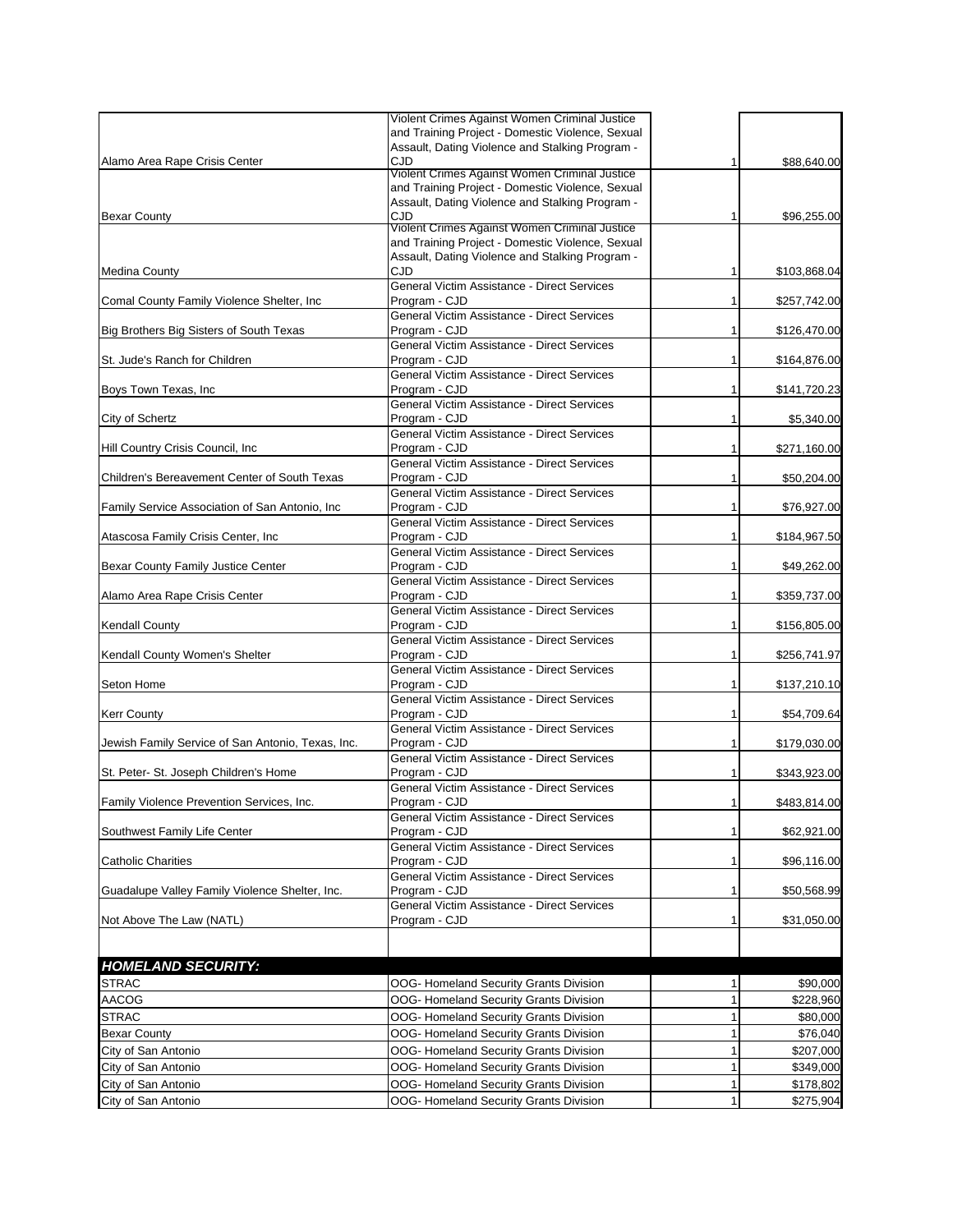| <b>Bexar County</b>       | OOG- Homeland Security Grants Division |    | \$40,696       |
|---------------------------|----------------------------------------|----|----------------|
|                           |                                        |    |                |
| <b>REGIONAL SERVICES:</b> |                                        |    |                |
| SAISD/ACCD with COSA      | Economic Development Administration    |    | \$1,500,000.00 |
|                           |                                        |    |                |
| <b>RESOURCE RECOVERY:</b> |                                        |    |                |
| <b>Kerr County</b>        | <b>TCEQ</b>                            |    | \$25,000.00    |
| City of New Braunfels     | <b>TCEQ</b>                            |    | \$1,600.00     |
| City of San Antonio       | <b>TCEQ</b>                            |    | \$45,000.00    |
| <b>McMullen County</b>    | <b>TCEQ</b>                            |    | \$9,534.50     |
| <b>Bandera County</b>     | <b>TCEQ</b>                            |    | \$25,000.00    |
| City of Sequin            | <b>TCEQ</b>                            |    | \$22,950.00    |
| <b>Medina County</b>      | <b>TCEQ</b>                            |    | \$18,928.00    |
| City of Kerrville         | <b>TCEQ</b>                            |    | \$5,000.00     |
| <b>City of Devine</b>     | <b>TCEQ</b>                            |    | \$5,200.00     |
| Totals:                   |                                        | 68 | \$8,931,595    |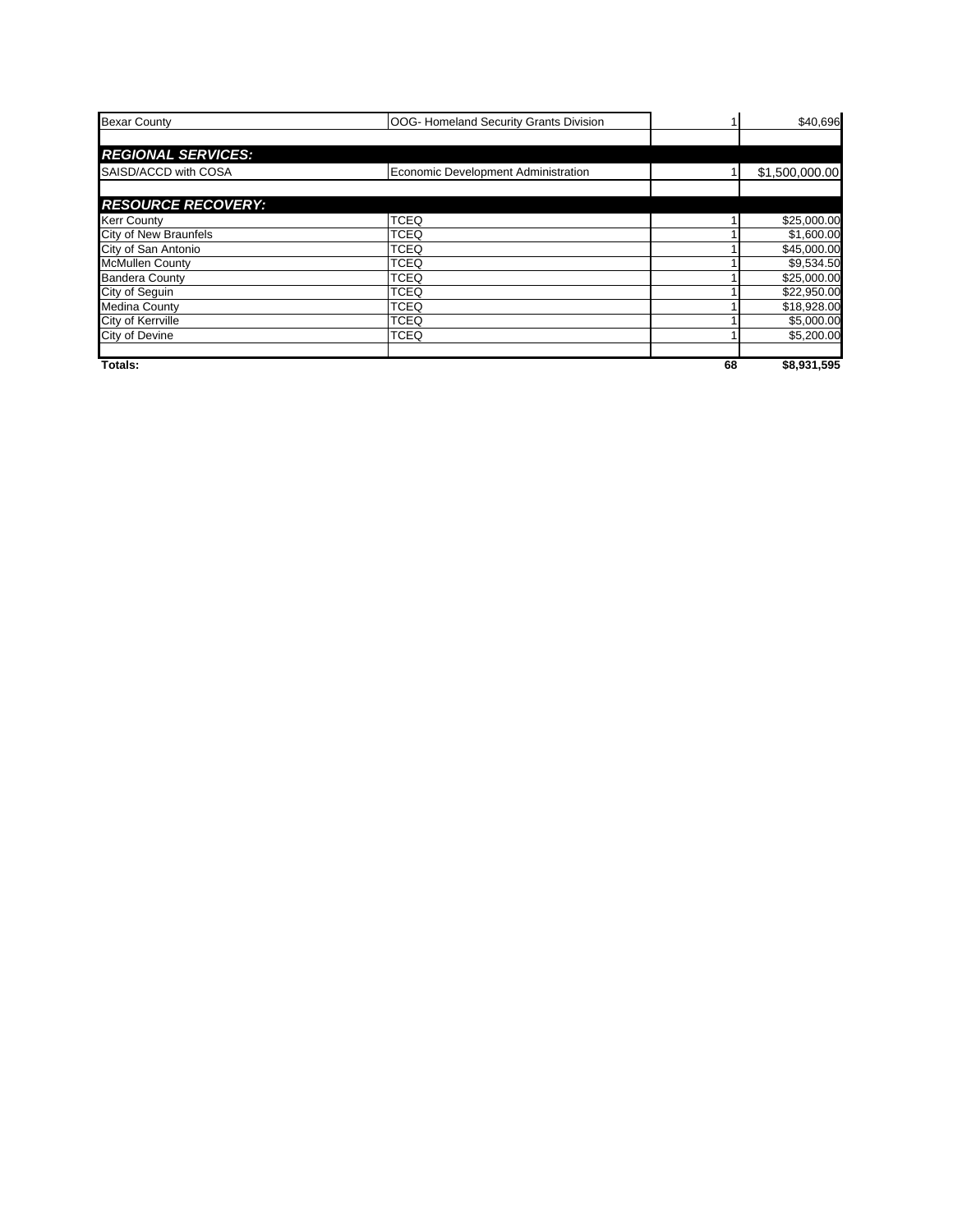#### **Grant Application Assistance (2016 Projected)**

| <b>Name of Receiving Entity</b>         | <b>Funding Agency</b>                                                                                                                                              | Number of<br><b>Applicants</b> | <b>Dollar amount</b><br>sought |
|-----------------------------------------|--------------------------------------------------------------------------------------------------------------------------------------------------------------------|--------------------------------|--------------------------------|
| <b>CRIMINAL JUSTICE:</b>                |                                                                                                                                                                    |                                |                                |
| City of La Vernia                       | Criminal Justice Program - CJD                                                                                                                                     |                                | \$49,558.99                    |
| City of New Braunfels                   | Criminal Justice Program - CJD                                                                                                                                     | 1                              | \$22,546.00                    |
| City of Seguin                          | Criminal Justice Program - CJD                                                                                                                                     | 1                              | \$117,306.00                   |
| <b>Bexar County</b>                     | Criminal Justice Program - CJD                                                                                                                                     | 1                              | \$194,503.00                   |
| <b>Bexar County</b>                     | Criminal Justice Program - CJD                                                                                                                                     | 1                              | \$113,212.12                   |
| City of San Antonio                     | Criminal Justice Program - CJD                                                                                                                                     | 1                              | \$102,604.00                   |
| City of Grey Forest                     | Criminal Justice Program - CJD                                                                                                                                     | 1                              | \$35,231.85                    |
| City of Bulverde                        | Criminal Justice Program - CJD                                                                                                                                     | 1                              | \$70,740.00                    |
| City of Fredericksburg                  | Criminal Justice Program - CJD                                                                                                                                     | 1                              | \$44,814.88                    |
| Bexar County Sheriff's Office           | Criminal Justice Program - CJD                                                                                                                                     | 1                              | \$126,827.00                   |
| City of San Antonio                     | Criminal Justice Program - CJD                                                                                                                                     | 1                              | \$100,978.00                   |
| <b>Floresville ISD</b>                  | Criminal Justice Program - CJD                                                                                                                                     | 1                              | \$94,400.00                    |
| City of Poteet                          | Criminal Justice Program - CJD                                                                                                                                     | 1                              | \$34,396.84                    |
| <b>Bexar County CSCD</b>                | Criminal Justice Program - CJD                                                                                                                                     | 1                              | \$56,441.00                    |
| <b>Comal County</b>                     | General Juvenile Justice Delinquency Prevention<br>Program - CJD                                                                                                   | 1                              | \$67,405.00                    |
| San Antonio Independent School District | General Juvenile Justice Delinquency Prevention<br>Program - CJD                                                                                                   | 1                              | \$60,363.60                    |
| Bexar County Juvenile Board             | General Juvenile Justice Delinquency Prevention<br>Program - CJD                                                                                                   | 1                              | \$102,368.00                   |
| <b>Karnes County</b>                    | General Juvenile Justice Delinquency Prevention<br>Program - CJD                                                                                                   | 1                              | \$103,740.00                   |
| City of Seguin                          | General Juvenile Justice Delinquency Prevention<br>Program - CJD                                                                                                   | 1                              | \$110,803.00                   |
| <b>Kerr County</b>                      | General Juvenile Justice Delinquency Prevention<br>Program - CJD                                                                                                   |                                | \$90,000.00                    |
| Alamo Area Council of Governments       | Violent Crimes Against Women Criminal Justice<br>and Training Project - Domestic Violence, Sexual<br>Assault, Dating Violence and Stalking Program -<br><b>CJD</b> | 1                              | \$56,508.24                    |
| <b>Medina County</b>                    | Violent Crimes Against Women Criminal Justice<br>and Training Project - Domestic Violence, Sexual<br>Assault, Dating Violence and Stalking Program -<br>CJD        | 1                              | \$77,901.03                    |
| Alamo Area Rape Crisis Center           | Violent Crimes Against Women Criminal Justice<br>and Training Project - Domestic Violence, Sexual<br>Assault, Dating Violence and Stalking Program -<br>CJD        | 1                              | \$65,784.00                    |
| <b>Bexar County</b>                     | Violent Crimes Against Women Criminal Justice<br>and Training Project - Domestic Violence, Sexual<br>Assault, Dating Violence and Stalking Program -<br>CJD        | 1                              | \$47,120.00                    |
|                                         | Violent Crimes Against Women Criminal Justice<br>and Training Project - Domestic Violence, Sexual<br>Assault, Dating Violence and Stalking Program -               |                                |                                |
| <b>Comal County Sheriff's Office</b>    | CJD                                                                                                                                                                | 1                              | \$50,655.02                    |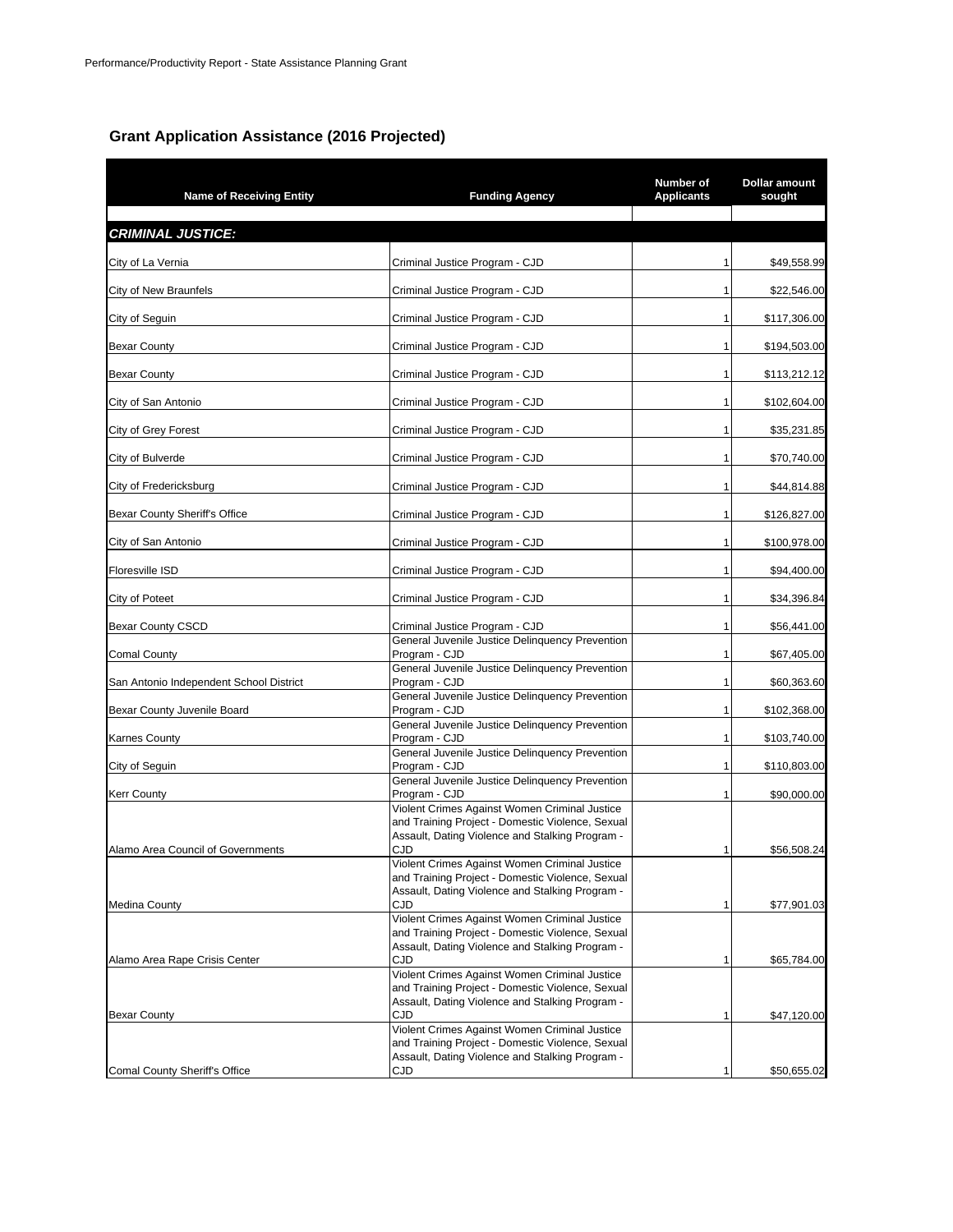|                                                  | Violent Crimes Against Women Criminal Justice                                                       |   |              |
|--------------------------------------------------|-----------------------------------------------------------------------------------------------------|---|--------------|
|                                                  | and Training Project - Domestic Violence, Sexual<br>Assault, Dating Violence and Stalking Program - |   |              |
| City of New Braunfels                            | CJD                                                                                                 | 1 | \$59,086.26  |
|                                                  | Violent Crimes Against Women Criminal Justice<br>and Training Project - Domestic Violence, Sexual   |   |              |
|                                                  | Assault, Dating Violence and Stalking Program -                                                     |   |              |
| Wilson County Attorney's Office                  | CJD<br>Violent Crimes Against Women Criminal Justice                                                | 1 | \$110,879.41 |
|                                                  | and Training Project - Domestic Violence, Sexual                                                    |   |              |
| Comal County Family Violence Shelter, Inc.       | Assault, Dating Violence and Stalking Program -<br>CJD                                              | 1 | \$19,200.00  |
|                                                  | Violent Crimes Against Women Criminal Justice                                                       |   |              |
|                                                  | and Training Project - Domestic Violence, Sexual<br>Assault, Dating Violence and Stalking Program - |   |              |
| Bexar County Commissioner's Court                | CJD                                                                                                 | 1 | \$200,000.00 |
|                                                  | General Victim Assistance - Direct Services                                                         |   |              |
| Seton Home                                       | Program - CJD<br>General Victim Assistance - Direct Services                                        | 1 | \$446,516.48 |
| Family Violence Prevention Services, Inc         | Program - CJD                                                                                       | 1 | \$283,975.00 |
| San Antonio Metropolitan Ministry, Inc.          | General Victim Assistance - Direct Services<br>Program - CJD                                        | 1 | \$136,950.00 |
|                                                  | General Victim Assistance - Direct Services                                                         |   |              |
| Guadalupe Valley Family Violence Shelter, Inc    | Program - CJD<br>General Victim Assistance - Direct Services                                        | 1 | \$99,629.43  |
| <b>Bexar County</b>                              | Program - CJD                                                                                       | 1 | \$203,335.00 |
|                                                  | General Victim Assistance - Direct Services                                                         |   |              |
| St. Peter- St. Joseph Children's Home            | Program - CJD<br>General Victim Assistance - Direct Services                                        | 1 | \$687,846.00 |
| Alamo Area Rape Crisis Center                    | Program - CJD                                                                                       | 1 | \$120,590.00 |
| Comal County Family Violence Shelter             | General Victim Assistance - Direct Services<br>Program - CJD                                        | 1 | \$77,522.00  |
|                                                  | General Victim Assistance - Direct Services                                                         |   |              |
| Family Violence Prevention Services, Inc.        | Program - CJD                                                                                       | 1 | \$967,628.00 |
| Jewish Family Service of San Antonio, Texas, Inc | General Victim Assistance - Direct Services<br>Program - CJD                                        | 1 | \$389,955.00 |
|                                                  | General Victim Assistance - Direct Services                                                         |   |              |
| <b>Kerr County</b>                               | Program - CJD<br>General Victim Assistance - Direct Services                                        | 1 | \$111,024.00 |
| <b>Bexar County</b>                              | Program - CJD                                                                                       | 1 | \$97,013.00  |
|                                                  | General Victim Assistance - Direct Services<br>Program - CJD                                        | 1 |              |
| <b>Kendall County</b>                            | General Victim Assistance - Direct Services                                                         |   | \$338,782.40 |
| <b>Karnes County</b>                             | Program - CJD                                                                                       | 1 | \$97,882.28  |
| Kendall County Women's Shelter                   | General Victim Assistance - Direct Services<br>Program - CJD                                        | 1 | \$593,338.00 |
|                                                  | General Victim Assistance - Direct Services                                                         |   |              |
| Not Above The Law (NATL)                         | Program - CJD<br>General Victim Assistance - Direct Services                                        | 1 | \$74,100.00  |
| <b>Catholic Charities</b>                        | Program - CJD                                                                                       | 1 | \$214,592.48 |
|                                                  | General Victim Assistance - Direct Services<br>Program - CJD                                        |   |              |
| Elite Counseling                                 | General Victim Assistance - Direct Services                                                         | 1 | \$124,260.00 |
| Southwest Family Life Center                     | Program - CJD                                                                                       | 1 | \$128,530.40 |
|                                                  |                                                                                                     |   |              |
| <b>HOMELAND SECURITY:</b>                        |                                                                                                     |   |              |
| <b>AACOG Homeland Security Planning</b>          | OOG- Homeland Security Grants Division                                                              | 1 | \$253,813    |
| City of San Antonio                              | OOG- Homeland Security Grants Division                                                              | 1 | \$128,000    |
| City of San Antonio                              | OOG- Homeland Security Grants Division                                                              | 1 | \$358,932    |
| City of San Antonio                              | OOG- Homeland Security Grants Division                                                              | 1 | \$50,000     |
| <b>Bexar County</b>                              | OOG- Homeland Security Grants Division                                                              | 1 | \$73,849     |
| City of San Antonio                              | OOG- Homeland Security Grants Division                                                              | 1 | \$52,500     |
| City of San Antonio                              | OOG- Homeland Security Grants Division                                                              | 1 | \$76,767     |
| Bexar County                                     | OOG- Homeland Security Grants Division                                                              | 1 | \$50,000     |
| NBFD/City of NB                                  | OOG- Homeland Security Grants Division                                                              | 1 | \$260,050    |
| <b>Schertz Fire</b>                              | OOG- Homeland Security Grants Division                                                              | 1 | \$99,000     |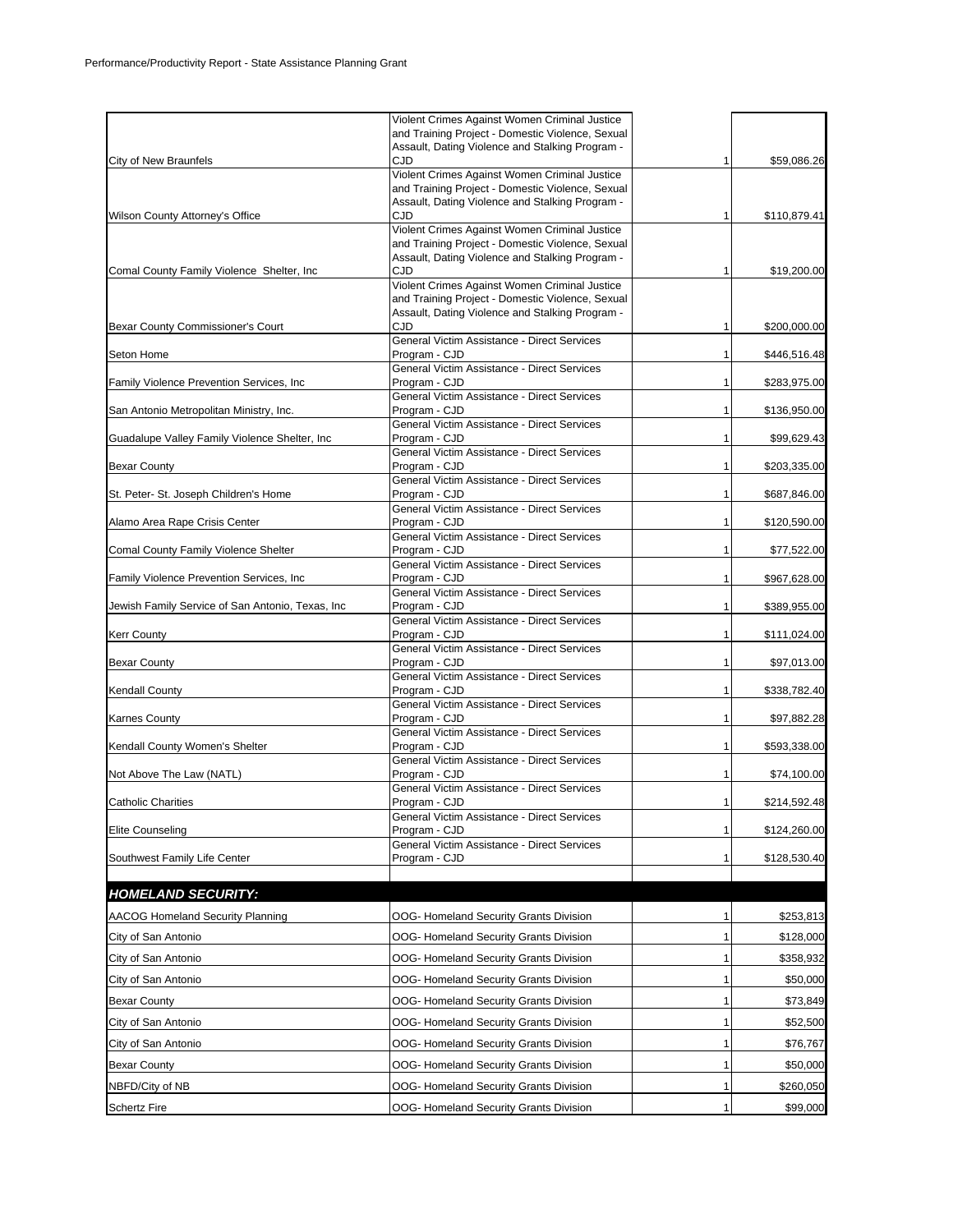| <b>STRAC</b>                       | OOG- Homeland Security Grants Division | 1  | \$80,000     |
|------------------------------------|----------------------------------------|----|--------------|
| <b>STRAC</b>                       | OOG- Homeland Security Grants Division | 1  | \$90,000     |
| City of San Antonio                | OOG- Homeland Security Grants Division | 1  | \$123,000    |
| City of San Antonio                | OOG- Homeland Security Grants Division | 1  | \$133,002    |
| Bexar County Sheriff's Office      | OOG- Homeland Security Grants Division | 1  | \$47,500     |
| Bexar County Sheriff's Office      | OOG- Homeland Security Grants Division | 1  | \$90,000     |
| Live Oak PD                        | OOG- Homeland Security Grants Division | 1  |              |
| City of San Antonio                | OOG- Homeland Security Grants Division | 1  | \$43,998     |
| City of Cibolo                     | OOG- Homeland Security Grants Division | 1  | \$53,400     |
| Bexar County Sheriff's Office      | OOG- Homeland Security Grants Division | 1  | \$91,789     |
| Bexar County Sheriff's Office      | OOG- Homeland Security Grants Division | 1  | \$91,934     |
| <b>Bandera County</b>              | OOG- Homeland Security Grants Division | 1  | \$20,070     |
| <b>Bandera County</b>              | OOG- Homeland Security Grants Division | 1  | \$24,675     |
| <b>REGIONAL SERVICES:</b>          |                                        |    |              |
| Municipalities in the AACOG region | <b>Texas Department of Agriculture</b> | 20 | \$275,000.00 |
| <b>RESOURCE RECOVERY:</b>          |                                        |    |              |
| City of San Antonio                | <b>TCEQ</b>                            | 1  | \$72,022.50  |
| City of Kerrville                  | <b>TCEQ</b>                            | 1  | \$10,000.00  |
| City of Leon Valley                | <b>TCEQ</b>                            | 1  | \$30,285.00  |
| San Antonio River Authority        | <b>TCEQ</b>                            | 1  | \$7,080.00   |
| City of New Braunfels              | <b>TCEQ</b>                            | 1  | \$20,000.00  |
| <b>Comal County</b>                | <b>TCEQ</b>                            | 1  | \$12,500.00  |
| City of Boerne                     | <b>TCEQ</b>                            | 1  | \$10,000.00  |

**Totals: 71 \$10,382,238**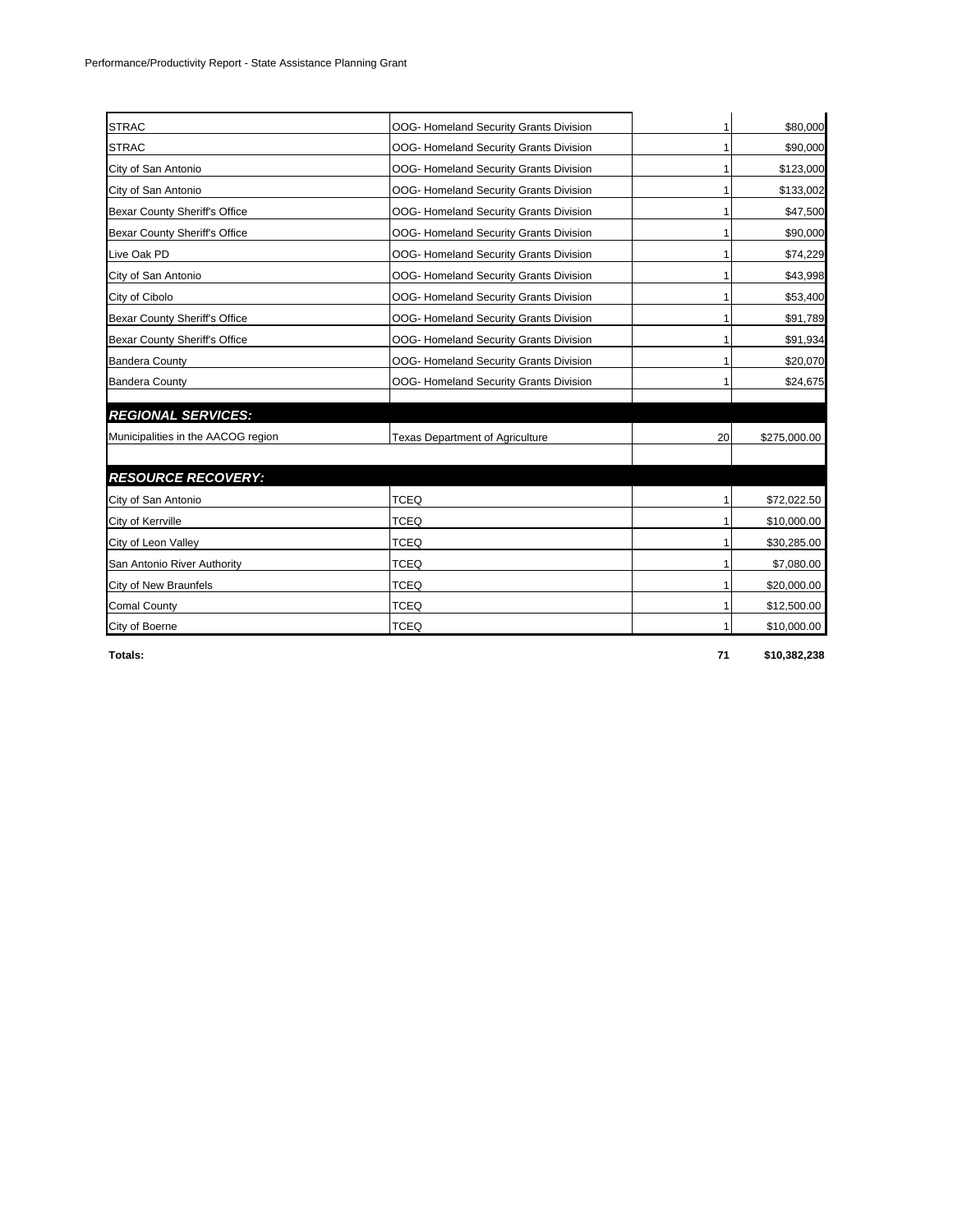#### **2016 Services to State Agencies (Actual)**

| <b>AGENCY</b>                                                             | <b>SERVICE</b>                                                                                                                                                                                                                                                                                                                                                                                                                                                                                                                                                           | Compensated    | <b>Partially</b><br>Compensated | <b>Not</b><br>Compensated | Approx. Value<br>(if Known) |
|---------------------------------------------------------------------------|--------------------------------------------------------------------------------------------------------------------------------------------------------------------------------------------------------------------------------------------------------------------------------------------------------------------------------------------------------------------------------------------------------------------------------------------------------------------------------------------------------------------------------------------------------------------------|----------------|---------------------------------|---------------------------|-----------------------------|
|                                                                           |                                                                                                                                                                                                                                                                                                                                                                                                                                                                                                                                                                          |                |                                 |                           |                             |
| <b>CRIMINAL JUSTICE:</b>                                                  |                                                                                                                                                                                                                                                                                                                                                                                                                                                                                                                                                                          |                |                                 |                           |                             |
| Interlocal Agreement between the Governor's Office and<br>AACOG (FY 2016) | The purpose of this Agreement is for the Governors<br>Office - Criminal Justice Division to promote and enable<br>intergovernmental communication performed by AACOG<br>specific to grants awarded by CJD within the COG's<br>geographic region. In consideration of CJD providing the<br>funds, the COG agrees to perform the requirements and<br>duties described by this Agreement. This includes grant<br>monitoring, workshops, technical assistance, training,<br>Preliminary Review Reporting, and duties specific to the<br>Criminal Justice Advisory Committee. | X              |                                 |                           | \$159,290.30                |
|                                                                           |                                                                                                                                                                                                                                                                                                                                                                                                                                                                                                                                                                          |                |                                 |                           |                             |
| 9-1-1 / TECHNICAL ASSISTANCE:                                             |                                                                                                                                                                                                                                                                                                                                                                                                                                                                                                                                                                          |                |                                 |                           |                             |
| Commission on State Emergency Communications (CSEC)                       | AACOG administers the 9-1-1 Program for the seven<br>counties of Atascosa, Bandera, Frio, Gillespie, Karnes,<br>Kendall, and Wilson in compliance with the Commission<br>on State Emergency Communications (CSEC) rules and<br>quidelines.                                                                                                                                                                                                                                                                                                                               | X              |                                 |                           | \$1,548,310.00              |
| <b>HOMELAND SECURITY:</b>                                                 |                                                                                                                                                                                                                                                                                                                                                                                                                                                                                                                                                                          |                |                                 |                           |                             |
| <b>Texas Division of Homeland Security</b>                                | Planning, training, exercises and grant monitoring.                                                                                                                                                                                                                                                                                                                                                                                                                                                                                                                      | X              |                                 |                           | \$306,960.37                |
|                                                                           |                                                                                                                                                                                                                                                                                                                                                                                                                                                                                                                                                                          |                |                                 |                           |                             |
| <b>NATURAL RESOURCES:</b>                                                 |                                                                                                                                                                                                                                                                                                                                                                                                                                                                                                                                                                          |                |                                 |                           |                             |
| Texas Department of Transportation (Commute Solutions)                    | Conduct Commute Solutions program that promotes<br>travel alternatives and reduces pollution and congestion.                                                                                                                                                                                                                                                                                                                                                                                                                                                             | X              |                                 |                           | \$213,600.00                |
| Texas Commission on Environmental Quality                                 | Develop emissions inventory for specific source<br>categories, as directed by state.                                                                                                                                                                                                                                                                                                                                                                                                                                                                                     | X              |                                 |                           | \$120,000.00                |
| Texas Commission on Environmental Quality                                 | Conduct photochemical modeling to analyze and project<br>ozone pollution in the region.                                                                                                                                                                                                                                                                                                                                                                                                                                                                                  | $\overline{X}$ |                                 |                           | \$92,500.00                 |
| Texas Commission on Environmental Quality                                 | Collect data to develop a Conceptual Model that will<br>characterize the meteorological and atmospheric<br>conditions associated with local high ozone events.                                                                                                                                                                                                                                                                                                                                                                                                           | X              |                                 |                           | \$32,500.00                 |
| Texas Commission on Environmental Quality                                 | Maintain air quality monitoring network in region.                                                                                                                                                                                                                                                                                                                                                                                                                                                                                                                       | X              |                                 |                           | \$73,000.00                 |
| Texas Commission on Environmental Quality                                 | Develop local pollution control strategy and needs<br>assessment framework.                                                                                                                                                                                                                                                                                                                                                                                                                                                                                              | $\times$       |                                 |                           | \$70,500.00                 |
| Texas Commission on Environmental Quality                                 | Perform outreach and education to further efforts toward<br>local air quality control initiatives.                                                                                                                                                                                                                                                                                                                                                                                                                                                                       | X              |                                 |                           | \$195,000.00                |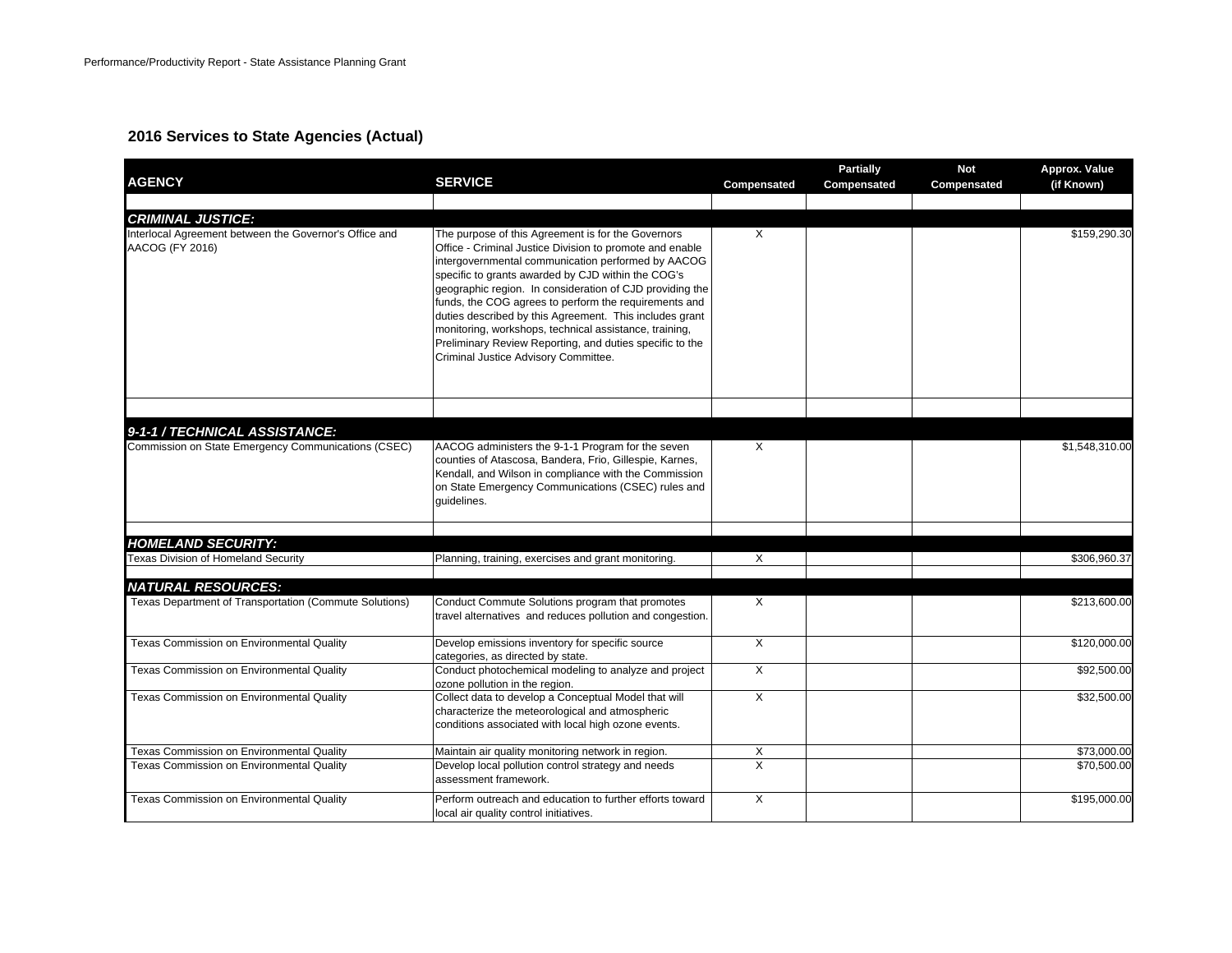| Department of Energy (Clean Cities)                                | Advance the region's economic development, energy<br>security, and environmental and public health by<br>promoting policies and practices that reduce foreign<br>petroleum consumption in transportation and replace it<br>with American-made energy.                                                                                                                                                                      | X        |   |   | \$33,750.00  |
|--------------------------------------------------------------------|----------------------------------------------------------------------------------------------------------------------------------------------------------------------------------------------------------------------------------------------------------------------------------------------------------------------------------------------------------------------------------------------------------------------------|----------|---|---|--------------|
|                                                                    |                                                                                                                                                                                                                                                                                                                                                                                                                            |          |   |   |              |
| <b>REGIONAL SERVICES:</b><br>Texas Department of Agriculture (TDA) | Support of the TxCDBG Regional Review Committee in<br>updating the AACOG Guidebook, administer the<br>Regional Review Committee, score TxCDBG application<br>from the region and provide technical assistance to<br>member governments.                                                                                                                                                                                    | X        |   |   | \$9,955.00   |
| Office of the Governor (OOG)                                       | Support of Women Owned Businesses in the region<br>through conducting of the Women's Business Forum.                                                                                                                                                                                                                                                                                                                       |          | X |   | \$17,000.00  |
| Texas Workforce Commission (TWC)                                   | Support of local workforce events to include outreach<br>efforts on behalf of small business owners.                                                                                                                                                                                                                                                                                                                       |          |   | X | \$5,000.00   |
| <b>RESOURCE RECOVERY:</b>                                          |                                                                                                                                                                                                                                                                                                                                                                                                                            |          |   |   |              |
| <b>TCEQ</b>                                                        | Disseminated information; maintained the Closed Landfill<br>Inventory, award and monitored grants, held workshops.<br>Reviewed permit and registrations for waste and<br>recycling facilities. Perform educational outreach for<br>recycling. Served on local community environmental<br>committees and EPA committees as asked. Answered<br>questions asked by the public and private industry on<br>environmental topics | $\times$ |   |   | \$240,076.00 |

**\$3,117,441.67**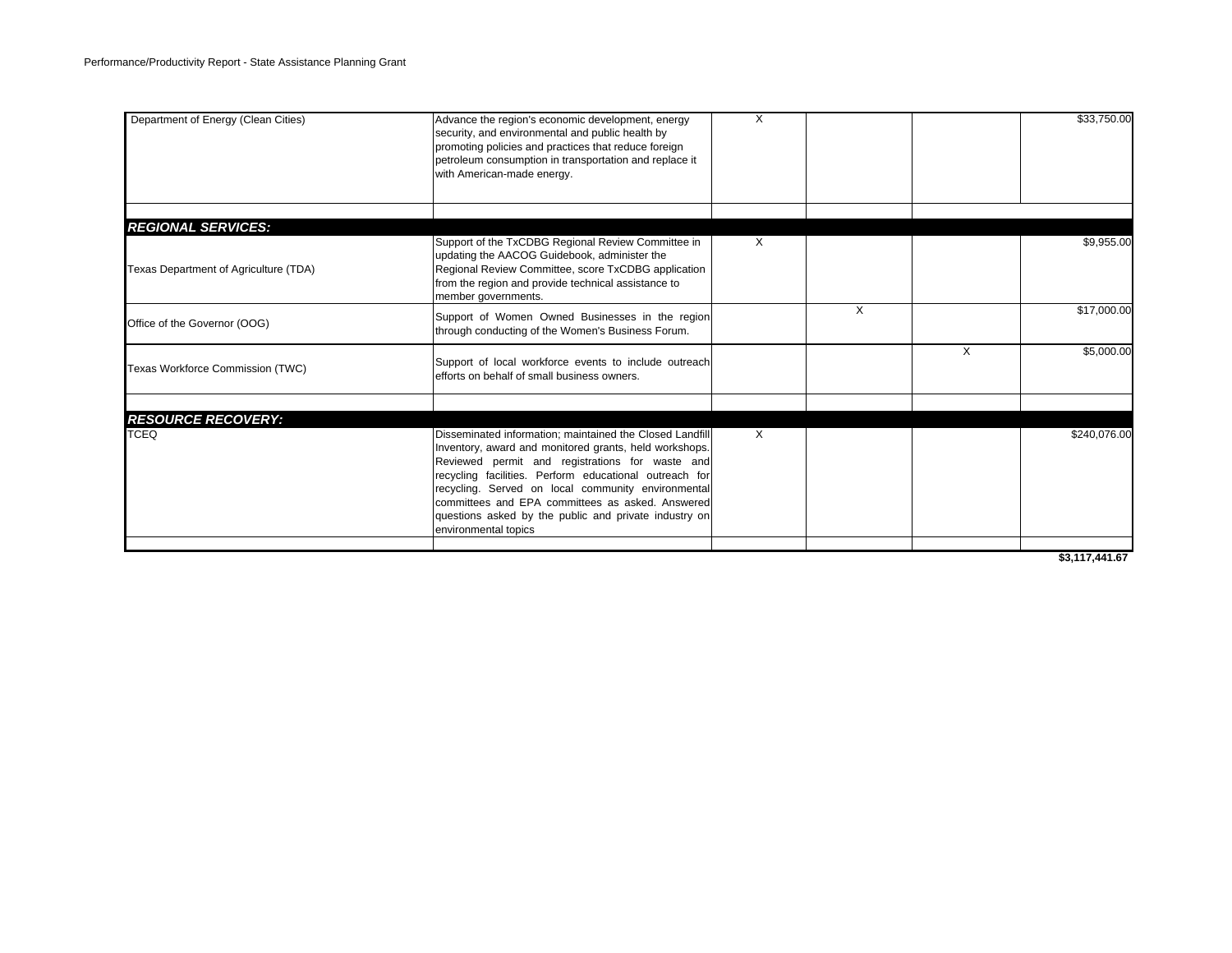### **2017 Services to State Agencies (Projected)**

| <b>AGENCY</b>                                                                                         | <b>SERVICE</b>                                                                                                                                                                                                                                                                                                                                                                                                                                                                                                                                                                    | Compensated  | <b>Partially</b><br>Compensated | <b>Not</b><br>Compensated | Approx. Value<br>(if Known) |
|-------------------------------------------------------------------------------------------------------|-----------------------------------------------------------------------------------------------------------------------------------------------------------------------------------------------------------------------------------------------------------------------------------------------------------------------------------------------------------------------------------------------------------------------------------------------------------------------------------------------------------------------------------------------------------------------------------|--------------|---------------------------------|---------------------------|-----------------------------|
|                                                                                                       |                                                                                                                                                                                                                                                                                                                                                                                                                                                                                                                                                                                   |              |                                 |                           |                             |
| <b>CRIMINAL JUSTICE:</b><br>Interlocal Agreement between the Governor's Office<br>and AACOG (FY 2017) | The purpose of this Agreement is for the<br>Governors Office - Criminal Justice Division to<br>promote and enable intergovernmental<br>communication performed by AACOG specific to<br>grants awarded by CJD within the COG's<br>geographic region. In consideration of CJD<br>providing the funds, the COG agrees to perform<br>the requirements and duties described by this<br>Agreement. This includes grant monitoring,<br>workshops, technical assistance, training,<br>Preliminary Review Reporting, and duties<br>specific to the Criminal Justice Advisory<br>Committee. | X            |                                 |                           | \$175,000.00                |
|                                                                                                       |                                                                                                                                                                                                                                                                                                                                                                                                                                                                                                                                                                                   |              |                                 |                           |                             |
| 9-1-1 / TECHNICAL ASSISTANCE:<br>Commission on State Emergency Communications<br>(CSEC)               | AACOG administers the 9-1-1 Program for the<br>seven counties of Atascosa, Bandera, Frio,<br>Gillespie, Karnes, Kendall, and Wilson in<br>compliance with the Commission on State<br>Emergency Communications (CSEC) rules and<br>quidelines.                                                                                                                                                                                                                                                                                                                                     | X            |                                 |                           | \$1,588,784.00              |
|                                                                                                       |                                                                                                                                                                                                                                                                                                                                                                                                                                                                                                                                                                                   |              |                                 |                           |                             |
| <b>HOMELAND SECURITY:</b>                                                                             |                                                                                                                                                                                                                                                                                                                                                                                                                                                                                                                                                                                   |              |                                 |                           |                             |
| <b>Texas Division of Homeland Security</b>                                                            | Planning, training, exercises and grant<br>monitoring                                                                                                                                                                                                                                                                                                                                                                                                                                                                                                                             | X            |                                 |                           | \$323,813.05                |
| <b>NATURAL RESOURCES:</b>                                                                             |                                                                                                                                                                                                                                                                                                                                                                                                                                                                                                                                                                                   |              |                                 |                           |                             |
| Texas Department of Transportation (Commute<br>Solutions)                                             | Conduct Commute Solutions program that<br>promotes travel alternatives and reduces<br>pollution and congestion.                                                                                                                                                                                                                                                                                                                                                                                                                                                                   | X            |                                 |                           | \$213,600.00                |
| Texas Commission on Environmental Quality                                                             | Develop emissions inventory for specific source<br>categories, as directed by state.                                                                                                                                                                                                                                                                                                                                                                                                                                                                                              | $\mathsf{X}$ |                                 |                           | \$240,000.00                |
| Texas Commission on Environmental Quality                                                             | Conduct photochemical modeling to analyze and<br>project ozone pollution in the region.                                                                                                                                                                                                                                                                                                                                                                                                                                                                                           | X            |                                 |                           | \$165,000.00                |
| Texas Commission on Environmental Quality                                                             | Collect data to develop a Conceptual Model that<br>will characterize the meteorological and<br>atmospheric conditions associated with local<br>high ozone events.                                                                                                                                                                                                                                                                                                                                                                                                                 | X            |                                 |                           | \$65,000.00                 |
| Texas Commission on Environmental Quality                                                             | Maintain air quality monitoring network in region.                                                                                                                                                                                                                                                                                                                                                                                                                                                                                                                                | X            |                                 |                           | \$368,153.00                |
| Texas Commission on Environmental Quality                                                             | Develop local pollution control strategy and<br>needs assessment framework                                                                                                                                                                                                                                                                                                                                                                                                                                                                                                        | X            |                                 |                           | \$141,000.00                |